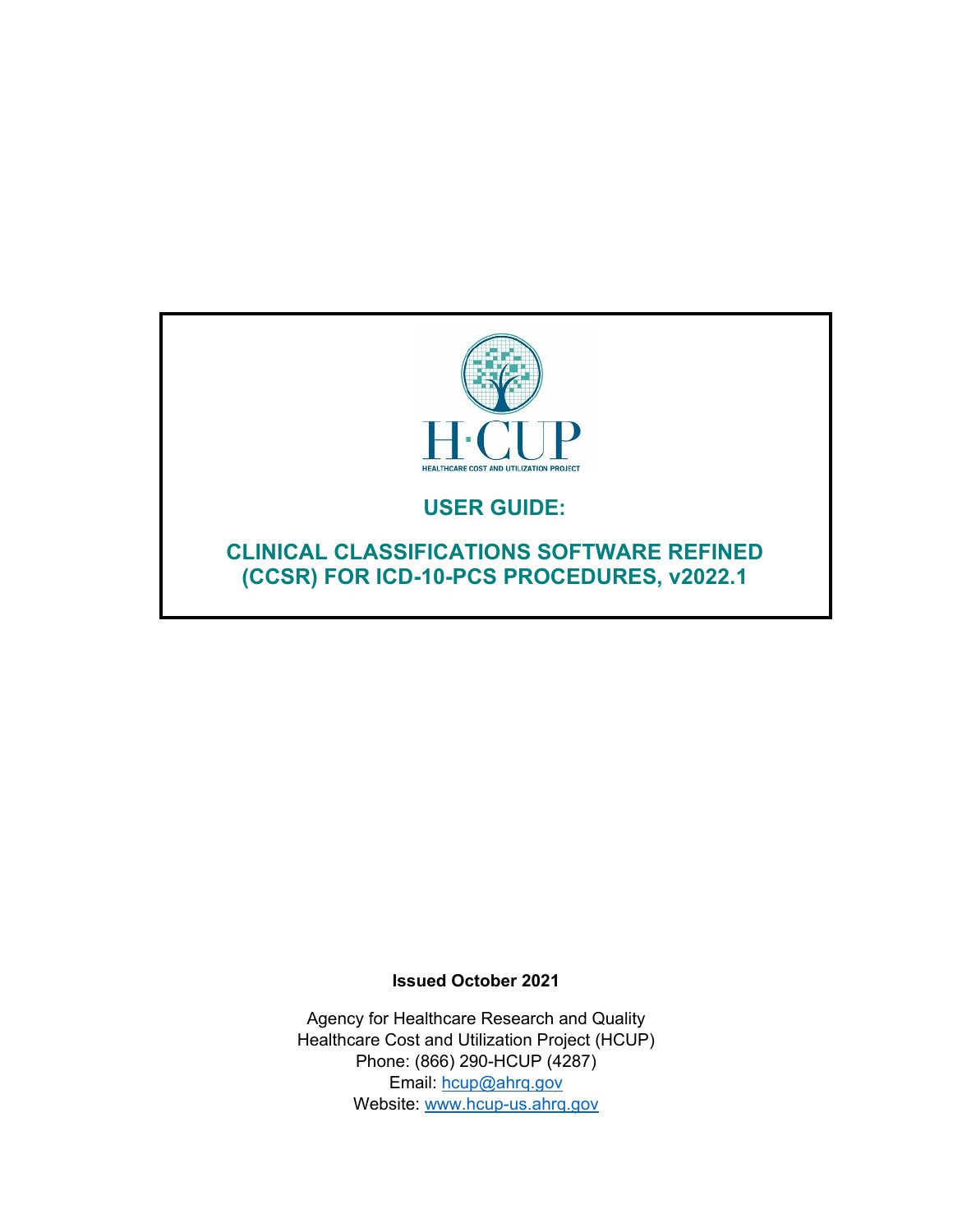# **TABLE OF CONTENTS**

|                      | What's New in v2022.1 of the Clinical Classifications Software Refined (CCSR) for ICD-10-PCS |
|----------------------|----------------------------------------------------------------------------------------------|
|                      | Summary of Key Changes in the Versions of the CCSR for ICD-10-PCS3                           |
|                      | Comparison of the CCSR for ICD-10-PCS, the Beta Versions of the CCS for ICD-10-PCS, and      |
|                      |                                                                                              |
|                      |                                                                                              |
|                      |                                                                                              |
|                      |                                                                                              |
|                      |                                                                                              |
|                      | Using the CCSR to Trend ICD-10-PCS procedures Across Data Years  14                          |
|                      |                                                                                              |
|                      |                                                                                              |
|                      |                                                                                              |
|                      |                                                                                              |
|                      |                                                                                              |
|                      | Flexible File Structure for Outputting the CCSR for ICD-10-PCS Procedures  18                |
|                      |                                                                                              |
|                      |                                                                                              |
|                      |                                                                                              |
|                      |                                                                                              |
|                      |                                                                                              |
|                      | Handling of Missing or Invalid Procedures by the SAS Mapping Program to Assign CCSR          |
|                      |                                                                                              |
|                      |                                                                                              |
|                      |                                                                                              |
|                      | Planning for the Refinement of the Clinical Classifications Software for ICD-10-PCS 24       |
|                      |                                                                                              |
|                      |                                                                                              |
|                      |                                                                                              |
|                      | Appendix B: Description of ICD-10-PCS Root Operations in the Medical and Surgical Section 33 |
|                      | Appendix C: Acronyms Used in CCSR for ICD-10-PCS Category Descriptions38                     |
|                      | Appendix D. Recommendations for Reporting on Procedures using the CCSR for ICD-10-PCS        |
|                      |                                                                                              |
|                      | Limitation of the CCSR when a Surgery Needs to be Reported Using More than One ICD-10-       |
|                      |                                                                                              |
|                      |                                                                                              |
|                      | Reporting Utilization Statistics and Outcomes Using the CCSR for ICD-10-PCS 42               |
| HCUP (10/29/21)<br>İ | Clinical Classifications Software Refined for<br>ICD-10-PCS Procedures User Guide, v2022.1   |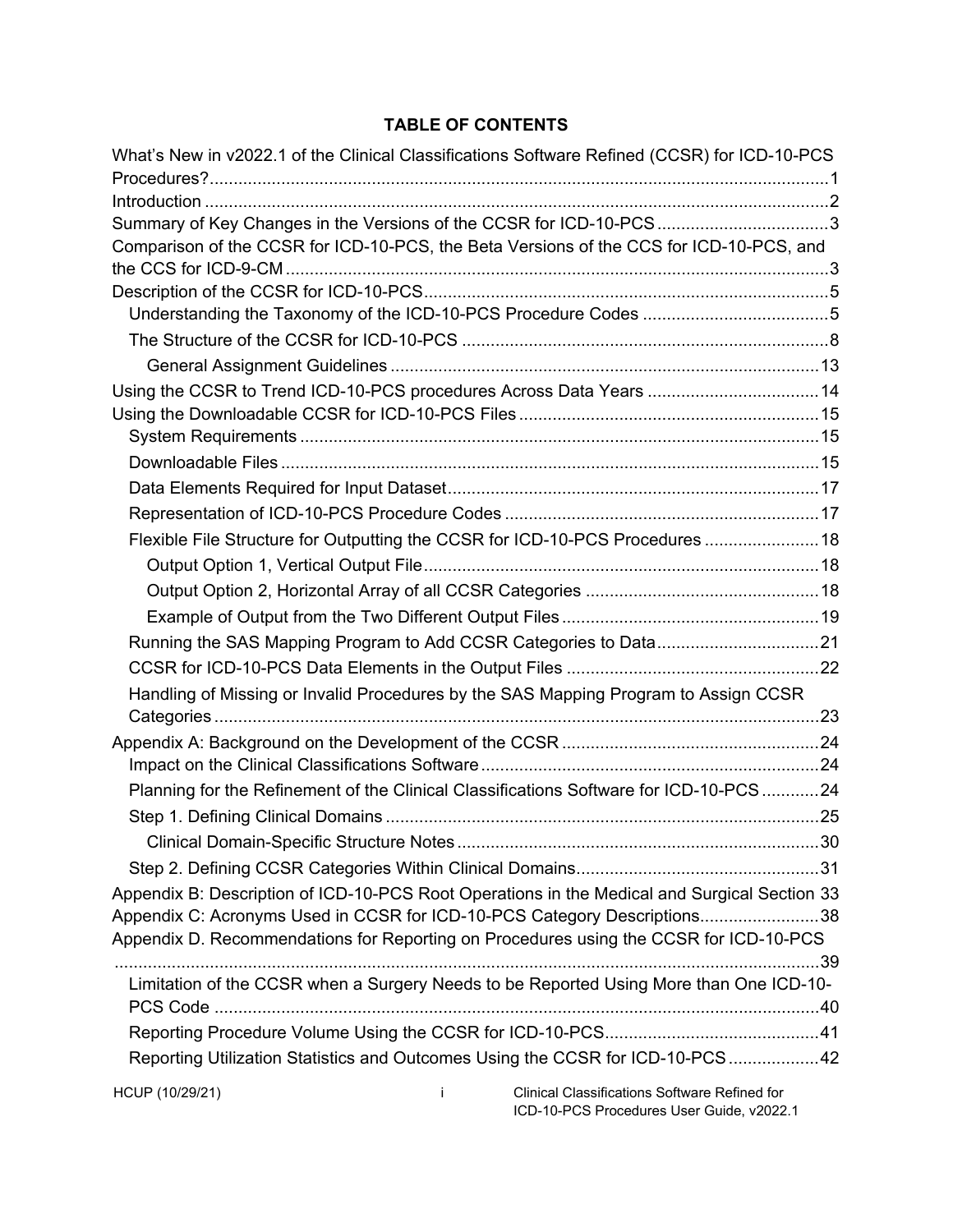# **INDEX OF TABLES AND FIGURES**

| Table 1. Differences Among the CCSR for ICD-10-PCS, Beta Version of the CCS for ICD-10-         |  |
|-------------------------------------------------------------------------------------------------|--|
|                                                                                                 |  |
|                                                                                                 |  |
|                                                                                                 |  |
| Table 3. Three-Character Abbreviation for ICD-10-PCS Clinical Domains 9                         |  |
|                                                                                                 |  |
|                                                                                                 |  |
| Table 6. Example of Representation of ICD-10-PCS Procedure Codes in the CCSR for ICD-10-        |  |
|                                                                                                 |  |
|                                                                                                 |  |
|                                                                                                 |  |
|                                                                                                 |  |
| Table 10. Modifiable Macro Variables and Directory Paths by Type of Information 21              |  |
| Table A.1. Clinical Domain Assignment for the Medical and Surgical Section, Based on Body       |  |
|                                                                                                 |  |
| Table A.2. Clinical Domain Assignment for the Medical and Surgical Section, Based on Body       |  |
|                                                                                                 |  |
| Table A.3. Clinical Domain Assignment for Sections Other Than the Medical and Surgical          |  |
|                                                                                                 |  |
| Table B.1. Definition and Medical Explanation for ICD-10-PCS Root Operations in the Medical     |  |
|                                                                                                 |  |
| Table C.1. Acronyms Used in the CCSR for ICD-10-PCS Category Descriptions38                     |  |
| Table D.1. ICD-10-PCS Coding and CCSR Categories Examples for Four Surgeries <sup>a</sup> 40    |  |
| Table D.2. Variation in the Number of Inpatient Stays in the U.S. by CCSR Category Position. 42 |  |
| Table D.3. Estimates of Appendectomy Procedures in the U.S. by Procedure Position  43           |  |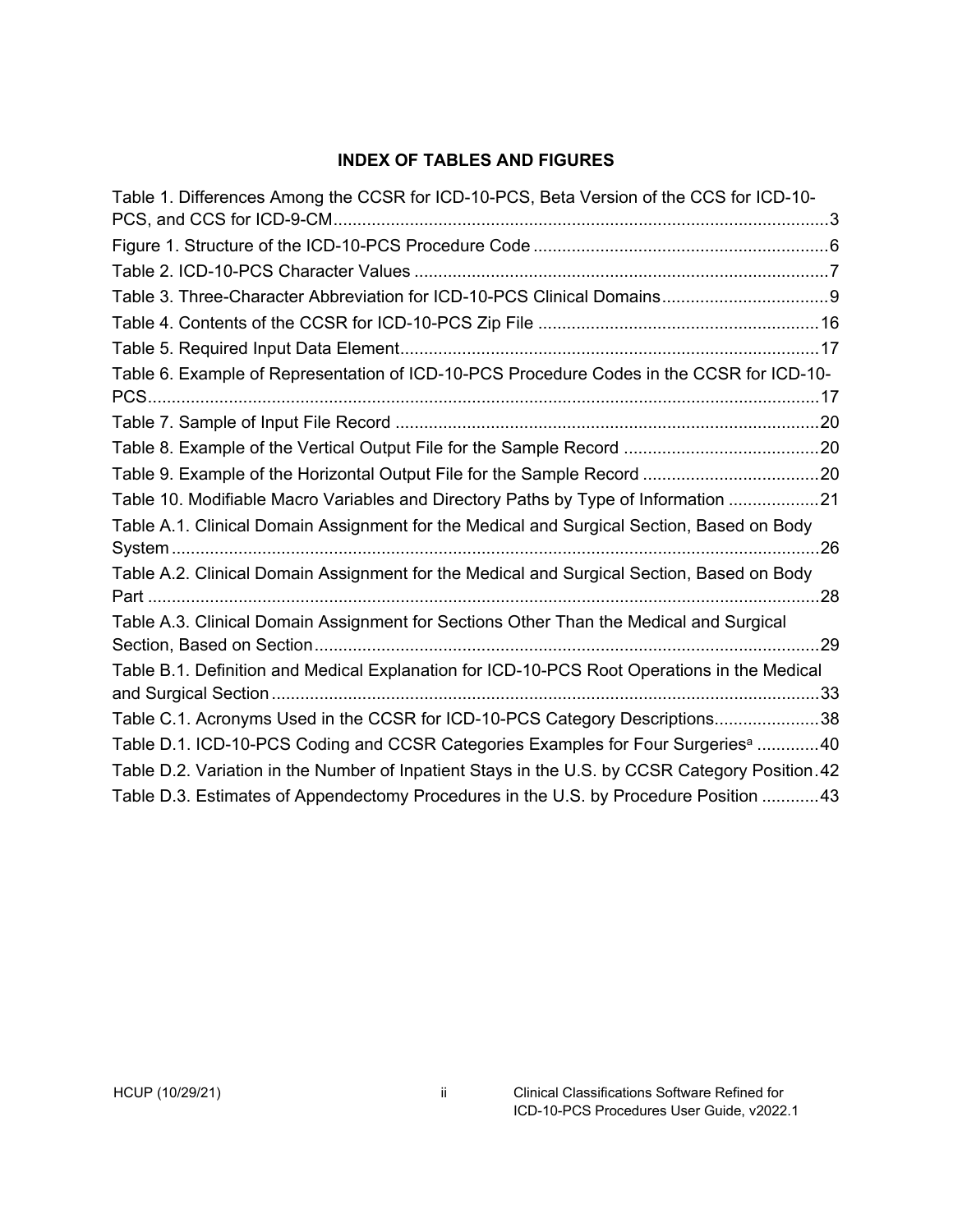#### **ACKNOWLEDGEMENTS**

This work was funded by the Agency for Healthcare Research and Quality (AHRQ) under contract HHSA-290-2018-00001-C. AHRQ gratefully acknowledges the contributions of American Health Information Management Association (AHIMA)-certified ICD-10-CM/PCS trainers at the Ohio State University; clinical experts from the University of California, Davis and Los Angeles; and the technical team at IBM Watson Health. The Healthcare Cost and Utilization Project (HCUP) is a family of healthcare databases and related software tools and products developed through a Federal-State-Industry partnership and sponsored by AHRQ. HCUP would not be possible without the contributions of the following data collection Partners from across the United States:

**Alaska** Department of Health and Social **Services Alaska** State Hospital and Nursing Home Association **Arizona** Department of Health Services **Arkansas** Department of Health **California** Department of Health Care Access and Information **Colorado** Hospital Association **Connecticut** Hospital Association **Delaware** Division of Public Health **District of Columbia Hospital Association Florida** Agency for Health Care Administration **Georgia** Hospital Association **Hawaii** Laulima Data Alliance **Hawaii** University of Hawai'i at Hilo **Illinois** Department of Public Health **Indiana** Hospital Association **Iowa** Hospital Association **Kansas** Hospital Association **Kentucky** Cabinet for Health and Family **Services Louisiana** Department of Health **Maine** Health Data Organization **Maryland** Health Services Cost Review **Commission Massachusetts** Center for Health Information and Analysis **Michigan** Health & Hospital Association **Minnesota** Hospital Association (provides data for Minnesota and North Dakota) **Mississippi** State Department of Health **Missouri** Hospital Industry Data Institute **Montana** Hospital Association **Nebraska** Hospital Association

**Nevada** Department of Health and Human **Services New Hampshire** Department of Health & Human Services **New Jersey** Department of Health **New Mexico** Department of Health **New York** State Department of Health **North Carolina** Department of Health and Human Services **North Dakota** (data provided by the Minnesota Hospital Association) **Ohio** Hospital Association **Oklahoma** State Department of Health **Oregon** Association of Hospitals and Health Systems **Oregon** Office of Health Analytics **Pennsylvania** Health Care Cost Containment **Council Rhode Island** Department of Health **South Carolina** Revenue and Fiscal Affairs **Office South Dakota** Association of Healthcare **Organizations Tennessee** Hospital Association **Texas** Department of State Health Services **Utah** Department of Health **Vermont** Association of Hospitals and Health **Systems Virginia** Health Information **Washington** State Department of Health **West Virginia** Department of Health and Human Resources, West Virginia Health Care Authority **Wisconsin** Department of Health Services **Wyoming** Hospital Association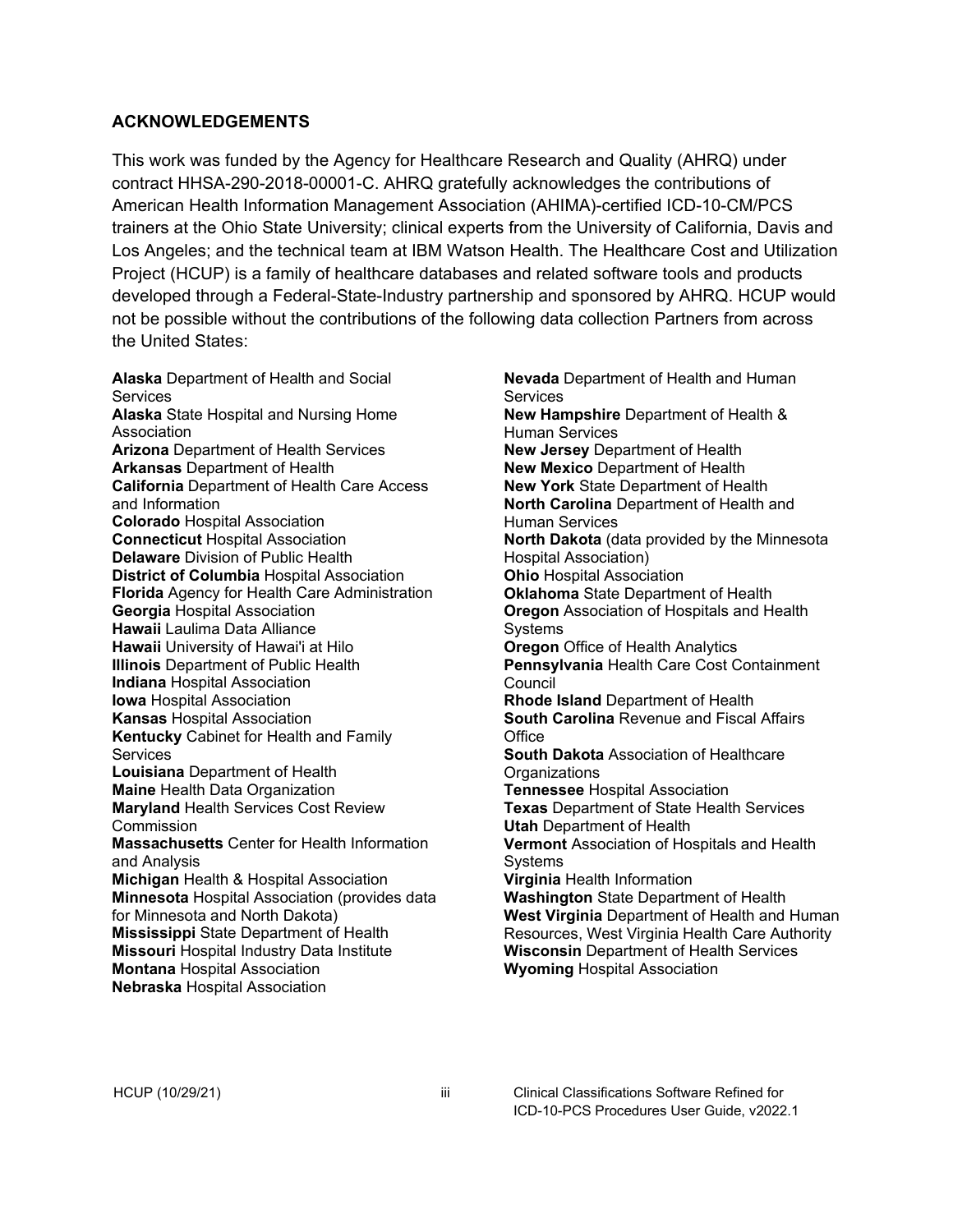# <span id="page-4-0"></span>**WHAT'S NEW IN v2022.1 OF THE CLINICAL CLASSIFICATIONS SOFTWARE REFINED (CCSR) FOR ICD-10-PCS PROCEDURES?**

- Added new CCSR category (ADM022) for six COVID-19 vaccination codes (CCSR category ADM022) that became effective on January 1, 2021.
- Added ICD-10-PCS procedure codes valid starting in fiscal year 2022 so the tool now includes all ICD-10-PCS codes valid from October 2015 through September 2022, including the 15 codes for potential COVID-19 therapies that became effective on January 1, 2021.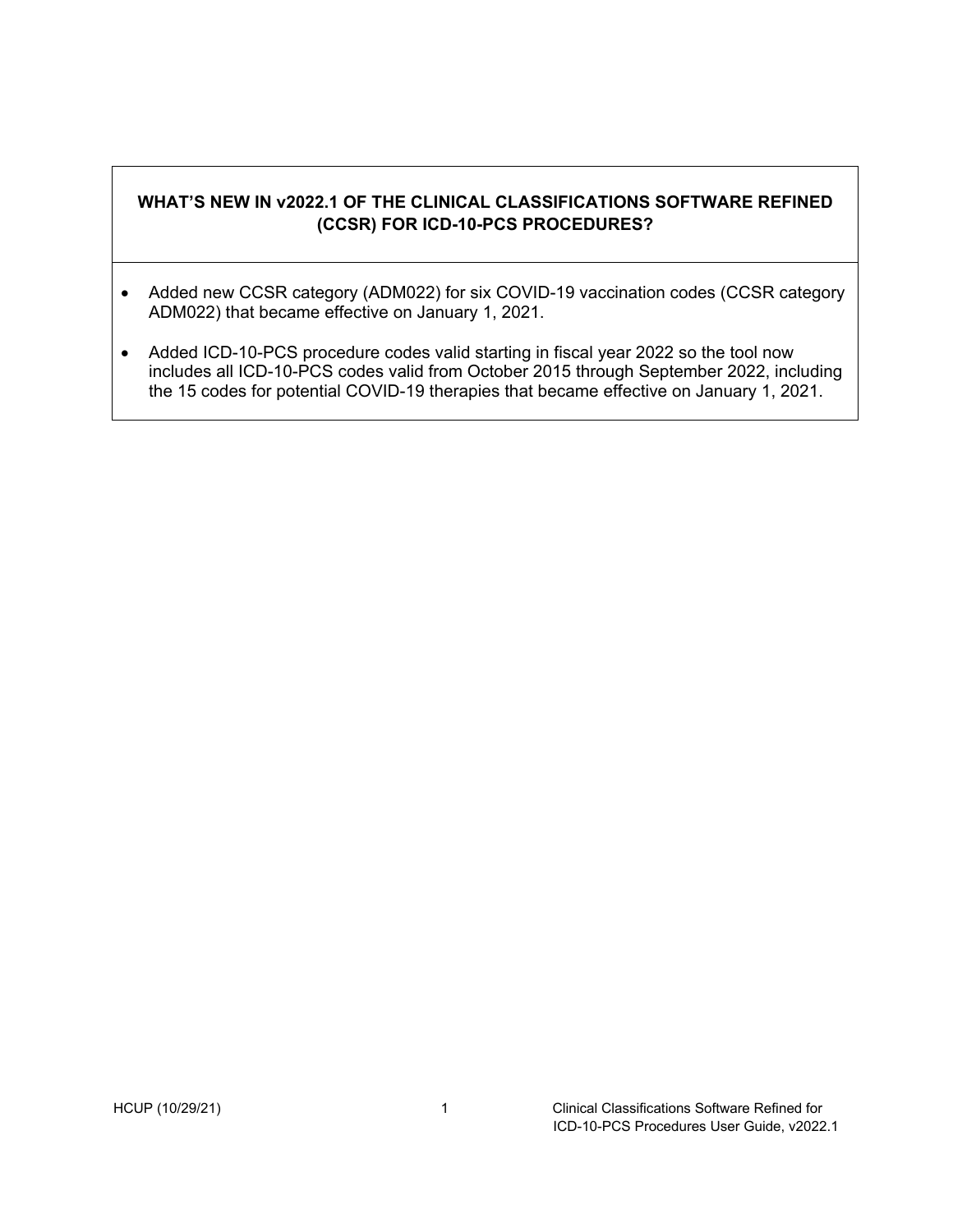#### <span id="page-5-0"></span>**INTRODUCTION**

This report provides technical documentation for the Healthcare Cost and Utilization Project (HCUP) Clinical Classifications Software Refined (CCSR) for International Classification of Diseases, Tenth Revision, Procedure Coding System (ICD-10-PCS)-coded procedures. Starting in October 1, 2015, procedures for hospital inpatient stays in the United States are reported using ICD-10-PCS codes. ICD-10-PCS consists of more than 80,000 procedure codes. Although it is possible to present descriptive statistics at the individual ICD-10-PCS code level, it is often more useful to aggregate procedures into clinically meaningful categories. The CCSR for ICD-10-PCS provides a method for aggregating the procedure codes into over 320 clinical categories across 31 clinical domains.

Similar to the original Clinical Classifications Software (CCS) for ICD-9-CM-coded procedures, the CCSR for ICD-10-PCS:

- Classifies procedures into clinically meaningful categories
- Provides a means by which to identify specific types of procedures using procedure codes
- Can be used analytically to examine patterns in healthcare cost, utilization, and outcomes, in addition to perform rank utilization by types of procedures.

Prior to the availability of ICD-10-PCS-coded data, the ICD-10-PCS codes were categorized into the CCS for ICD-9-CM procedures using the General Equivalence Mappings (GEMS) and released as a beta version. Once ICD-10-PCS-coded data became available, the beta version of the CCS was evaluated using the HCUP databases and unexpected discontinuities between the ICD-9-CM and ICD-10-PCS beta versions of the CCS were revealed. In addition, there was interest in taking advantage of the specificity of ICD-10-PCS procedure codes to refine the CCS tool. These findings led to the development of the CCSR for ICD-10-PCS. The CCSR balances the retention of the clinical concepts included in the CCS categories under ICD-9-CM and capitalizes on the specificity of ICD-10-PCS by creating new clinical categories.

The refinement process was informed by American Health Information Management Association (AHIMA)-certified ICD-10-CM trainers and reviewed by a team of clinical experts and surgeons. The team extensively reviewed the mapping of codes into CCSR categories and used the HCUP State Inpatient Databases (SID) for quality control testing. This User Guide describes the CCSR for ICD-10-PCS and the downloadable software and documentation. Additional information on the refinement process is available in [Appendix A: Background on the](#page-27-0)  [Development of the CCSR.](#page-27-0) [Appendix B](#page-36-0) includes a medical explanation and examples of the ICD-10-PCS root operations for codes in the Medical and Surgical section of the ICD-10-PCS Code Book. **Appendix C** includes acronyms used in the CCSR category names.

ICD-10-PCS procedure coding system is very different than ICD-9-CM coding system because of the granularity of the information in the codes and the fact that a surgery may need to be defined by a combination of ICD-10-PCS codes**.** For recommendations on reporting or procedures using the CCSR for ICD-10-PCS, refer to [Appendix D.](#page-42-0)

HCUP (10/29/21) 2 Clinical Classifications Software Refined for ICD-10-PCS Procedures User Guide, v2022.1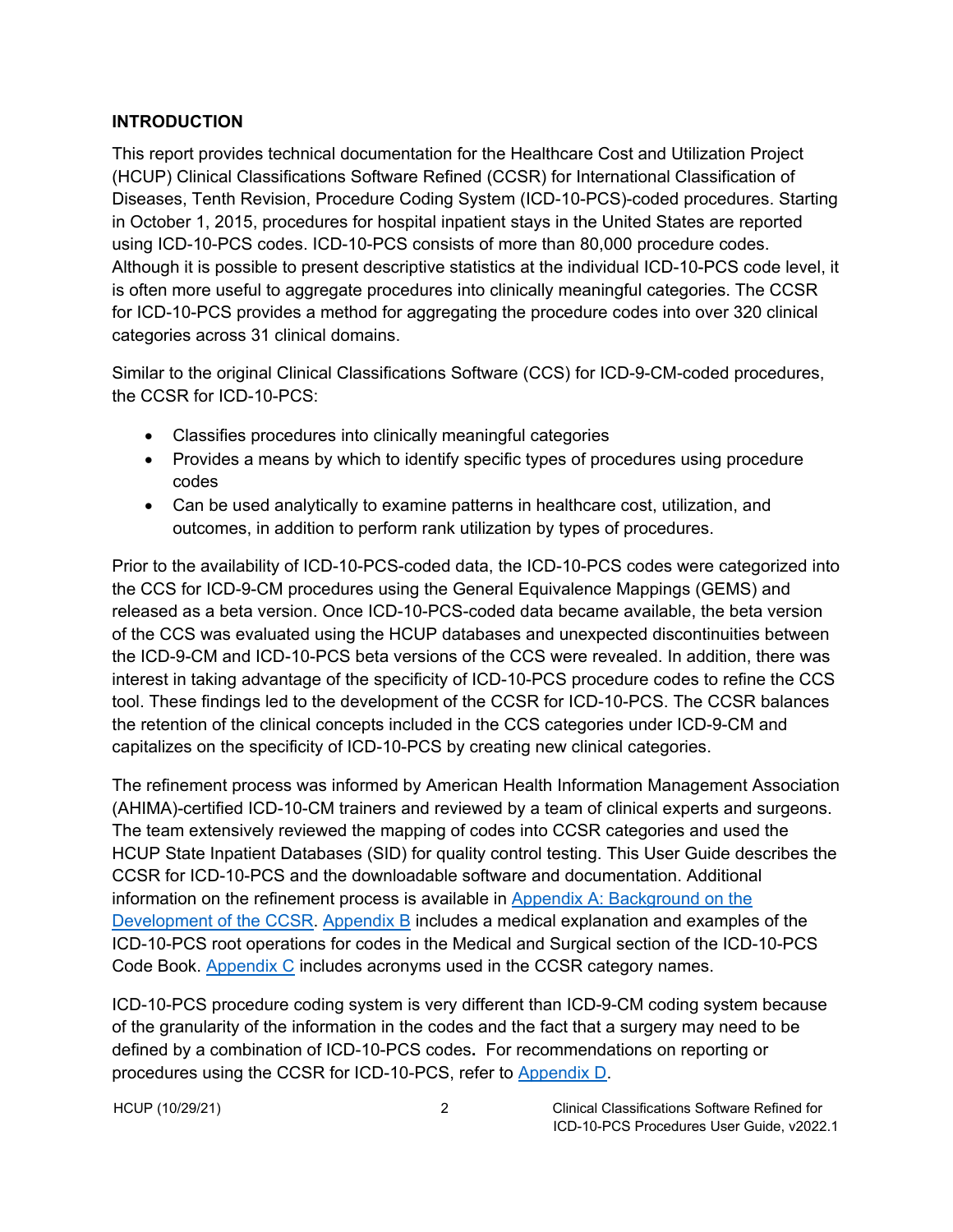This User Guide describes the development of the CCSR for ICD-10-PCS and the downloadable software and documentation. The CCSR for ICD-10-PCS is updated annually to coincide with fiscal year (FY) updates to the ICD-10-PCS procedure coding system and retains procedure codes valid from the start of ICD-10-PCS in October 2015. For this reason, it is advisable to always use the most recent version of the tool. Downloadable files for the CCSR for ICD-10-PCS categories are available on [HCUP User Support \(HCUP-US\)](http://www.hcup-us.ahrq.gov/) website.[1](#page-6-3)

# <span id="page-6-0"></span>**SUMMARY OF KEY CHANGES IN THE VERSIONS OF THE CCSR FOR ICD-10-PCS**

The following is a summary of key features and changes between released versions of the CCSR for ICD-10-PCS:

- v2022.1 (released October 2021)
	- $\circ$  Added ICD-10-PCS procedure codes that became effective in FY 2022 so the tool includes ICD-10-PCS codes valid from October 2015 through September 2022, including the 21 codes for COVID-19 therapies that became effective on January 1, 2021.
- v2021.1 (released December 2020)
	- $\circ$  Transitioned the software out of beta status after empirical testing and clinical review.
	- o Includes ICD-10-PCS procedure codes valid from October 2015 through September 2021.

# <span id="page-6-1"></span>**COMPARISON OF THE CCSR FOR ICD-10-PCS, THE BETA VERSIONS OF THE CCS FOR ICD-10-PCS, AND THE CCS FOR ICD-9-CM**

There are several differences to note across the HCUP ICD-based procedure classification software: the CCSR for ICD-10-PCS, the beta versions of the CCS for ICD-10-PCS, and the CCS for ICD-9-CM procedures. Table 1 summarizes key differences.

#### <span id="page-6-2"></span>**Table 1. Differences Among the CCSR for ICD-10-PCS, Beta Version of the CCS for ICD-10-PCS, and CCS for ICD-9-CM**

| <b>CCSR for ICD-10-PCS</b>                                            | <b>Beta Version of the CCS for</b><br>ICD-10-PCS              | <b>CCS for ICD-9-CM Procedures</b>                                            |
|-----------------------------------------------------------------------|---------------------------------------------------------------|-------------------------------------------------------------------------------|
| Over 80,000 codes are<br>categorized into more than 300<br>categories | More than 80,000 codes are<br>categorized into 224 categories | Approximately 4,000 codes are<br>categorized into more than 230<br>categories |

<span id="page-6-3"></span><sup>1</sup> The HCUP User Support website can be found at [www.hcup-us.ahrq.gov/.](http://www.hcup-us.ahrq.gov/)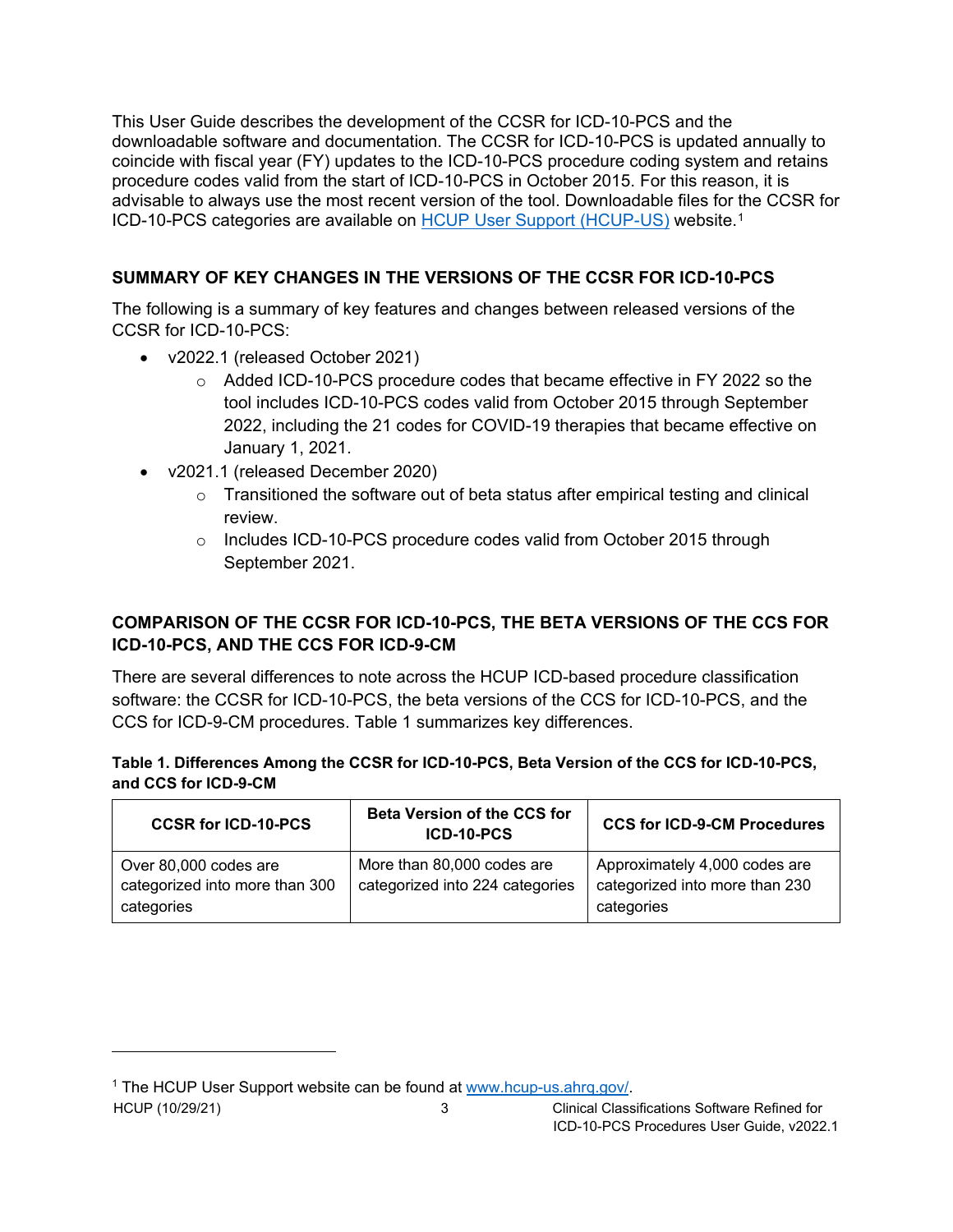| <b>CCSR for ICD-10-PCS</b>                                                                                                                                                   | <b>Beta Version of the CCS for</b><br>ICD-10-PCS                                                                                                                                           | <b>CCS for ICD-9-CM Procedures</b>                                                                                      |  |
|------------------------------------------------------------------------------------------------------------------------------------------------------------------------------|--------------------------------------------------------------------------------------------------------------------------------------------------------------------------------------------|-------------------------------------------------------------------------------------------------------------------------|--|
| Valid for ICD-10-PCS<br>procedure codes from October<br>1, 2015 - September 30, 2022<br>(v2022.1) and updated annually<br>for each fiscal year update to<br>ICD-10-PCS codes | Valid for ICD-10-PCS<br>procedure codes from October<br>1, 2015 - September 30, 2020<br>(v2020.1). Not updated for ICD-<br>10-PCS codes effective after<br>September 2020.                 | Valid for ICD-9-CM procedure<br>codes through September 30,<br>2015                                                     |  |
| Capitalizes on the taxonomy<br>and specificity of ICD-10-PCS<br>coding by creating new clinical<br>categories with additional detail                                         | Uses the same categories as<br>previously available under CCS<br>for ICD-9-CM (seven categories<br>were dropped from the original<br>CCS, as they could not be<br>created with ICD-10-PCS) | More than 230 CCS procedure<br>categories                                                                               |  |
| Categories are organized into<br>31 clinical domains, generally<br>following the structure of the<br>ICD-10-PCS Code Book <sup>2</sup>                                       | Uses the same categories and<br>order as previously available<br>under CCS for ICD-9-CM<br>procedures                                                                                      | Categories are ordered to<br>generally follow the ICD-9-CM<br>Code Book                                                 |  |
| Each ICD-10-PCS code maps<br>to one CCSR category                                                                                                                            | Each ICD-10-PCS code maps<br>to one CCS category                                                                                                                                           | Each ICD-10-PCS code maps to<br>one CCS category                                                                        |  |
| No multi-level system with<br>additional procedure specificity<br>has been developed                                                                                         | Multi-level system with<br>additional procedure specificity<br>available for up to two levels                                                                                              | Multi-level system with additional<br>procedure specificity available for<br>up to three levels                         |  |
| SAS® programming code<br>available. Comma separated<br>values (CSV) mapping file<br>available to use with other<br>programming languages.                                    | SAS programming code<br>available. CSV mapping file<br>available to use with other<br>programming languages.                                                                               | SAS and Stata® programming<br>code available. CSV mapping file<br>available to use with other<br>programming languages. |  |
| Allows user the flexibility to<br>choose between output files<br>structured horizontally or<br>vertically. The vertical file<br>structure improves storage<br>efficiency.    | Horizontal output only, one<br>CCS data element for every<br>procedure code.                                                                                                               | Horizontal output only, one CCS<br>data element for every procedure<br>code.                                            |  |

Abbreviations: CCS, Clinical Classifications Software; CCSR Clinical Classifications Software Refined; CSV, comma separated values; ICD-9-CM, International Classification of Diseases, Ninth Revision, Clinical Modification; ICD-10- PCS, International Classification of Diseases, Tenth Revision, Procedure Coding System.

<span id="page-7-0"></span><sup>2</sup> Casto AB (ed). ICD-10-PCS Code Book, 2016*.* Chicago, IL: American Health Information Management Association; 2016.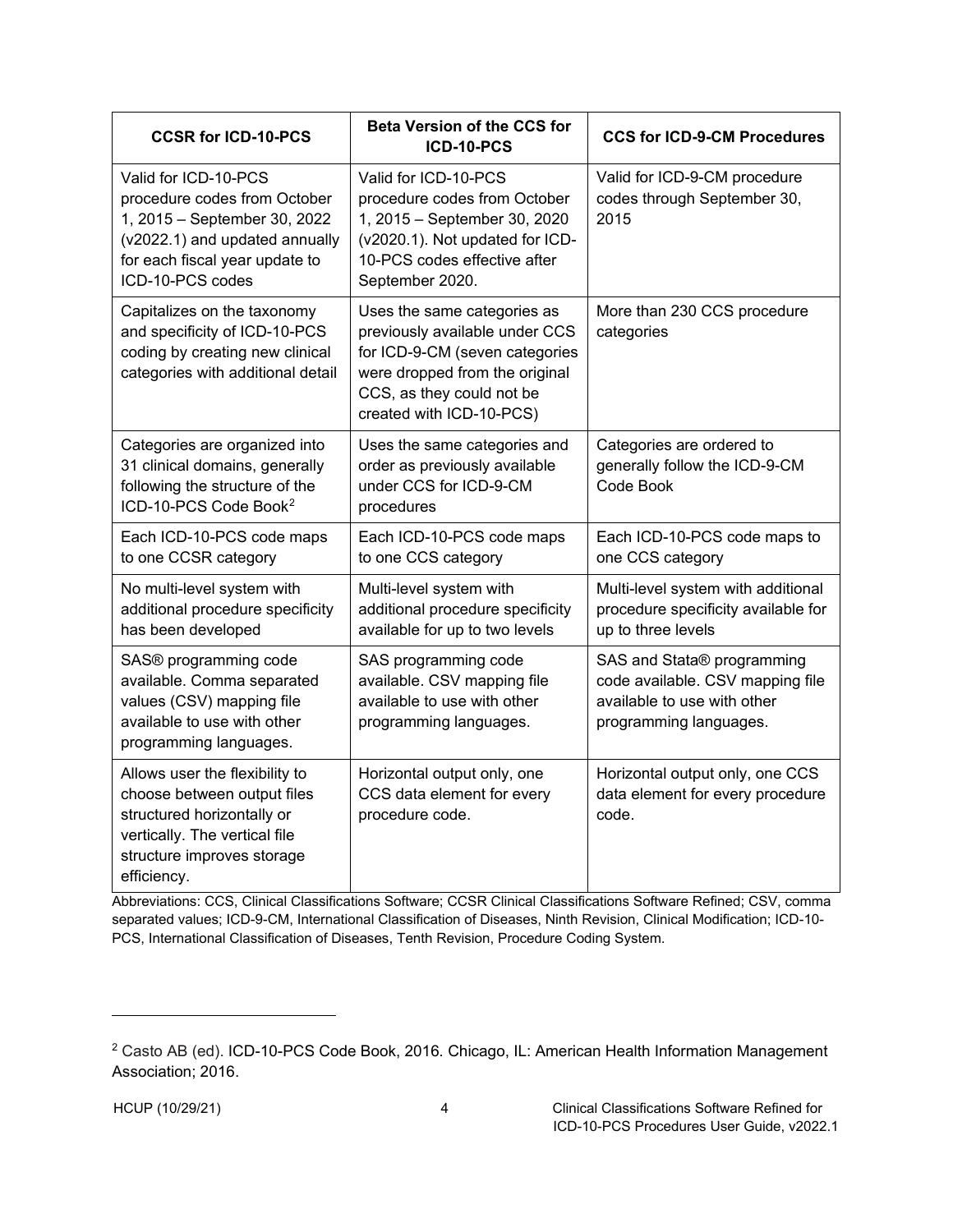# <span id="page-8-0"></span>**DESCRIPTION OF THE CCSR FOR ICD-10-PCS**

### <span id="page-8-1"></span>**Understanding the Taxonomy of the ICD-10-PCS Procedure Codes**

ICD-10-PCS procedure codes are created and maintained by the Centers for Medicare & Medicaid Services (CMS). There are over 80,000 ICD-10-PCS codes with detailed specificity. One of the distinct attributes of the ICD-10-PCS coding system is the multi-axial nature of the codes, in that codes consist of independent characters with each component retaining its meaning across a broad range of codes, to the extent possible. This built-in taxonomy allows for expandability and structural integrity as new procedures are developed and added. ICD-10-PCS coding provides detailed descriptions of methodology and approach, in addition to using specific terms for body parts and used devices. There are three key differences between ICD-10-PCS and ICD-9-CM procedure codes:

- ICD-10-PCS codes do not reference diagnostic information.
- ICD-10-PCS codes identify each individual action. Multiple ICD-10-PCS codes may be needed to describe a specific clinical procedure.
- ICD-10-PCS specifies all procedures and their variations currently performed. The frequency of a procedure being performed was not a consideration in the development of the coding system.
- ICD-10-PCS code descriptions often do not rely on conventional surgical or procedural terms.

ICD-10-PCS codes are 7 characters long, and each character has a specific meaning in describing the type of procedure.<sup>3</sup> Figure 1 provides a visual representation of the structure for an ICD-10-PCS procedure code using the example code, 0B110F4, *Tracheostomy with tracheostomy tube*. The characters structuring this code include:

- Section of Medical and Surgical
- Body system of Respiratory System
- Root operation of Bypass
- Body part of Trachea
- Approach of Open
- Device of Tracheostomy
- Qualifier of Cutaneous.

<span id="page-8-2"></span><sup>3</sup> Information about ICD-10-PCS characters was obtained from Casto AB (ed). ICD-10-PCS Code Book, 2016*.* Chicago, IL: American Health Information Management Association; 2016.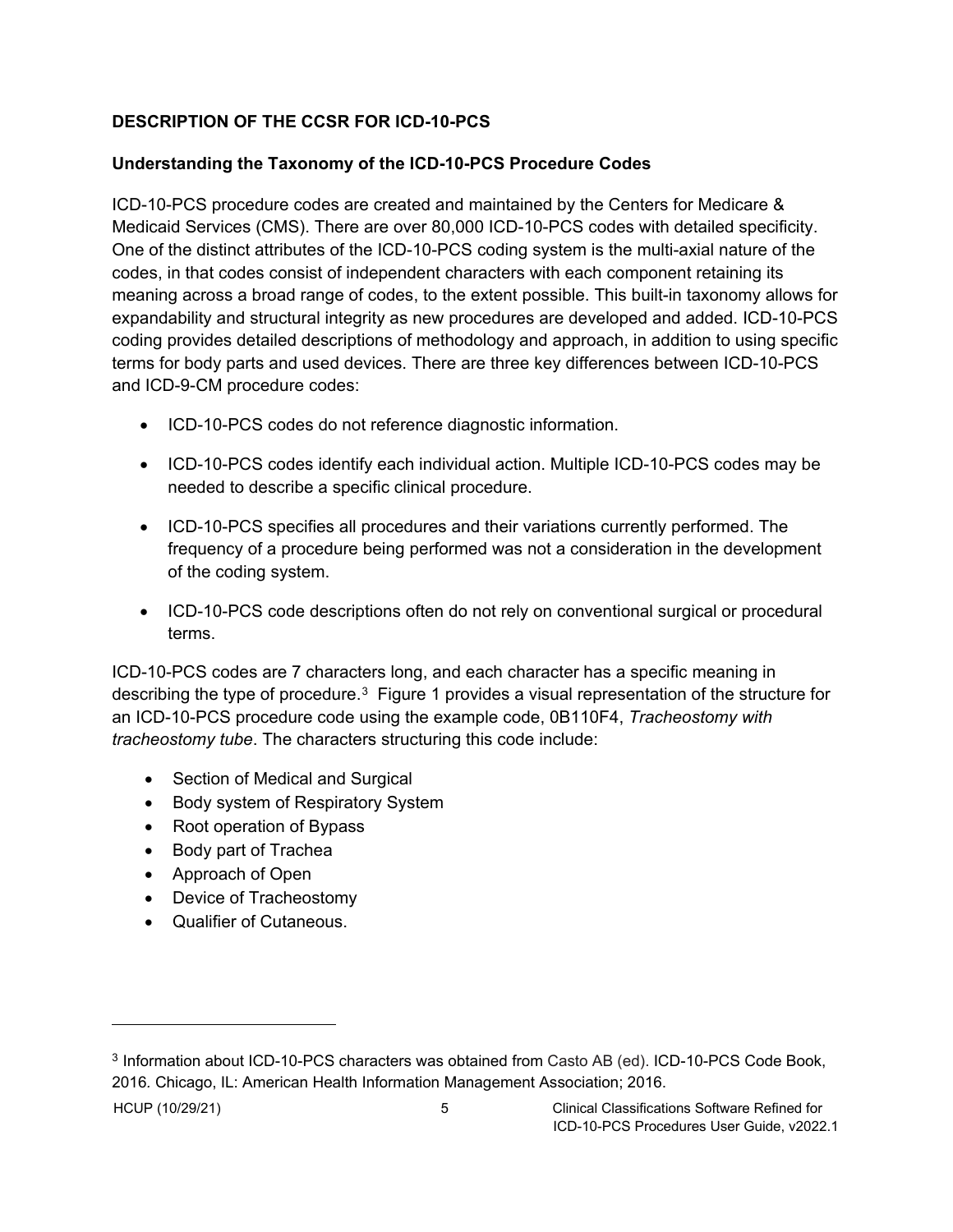#### <span id="page-9-0"></span>**Figure 1. Structure of the ICD-10-PCS Procedure Code**



The CCSR for ICD-10-PCS uses the built-in coding taxonomy to organize the CCSR categories into groupings of related codes. Table 2 provides a list of available character values for each position. The character "Z" is used in any position as a placeholder if another meaningful character is not used. For the third character, root operation, only the 31 root operations found under the Medical and Surgical section of the ICD-10-PCS Code Book are listed as these make up most procedures that are reported in the hospital inpatient setting. The fourth, sixth, and seventh characters exhibit considerable variation across the full range of ICD-10-PCS codes. In the interest of space, the complete set of values for those characters is not listed here. Please see the ICD-10-PCS Code Book for additional details. ICD-10-PCS definitions for root operations found within the Medical and Surgical section along with medical explanations and example procedures are provided in Appendix B: Description of [ICD-10-PCS Root Operations in](#page-36-0)  [the Medical and Surgical Section.](#page-36-0)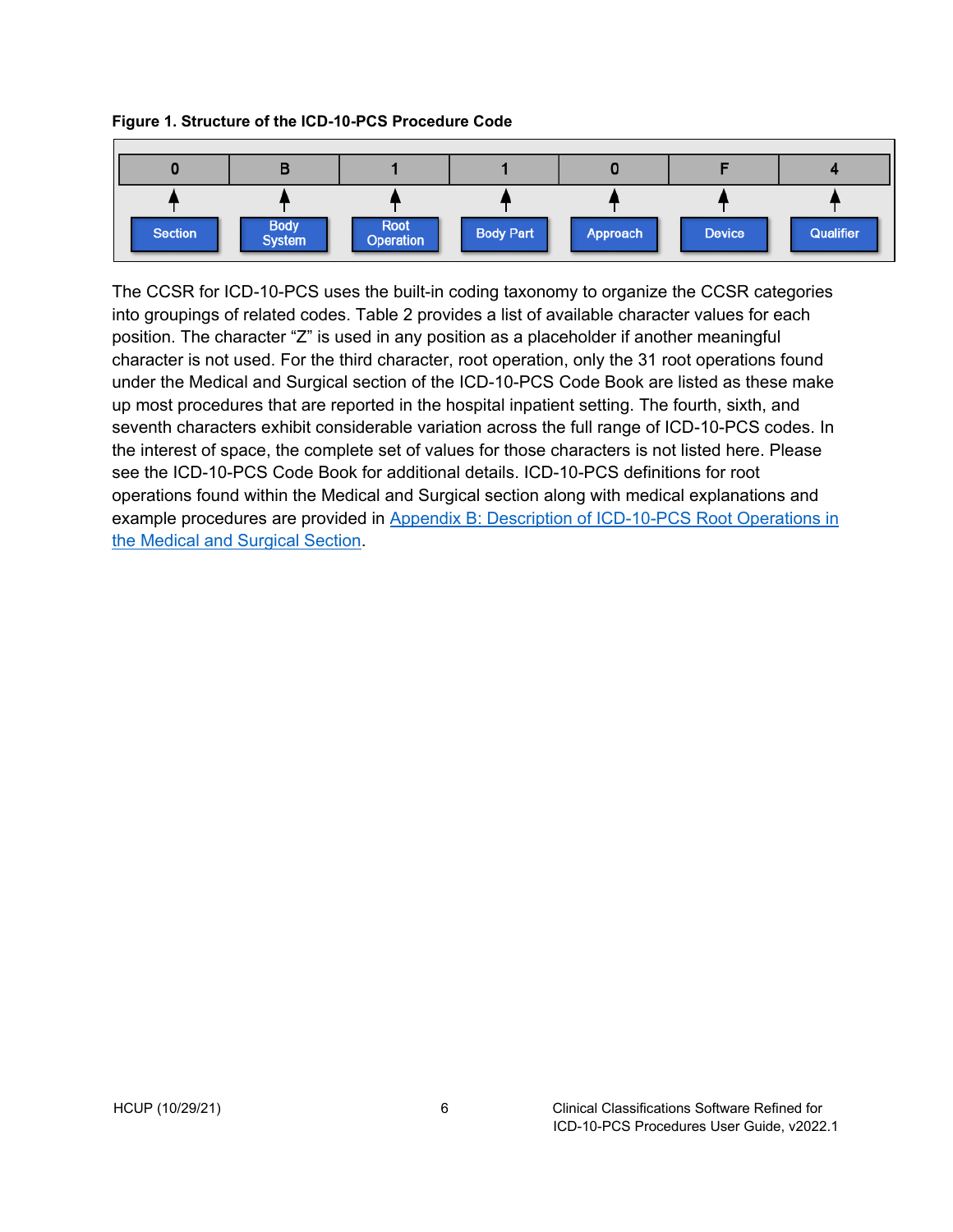#### <span id="page-10-0"></span>**Table 2. ICD-10-PCS Character Values**

| <b>Description of ICD-10-PCS Character Values</b> |                                                 |  |  |
|---------------------------------------------------|-------------------------------------------------|--|--|
| <b>First Character - Section</b>                  |                                                 |  |  |
| (0) Medical and Surgical                          | (9) Chiropractic                                |  |  |
| (1) Obstetrics                                    | (B) Imaging                                     |  |  |
| (2) Placement                                     | (C) Nuclear Medicine                            |  |  |
| (3) Administration                                | (D) Radiation Therapy                           |  |  |
| (4) Measurement and Monitoring                    | (F) Physical Rehabilitation and Diagnostic      |  |  |
|                                                   | Audiology                                       |  |  |
| (5) Extracorporeal or Systemic Assistance and     | (G) Mental Health                               |  |  |
| Performance                                       |                                                 |  |  |
| (6) Extracorporeal or Systemic Therapies          | (H) Substance Abuse Treatment                   |  |  |
| (7) Osteopathic                                   | (X) New Technology                              |  |  |
| (8) Other Procedures                              |                                                 |  |  |
| Second Character - Body System <sup>a</sup>       |                                                 |  |  |
| (0) Central Nervous System and Cranial Nerves     | (J) Subcutaneous Tissue and Fascia              |  |  |
| (1) Peripheral Nervous System                     | (K) Muscles                                     |  |  |
| (2) Heart and Great Vessels                       | (L) Tendons                                     |  |  |
| (3) Upper Arteries                                | (M) Bursae and Ligaments                        |  |  |
| (4) Lower Arteries                                | (N) Head and Facial Bones                       |  |  |
| (5) Upper Veins                                   | (P) Upper Bones                                 |  |  |
| (6) Lower Veins                                   | (Q) Lower Bones                                 |  |  |
| (7) Lymphatic and Hemic Systems                   | (R) Upper Joints                                |  |  |
| $(8)$ Eye                                         | (S) Lower Joints                                |  |  |
| (9) Ear, Nose, Sinus                              | (T) Urinary System                              |  |  |
| (B) Respiratory System                            | (U) Female Reproductive System                  |  |  |
| (C) Mouth and Throat                              | (V) Male Reproductive System                    |  |  |
| (D) Gastrointestinal System                       | (W) Anatomical Regions, General                 |  |  |
| (F) Hepatobiliary System and Pancreas             | (X) Anatomical Regions, Upper Extremities       |  |  |
| (G) Endocrine System                              | (Y) Anatomical Regions, Lower Extremities       |  |  |
| (H) Skin and Breast                               | (Z) Used as a placeholder if another meaningful |  |  |
|                                                   | character is not used                           |  |  |
| Third Character - Root Operation <sup>b</sup>     |                                                 |  |  |
| (0) Alteration                                    | (J) Inspection                                  |  |  |
| (1) Bypass                                        | (K) Map                                         |  |  |
| (2) Change                                        | (L) Occlusion                                   |  |  |
| (3) Control                                       | (M) Reattachment                                |  |  |
| $(4)$ Creation                                    | (N) Release                                     |  |  |
| (5) Destruction                                   | (P) Removal                                     |  |  |
| (6) Detachment                                    | (Q) Repair                                      |  |  |
| (7) Dilation                                      | (R) Replacement                                 |  |  |
| $\overline{(8)}$ Division                         | (S) Reposition                                  |  |  |
| (9) Drainage                                      | (T) Resection                                   |  |  |
| (B) Excision                                      | $\overline{(U)}$ Supplement                     |  |  |
| (C) Extirpation                                   | (V) Restriction                                 |  |  |

HCUP (10/29/21) 7 Clinical Classifications Software Refined for ICD-10-PCS Procedures User Guide, v2022.1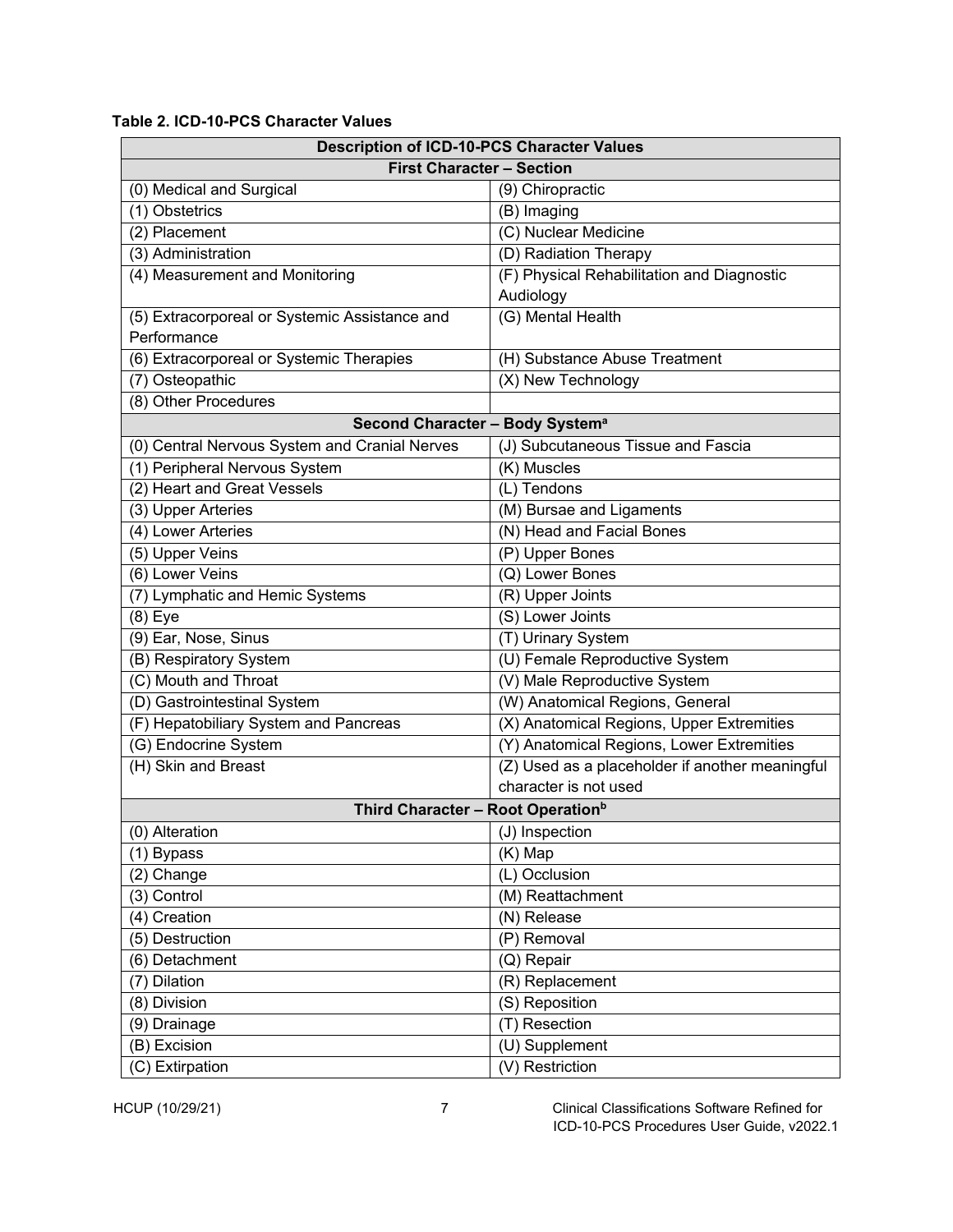| <b>Description of ICD-10-PCS Character Values</b> |                                                 |  |
|---------------------------------------------------|-------------------------------------------------|--|
| (D) Extraction                                    | (W) Revision                                    |  |
| (F) Fragmentation                                 | $(X)$ Transfer                                  |  |
| (G) Fusion                                        | (Y) Transplantation                             |  |
| (H) Insertion                                     | (Z) Used as a placeholder if another meaningful |  |
| character is not used                             |                                                 |  |

#### **Fourth Character - Body Part**<sup>c</sup>

Body part values are specific to the root operation and can vary by body system. Please see the ICD-10-PCS Code Book for additional details.

#### **Fifth Character – Approach**

| -- -- --                              |                                                  |
|---------------------------------------|--------------------------------------------------|
|                                       | character is not used                            |
| (7) Via Natural or Artificial Opening | (Z) Used as a placeholder if another meaningful  |
| (4) Percutaneous Endoscopic           | $(X)$ External                                   |
|                                       | Percutaneous Endoscopic                          |
| (3) Percutaneous                      | (F) Via Natural or Artificial Opening            |
| $(0)$ Open                            | (8) Via Natural or Artificial Opening Endoscopic |
|                                       |                                                  |

#### **Sixth Character – Device**

Includes only devices that remain after the procedure is completed such as electronic appliances, grafts, prostheses, implants, and simple or mechanical appliances. Please see the ICD-10-PCS Code Book for additional details.

#### **Seventh Character – Qualifier With Values Specific to the Root Operation**

There is considerable variation in the seventh character across root operations. For example, the seventh character for the procedure codes 02100ZC and 02100ZF identify whether the open approach coronary artery bypass was for the thoracic artery or abdominal artery, respectively. Please see the ICD-10-PCS Code Book for additional details.

Abbreviation: ICD-10-PCS, International Classification of Diseases, Tenth Revision, Procedure Coding System.

<sup>a</sup> The second character is not always a body system in all Sections. It can also denote a section qualifier.

 $\overline{b}$  The third character is not always a root operation in all Sections. It can also denote imaging type, nuclear medicine type, radiation therapy modality, rehabilitation type, mental health type, or substance use type.

<sup>c</sup> The fourth character is not always a body part in all Sections. It can also denote body region, body system, treatment site, or a qualifier.

Casto AB, ed. ICD-10-PCS Code Book, 2021*.* Chicago, IL: American Health Information Management Association; 2021.

### <span id="page-11-0"></span>**The Structure of the CCSR for ICD-10-PCS**

The CCSR for ICD-10-PCS aggregates more than 80,000 ICD-10-PCS procedure codes into a manageable number of clinically meaningful categories organized into 31 clinical domains,<sup>[4](#page-11-1)</sup>

<span id="page-11-1"></span><sup>4</sup> The term "clinical domain" is used to describe the organization of procedures within the CCSR tool. When referring specifically to the organization of codes within the ICD-10-PCS Code Book, we use the terms "Section" and/or "Body System."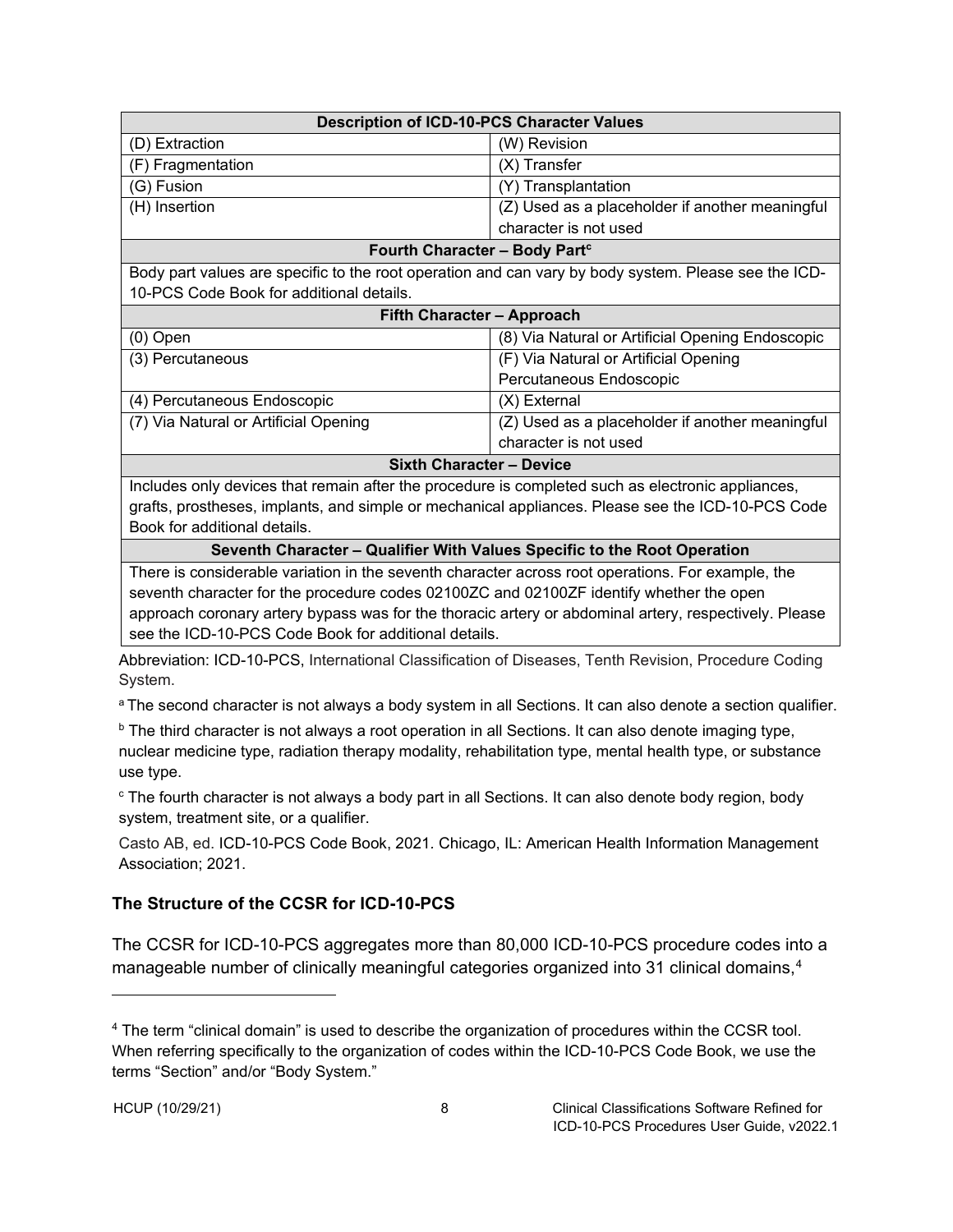which generally follow the structure of the ICD-10-PCS Code Book. The purpose of the clinical domain is to divide the ICD-10-PCS procedure codes into distinct overall concepts of body system or clinical areas. Additional information on the development of the clinical domains is included in [Appendix A: Background on the Development of the CCSR.](#page-27-0)

Each clinical domain is abbreviated using a three-character scheme as shown in Table 3. Individual CCSR categories are numbered sequentially with the numbering scheme starting at "001" within each clinical domain (i.e., there is a CCSR 001 for each clinical domain).

A complete listing of all CCSR categories and their associated descriptions can be found in the CCSR Reference File, available on the [CCSR](http://www.hcup-us.ahrq.gov/toolssoftware/ccsr/ccs_refined.jsp) page of the HCUP-US website.

| <b>ICD-10-PCS Clinical</b><br><b>Domain</b>                        | <b>Three</b><br><b>Character</b><br><b>Abbreviation</b> | <b>Brief Description</b><br>(category counts are for v2022.1)                                                                                                                                                                                              |
|--------------------------------------------------------------------|---------------------------------------------------------|------------------------------------------------------------------------------------------------------------------------------------------------------------------------------------------------------------------------------------------------------------|
| Administration of<br><b>Therapeutic Substances</b>                 | <b>ADM</b>                                              | ADM contains 22 categories that include procedures<br>associated with the administration of therapeutic<br>substances, such as the transfusion of blood and blood<br>products, vaccinations, and chemotherapy.                                             |
| Cardiovascular<br>Procedures                                       | <b>CAR</b>                                              | CAR contains 29 categories that include cardiovascular<br>procedures such as percutaneous coronary intervention<br>(PCI), coronary artery bypass graft (CABG), and aneurysm<br>repair procedures.                                                          |
| <b>Chiropractic Treatment</b>                                      | <b>CHP</b>                                              | CHP contains 1 category that includes procedures for<br>chiropractic manipulation.                                                                                                                                                                         |
| <b>Central Nervous</b><br><b>System Procedures</b>                 | <b>CNS</b>                                              | CNS contains 14 categories that include procedures<br>performed on the central nervous system (brain, spinal<br>cord, and CNS nerves) such as spinal cord<br>decompression, lumbar puncture, and spinal epidural<br>catheter placement.                    |
| <b>Endocrine Procedures</b>                                        | <b>ENP</b>                                              | ENP contains 6 categories that include endocrine<br>procedures such as thyroidectomy, parathyroidectomy,<br>and adrenalectomy.                                                                                                                             |
| Ear, Nose, and Throat<br>Procedures                                | <b>ENT</b>                                              | ENT contains 17 categories that include procedures<br>performed on the ear, nose, and throat (ENT) as well as<br>the head and neck, such as myringotomy, frenectomy, and<br>tonsillectomy as well as diagnostic audiology.                                 |
| Extracorporeal or<br><b>Systemic Assistance</b><br>and Performance | <b>ESA</b>                                              | ESA contains 11 categories that include procedures that<br>occur outside the body or within a body system to assist<br>the body with performing a physiological function.<br>Examples include hemodialysis, mechanical ventilation,<br>and cardiac pacing. |

<span id="page-12-0"></span>**Table 3. Three-Character Abbreviation for ICD-10-PCS Clinical Domains**

HCUP (10/29/21) 9 Clinical Classifications Software Refined for ICD-10-PCS Procedures User Guide, v2022.1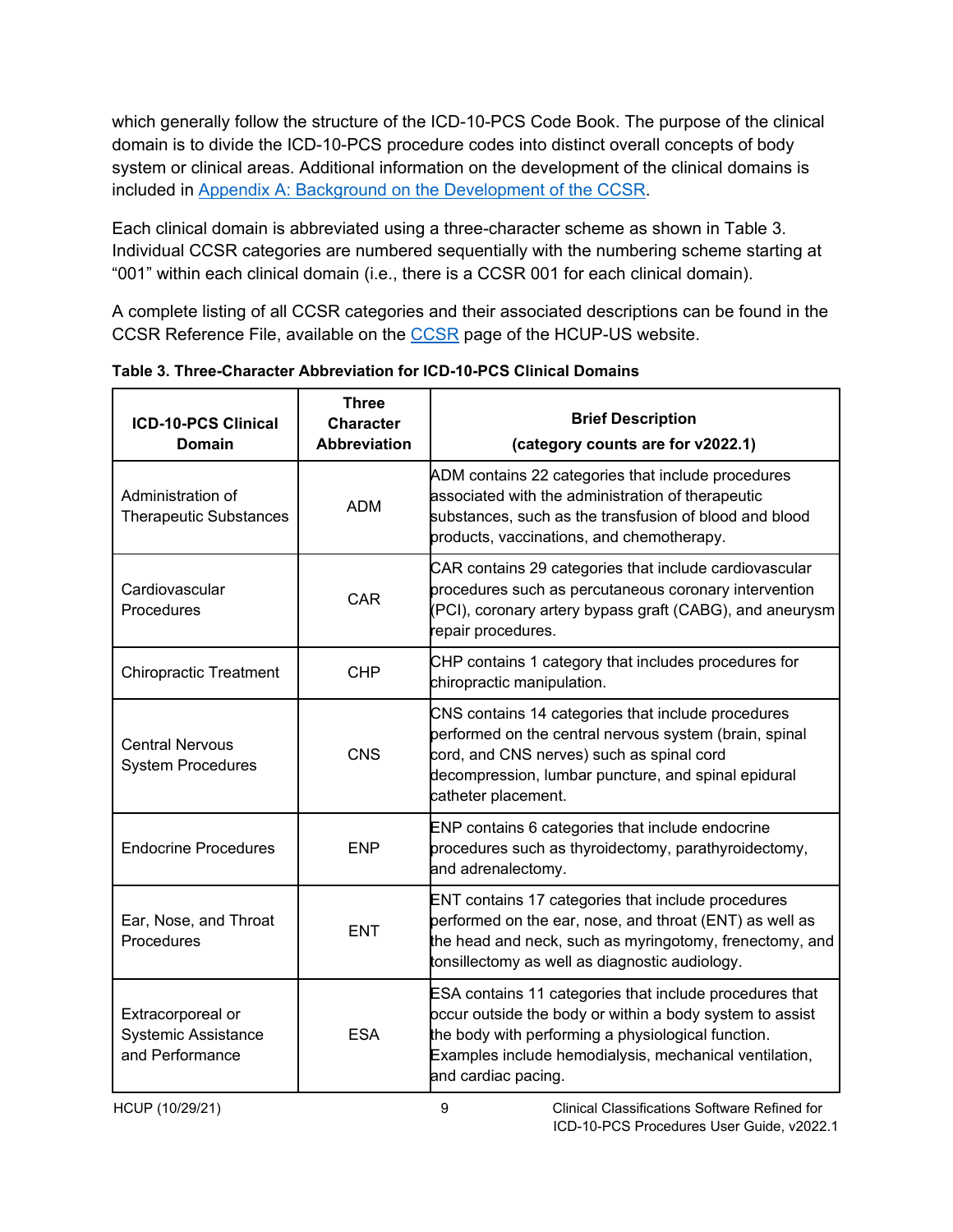| <b>ICD-10-PCS Clinical</b><br>Domain            | <b>Three</b><br><b>Character</b><br><b>Abbreviation</b> | <b>Brief Description</b><br>(category counts are for v2022.1)                                                                                                                                                                                                                  |
|-------------------------------------------------|---------------------------------------------------------|--------------------------------------------------------------------------------------------------------------------------------------------------------------------------------------------------------------------------------------------------------------------------------|
| Extracorporeal or<br><b>Systemic Therapies</b>  | <b>EST</b>                                              | EST contains 5 categories that include procedures<br>performed outside the body for a therapeutic purpose other<br>than to assist the body with performing a physiological<br>function. Examples include pheresis therapy and<br>hypothermia therapy.                          |
| Eye Procedures                                  | <b>EYP</b>                                              | EYP contains 2 categories that include procedures<br>performed on the eye and the eyelid.                                                                                                                                                                                      |
| Female Reproductive<br><b>System Procedures</b> | <b>FRS</b>                                              | FRS contains 15 categories that include procedures<br>performed on the female reproduction system, such as<br>fallopian tube ligation and excision, salpingectomy,<br>hysterectomy, and oophorectomy.                                                                          |
| <b>Gastrointestinal System</b><br>Procedures    | <b>GIS</b>                                              | GIS contains 29 categories that include procedures<br>performed on the gastrointestinal (GI) system, such as<br>appendectomy, gastrostomy, and colonoscopy and<br>proctoscopy with biopsy.                                                                                     |
| General Region<br>Procedures                    | <b>GNR</b>                                              | GNR contains 10 categories that include procedures<br>performed on the general anatomic regions, such as<br>abdominal wall repair (including hernia), inguinal and<br>femoral hernia repair, and endoscopic control of bleeding.                                               |
| Hepatobiliary and<br><b>Pancreas Procedures</b> | <b>HEP</b>                                              | HEP contains 13 categories that include procedures<br>performed on the hepatobiliary system and the pancreas,<br>such as liver biopsy, cholecystectomy, and liver transplant.                                                                                                  |
| Imaging                                         | <b>IMG</b>                                              | IMG contains 10 categories that include procedures<br>comprising ultrasound, magnetic resonance imaging (MRI),<br>fluoroscopy (classified for heart and circulatory versus<br>other structures), computerized tomography (CT), and<br>plain radiography.                       |
| Lymphatic and Hemic<br><b>System Procedures</b> | <b>LYM</b>                                              | LYM contains 11 categories that include procedures<br>performed on the lymphatic and hemic system, such as<br>bone marrow biopsy, lymph node biopsy, lymph node<br>dissection, and splenectomy.                                                                                |
| Measurement and<br>Monitoring                   | <b>MAM</b>                                              | MAM contains 15 categories that include procedures<br>related to the measurement and monitoring of the function<br>of various organs (e.g., brain, heart) and body systems<br>(e.g., cardiovascular system, respiratory system; excludes<br>fetal measurement and monitoring). |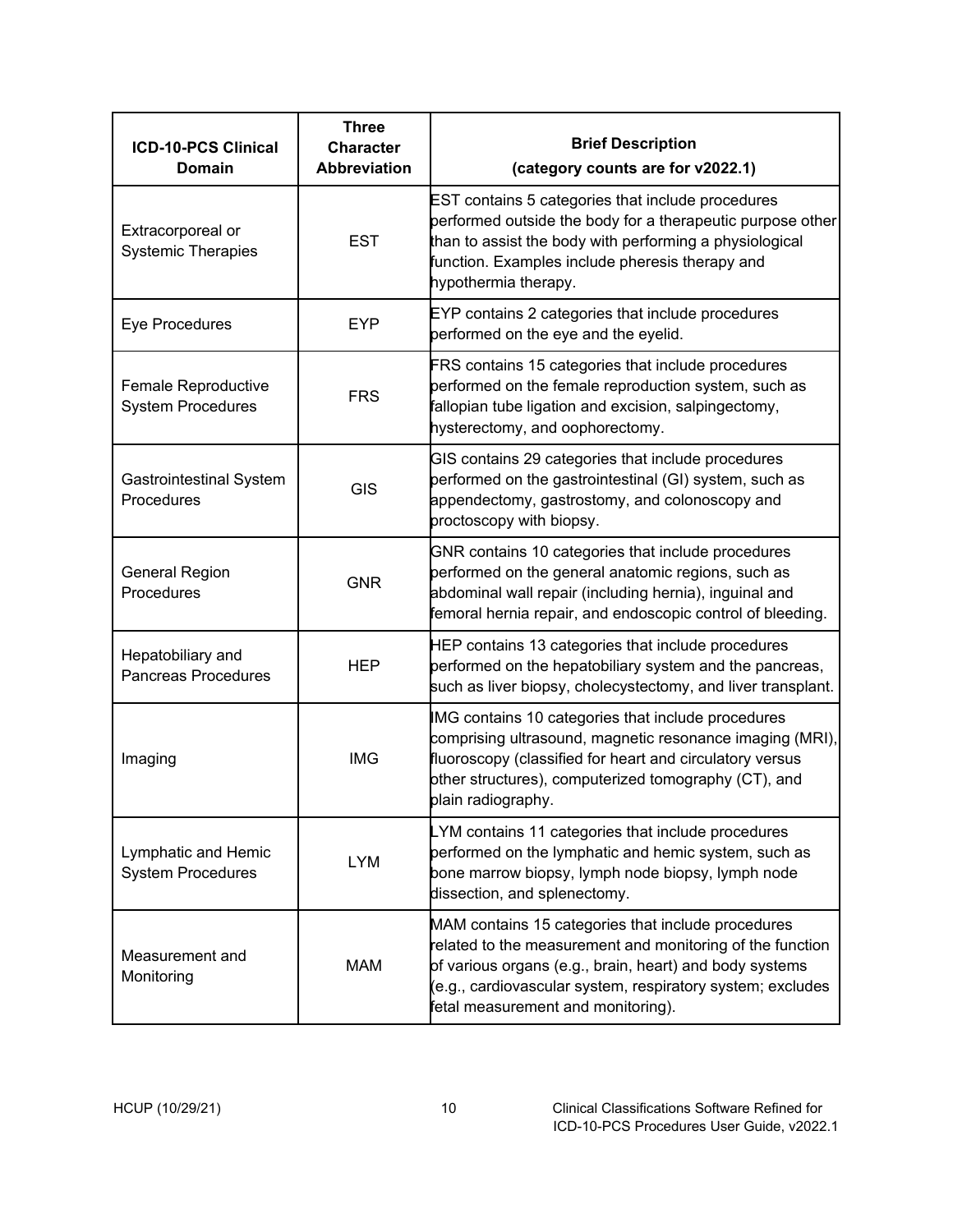| <b>ICD-10-PCS Clinical</b><br><b>Domain</b>                       | <b>Three</b><br><b>Character</b><br><b>Abbreviation</b> | <b>Brief Description</b><br>(category counts are for v2022.1)                                                                                                                                                                                                   |
|-------------------------------------------------------------------|---------------------------------------------------------|-----------------------------------------------------------------------------------------------------------------------------------------------------------------------------------------------------------------------------------------------------------------|
| <b>Mental Health Therapy</b>                                      | <b>MHT</b>                                              | MHT contains 5 categories that include procedures related<br>to therapies for mental health, such as electroconvulsive<br>therapy, crisis intervention, and pharmacotherapy for<br>mental health.                                                               |
| Male Reproductive<br><b>System Procedures</b>                     | <b>MRS</b>                                              | MRS contains 7 categories that include procedures<br>performed on the male reproduction system, such as<br>circumcision and prostatectomy.                                                                                                                      |
| Musculoskeletal,<br>Subcutaneous Tissue,<br>and Fascia Procedures | <b>MST</b>                                              | MST contains 30 categories that include procedures<br>performed on the musculoskeletal, subcutaneous tissue,<br>and fascia. Examples include hip arthroplasty, knee<br>arthroplasty, spine fusion, and toe and midfoot amputation.                              |
| <b>Nuclear Medicine</b>                                           | <b>NCM</b>                                              | NCM contains 4 categories that include nuclear medicine<br>procedures such as planar nuclear medicine imaging,<br>tomographic nuclear medicine imaging, radionuclide<br>therapy and non-imaging procedures, and positron<br>emission tomographic (PET) imaging. |
| Osteopathic Treatment                                             | <b>OST</b>                                              | OST contains 1 category that includes procedures for<br>osteopathic treatment.                                                                                                                                                                                  |
| <b>Other Procedures</b>                                           | <b>OTR</b>                                              | OTR contains 5 categories that include procedures related<br>to robotic-assisted procedures, computer-assisted<br>procedures, fluorescence-guided procedures, isolation<br>procedures, and therapeutic massage and related<br>procedures.                       |
| Pregnancy-Related<br>Procedures                                   | <b>PGN</b>                                              | PGN contains 9 categories that include procedures related<br>to pregnancy, such as spontaneous vaginal delivery,<br>Cesarean section, episiotomy, and abortion.                                                                                                 |
| Dressings and Other<br>Placements                                 | <b>PLC</b>                                              | PLC contains 2 categories that include procedures<br>involving immobilization by splint or other external device<br>and packing and dressing procedures.                                                                                                        |
| <b>Peripheral Nervous</b><br><b>System Procedures</b>             | <b>PNS</b>                                              | PNS contains 6 categories that include procedures<br>performed on the peripheral nervous system such as<br>lumbosacral nerve decompression, nerve repair, and<br>peripheral nerve denervation.                                                                  |
| <b>Radiation Therapy</b>                                          | <b>RAD</b>                                              | RAD contains 4 categories that include procedures<br>comprising beam radiation, brachytherapy, stereotactic<br>radiosurgery, and other types of radiation therapy.                                                                                              |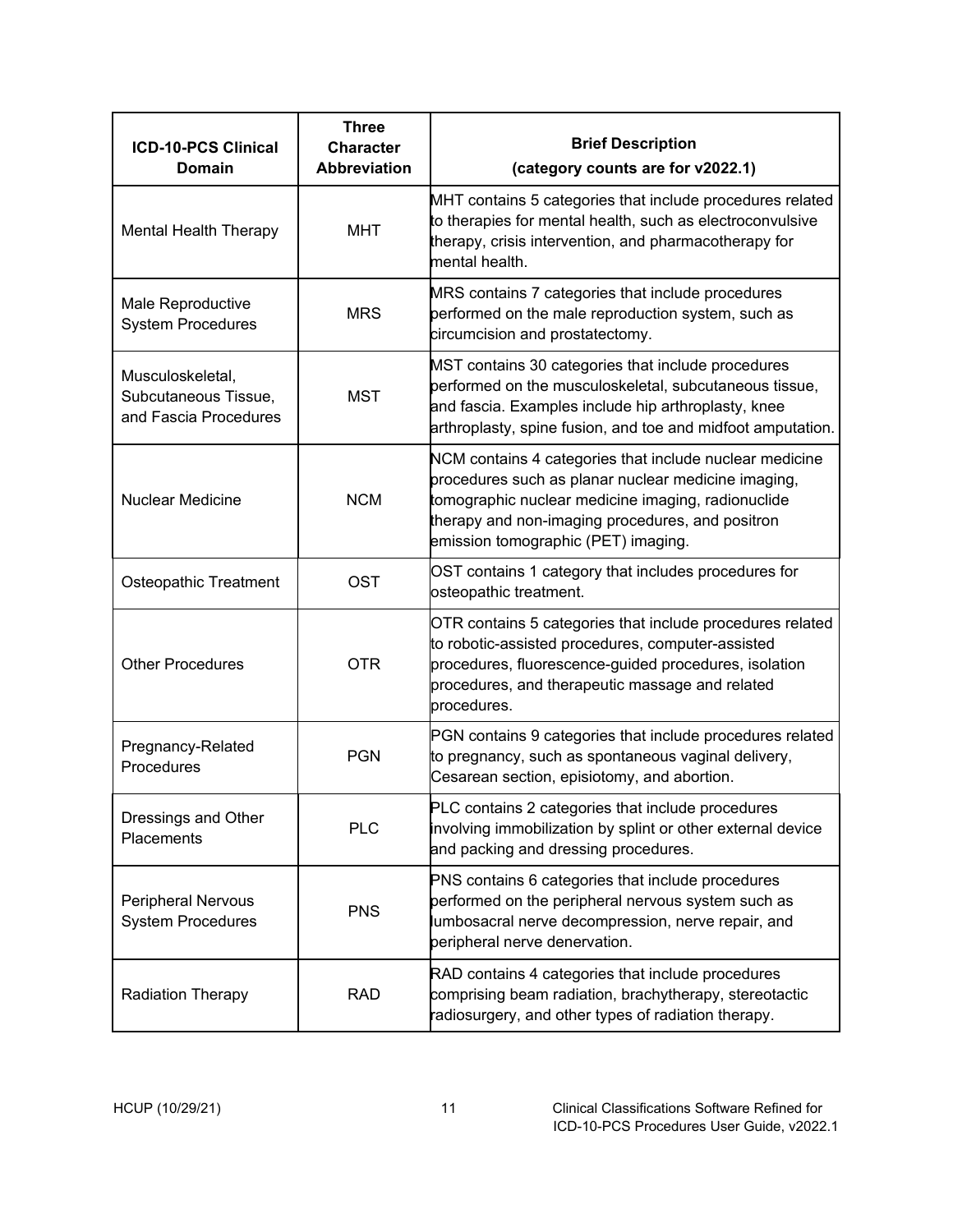| <b>ICD-10-PCS Clinical</b><br>Domain            | <b>Three</b><br><b>Character</b><br><b>Abbreviation</b> | <b>Brief Description</b><br>(category counts are for v2022.1)                                                                                                                                                                                |
|-------------------------------------------------|---------------------------------------------------------|----------------------------------------------------------------------------------------------------------------------------------------------------------------------------------------------------------------------------------------------|
| <b>Respiratory System</b><br>Procedures         | <b>RES</b>                                              | RES contains 14 categories that include procedures<br>performed on the respiratory system such as airway<br>intubation, bronchoscopy, chest tube placement and<br>therapeutic thoracentesis, and tracheostomy.                               |
| Rehabilitation,<br>Evaluation, and<br>Treatment | <b>RHB</b>                                              | RHB contains 4 categories that include procedures<br>comprising physical, occupational, respiratory therapy<br>(evaluation and treatment) and speech evaluation and<br>treatment.                                                            |
| <b>Skin and Breast</b><br>Procedures            | <b>SKB</b>                                              | SKB contains 10 categories that include procedures<br>related to the skin and breast, such as perineal skin repair<br>(1st degree obstetrical and other), mastectomy and<br>lumpectomy, breast reconstruction, and skin graft.               |
| Substance Use<br><b>Disorder Treatment</b>      | <b>SUD</b>                                              | SUD contains 4 categories that include procedures related<br>to psychotherapy for substance use, detoxification<br>services, counseling for substance use, in addition to<br>medication management and pharmacotherapy for<br>substance use. |
| <b>Urinary System</b><br>Procedures             | URN                                                     | URN contains 12 categories that include procedures<br>performed on the urinary system, such as kidney<br>transplant, nephrectomy and ureter resection, and removal<br>of calculi from urinary tract.                                         |

Abbreviations: ICD-10-PCS, International Classification of Diseases, Tenth Revision, Procedure Coding System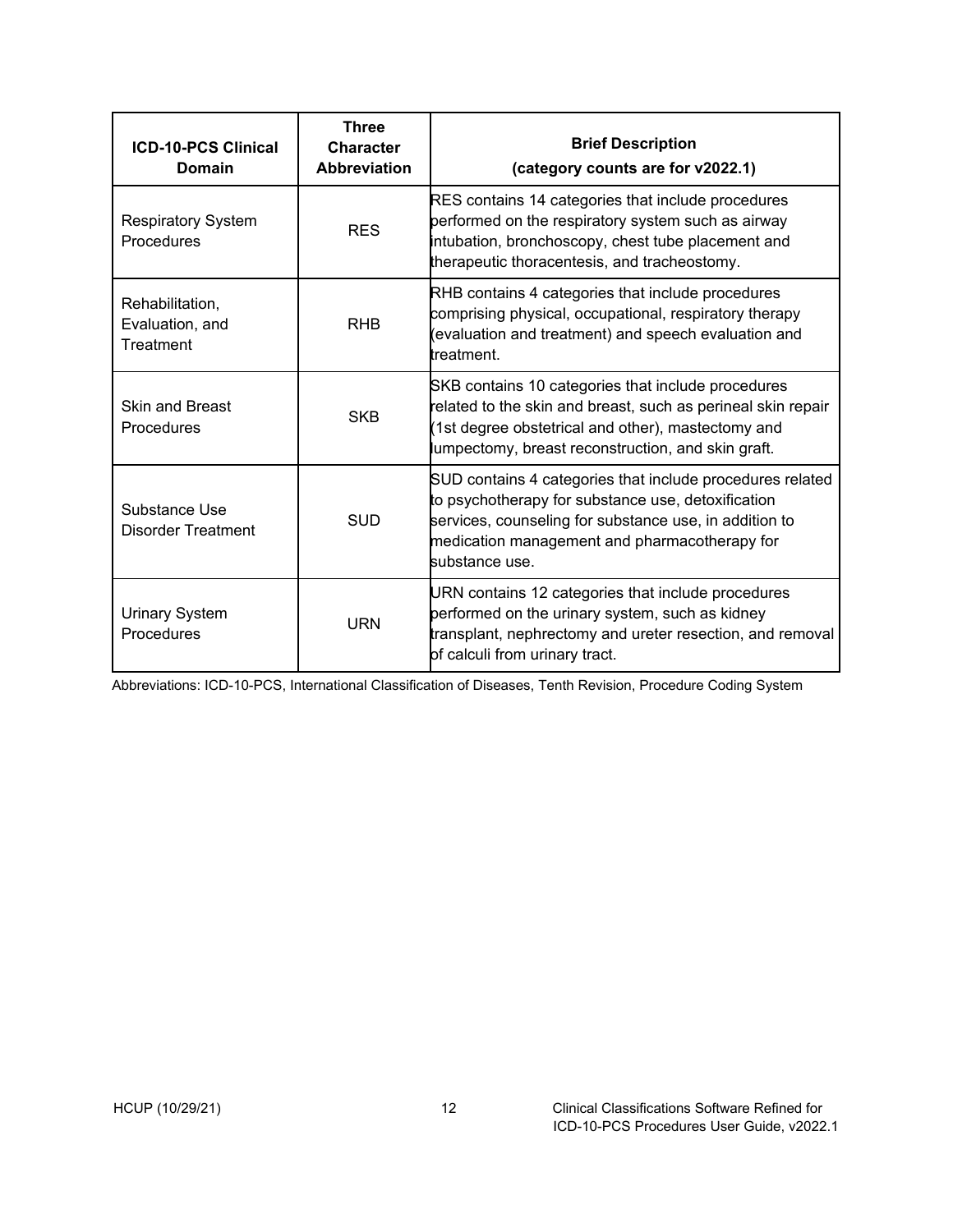#### **CCSR Assignment Guidelines**

During the development of the CCSR, several guidelines were adopted to address common decision points that the team encountered. This section describes the general guidelines that apply to all clinical domains. Guidelines that are specific to individual clinical domains are provided in [Appendix A.](#page-26-1)

#### <span id="page-16-0"></span>General Assignment Guidelines

- 1. Each ICD-10-PCS code is assigned to one and only one CCSR category (i.e., mutually exclusive categories).
- 2. The overarching goal of the CCSR is to categorize codes into a manageable number of clinically meaningful categories. The categories themselves should capture clinical/surgical concepts relevant for inpatient care.
- 3. While there was no requirement to keep specific categories or to match the trends or utilization counts of the CCS for ICD-9-CM or the beta versions of the CCS for ICD-10- PCS, the team did consider, where possible, to retain the same clinical/surgical concepts from prior CCS versions.
- 4. The CCSR category descriptions provide a clinically relevant name that represents most of the codes in the category whenever possible, avoiding PCS terminology not used by clinicians. In some cases, acronyms are used for specific procedure types without an accompanying full description. [Appendix C](#page-41-0) includes a complete list of these acronyms as well as their full description. For users interested in the complete listing of ICD-10-PCS root operations, body parts, approaches, and devices/substances included in each CCSR, please see the [CCSR](http://www.hcup-us.ahrq.gov/toolssoftware/ccsr/ccs_refined.jsp) Reference File, available on the CCSR page of the HCUP-US website.
- 5. Due to the granular nature of ICD-10-PCS, multiple procedure codes may be required to define a complete surgical procedure. This is because each code represents an individual action within a surgical procedure. This was a design decision built into ICD-10-PCS by CMS and no attempt was made by HCUP to define a single surgical procedure using combinations of ICD-10-PCS codes. Some procedure codes may be applicable to more than one surgical procedure. For example, pancreatic resection and excision codes, which can be part of a Whipple procedure, also can be done as part of other surgical procedures.
- 6. The number of catch-all categories (those that start with "Other procedures" or end with "NEC" for not elsewhere classified) are minimized, because they are of limited value for research if the ICD-10-PCS codes within the category are highly heterogeneous. However, generally, most clinical domains have at least one catch-all category to include procedure codes that do not fit into specific categories and the inpatient procedure volume was insufficient to warrant a separate category.
- 7. Procedure codes are generally located in a CCSR clinical domain consistent with the ICD-10-PCS Section (1st character) assigned by CMS. The Medical and Surgical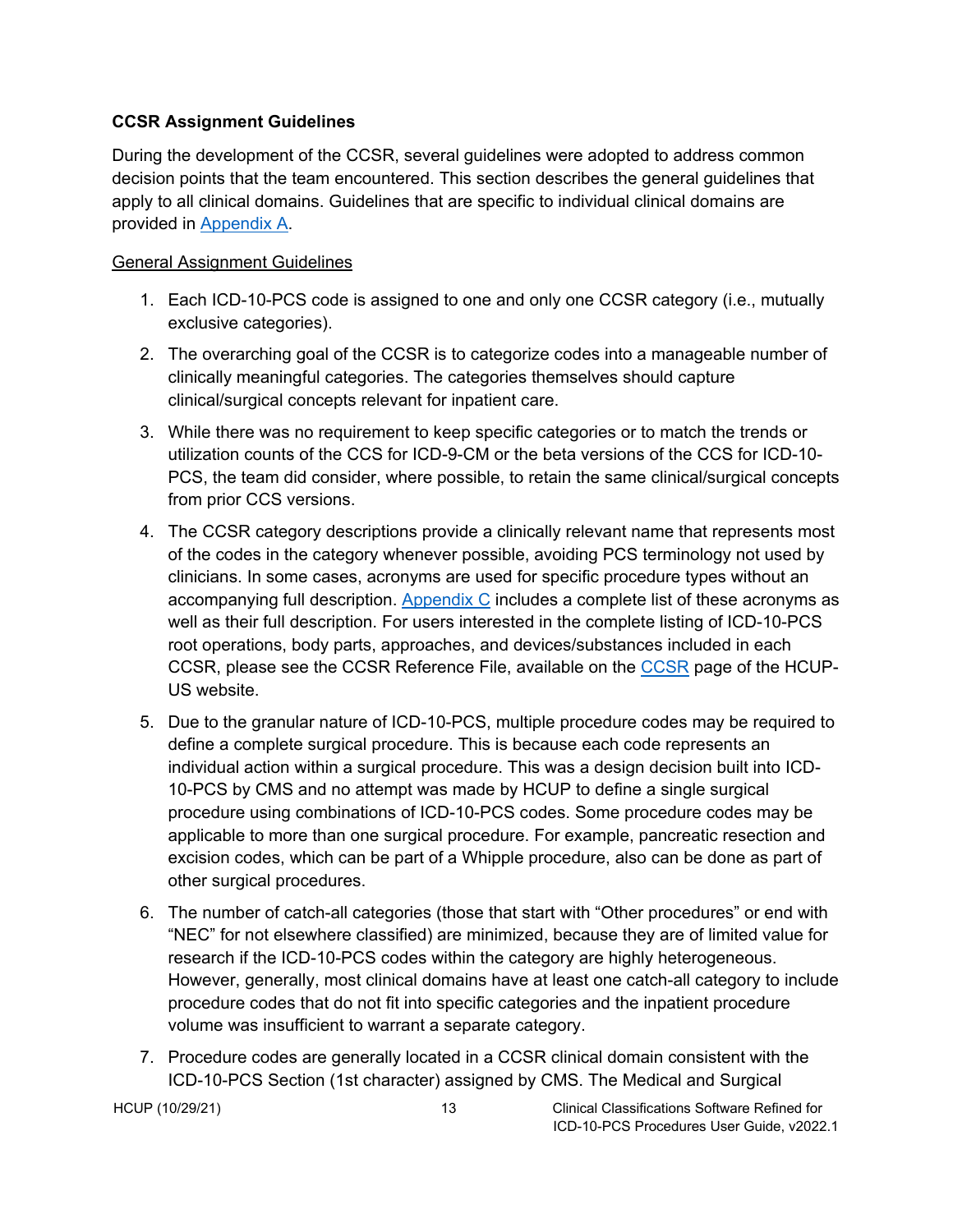section of the ICD-10-PCS Code Book contains approximately 87 percent of all ICD-10- PCS codes, so procedure codes in this section are further organized into clinical domains based on Body System (2nd character). Procedures codes with the Body System of *Anatomical Regions, General* are assigned to clinical domains based on Body Part (4th character) whenever possible. The General Regions clinical domain was retained to capture codes that could not be assigned to a domain based on the Body Part of the code. Refer to [Appendix A](#page-27-0) for additional information on clinical domain assignment.

- 8. CCSR categories in each clinical domain were often created based on Root Operation (3rd character) and Body Part (4th character). CCSR categories were at times further divided by Approach (5th character) and Qualifier (7th character). When possible, CCSR categories were created to represent specific and known procedures. Examples include CAR006 (Coronary artery bypass graft), GIS004 (Appendectomy), and PGN003 (Cesarean section). See the Procedure CCSR Reference File for additional information on the PCS taxonomy elements included in each CCSR category.
- 9. Diagnostic (ICD-10-PCS procedure codes with a 7th character of "X") and therapeutic procedures are generally not mixed in the same CCSR category. However, exceptions are possible if the clinical review team decided that there was not a meaningful difference between a procedure marked as diagnostic or therapeutic.

### <span id="page-17-0"></span>**USING THE CCSR TO TREND ICD-10-PCS PROCEDURES ACROSS DATA YEARS**

The ICD-10-PCS procedure codes included in the CCSR are cumulative starting in October 1, 2015, when the United States transitioned to reporting of procedures for hospital inpatient stays in the ICD-10-PCS coding system. The CCSR for ICD-10-PCS was not designed for trending across ICD-9-CM and ICD-10-CM codes.

ICD-10-PCS codes are updated each year with new codes becoming effective on October 1. Coding instructions may also be updated. Changes in coding instructions may impact trending within and across data years. For example, effective October 1, 2017, the definition for the Root Operation, *Control*, changed from "stopping, or attempting to stop, postprocedural bleeding" to "stopping, or attempting to stop, postprocedural **or other acute bleeding**". This causes a large increase in inpatient stays with any-listed procedure code indicating control of bleeding starting October 2017.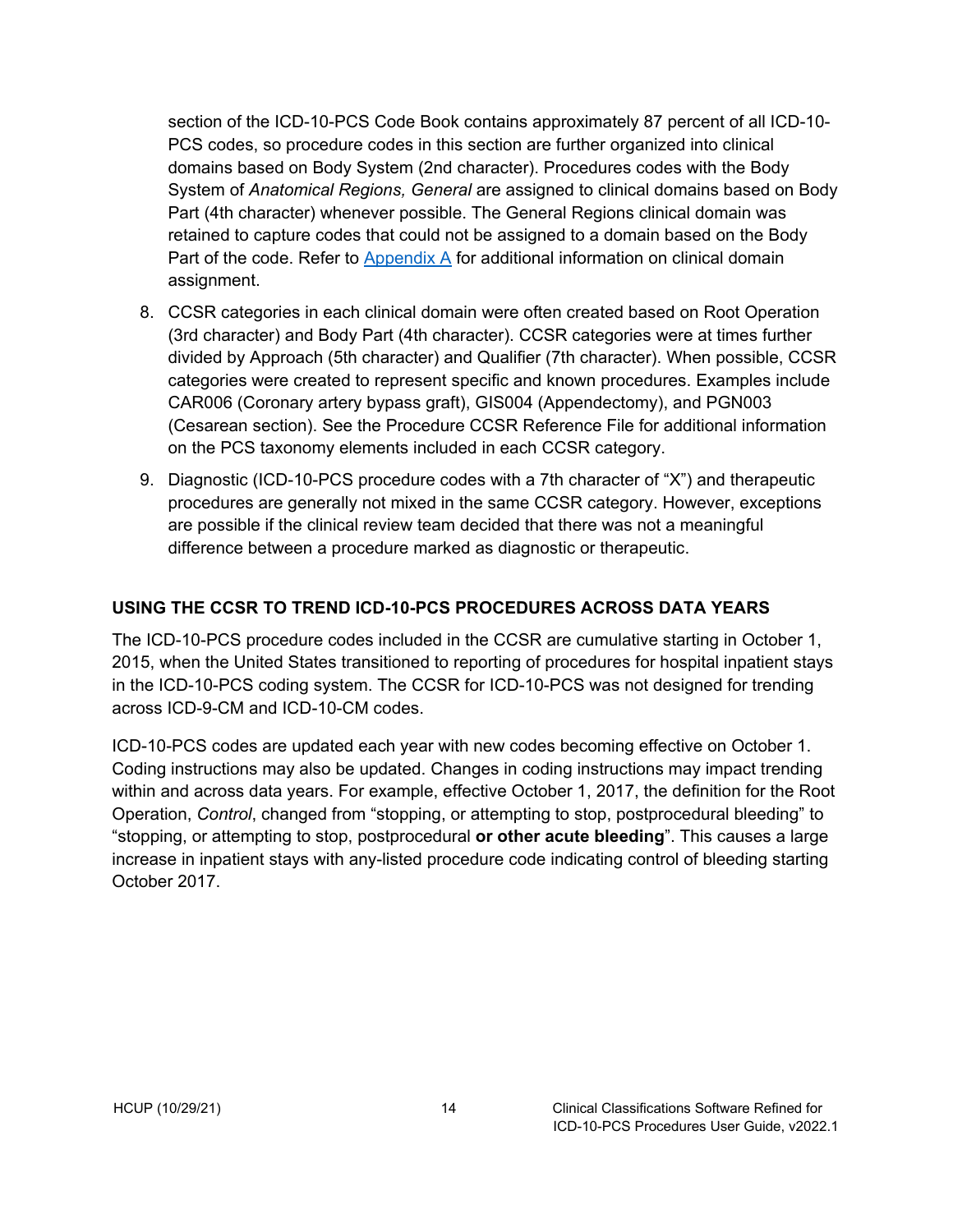### <span id="page-18-0"></span>**USING THE DOWNLOADABLE CCSR FOR ICD-10-PCS FILES**

#### <span id="page-18-1"></span>**System Requirements**

Using the CCSR for ICD-10-PCS requires a program to decompress or "unzip" files.<sup>[5](#page-18-3)</sup> Approximately 6.5 megabytes of disk space available on one's hard drive also will be needed to accommodate all the CCSR files. Additional space is necessary for saving CCSR output files. See below for additional details on the options for CCSR output and the disk space considerations for each option.

#### <span id="page-18-2"></span>**Downloadable Files**

The following files related to the CCSR for ICD-10-PCS are contained in a downloadable zip file:

- 1. CSV file that includes the mapping of ICD-10-PCS codes into their respective CCSR category with a label for the individual CCSR category
- 2. SAS mapping program to apply the tool to the user's data
- 3. CCSR for ICD-10-PCS User Guide (PDF)
- 4. CCSR for ICD-10-PCS Reference File (Excel)
- 5. Change log with specific detail on coding changes between versions (Excel)

Table 4 includes additional detail on the names and purpose of the files included in the CCSR for ICD-10-PCS zip file.

<span id="page-18-3"></span><sup>5</sup> Third-party zip utilities are available from the following reputable vendors on their official websites: ZIP Reader (Windows) (free download offered by PKWARE, Inc.), SecureZIP® for Mac or Windows (free evaluation and licensed/fee software offered by PKWARE, Inc.), WinZip (Windows) (evaluation and fee versions offered by the Corel Corporation), Stuffit Expander® (Mac) (free evaluation and licensed/fee software offered by Smith Micro Software Inc.).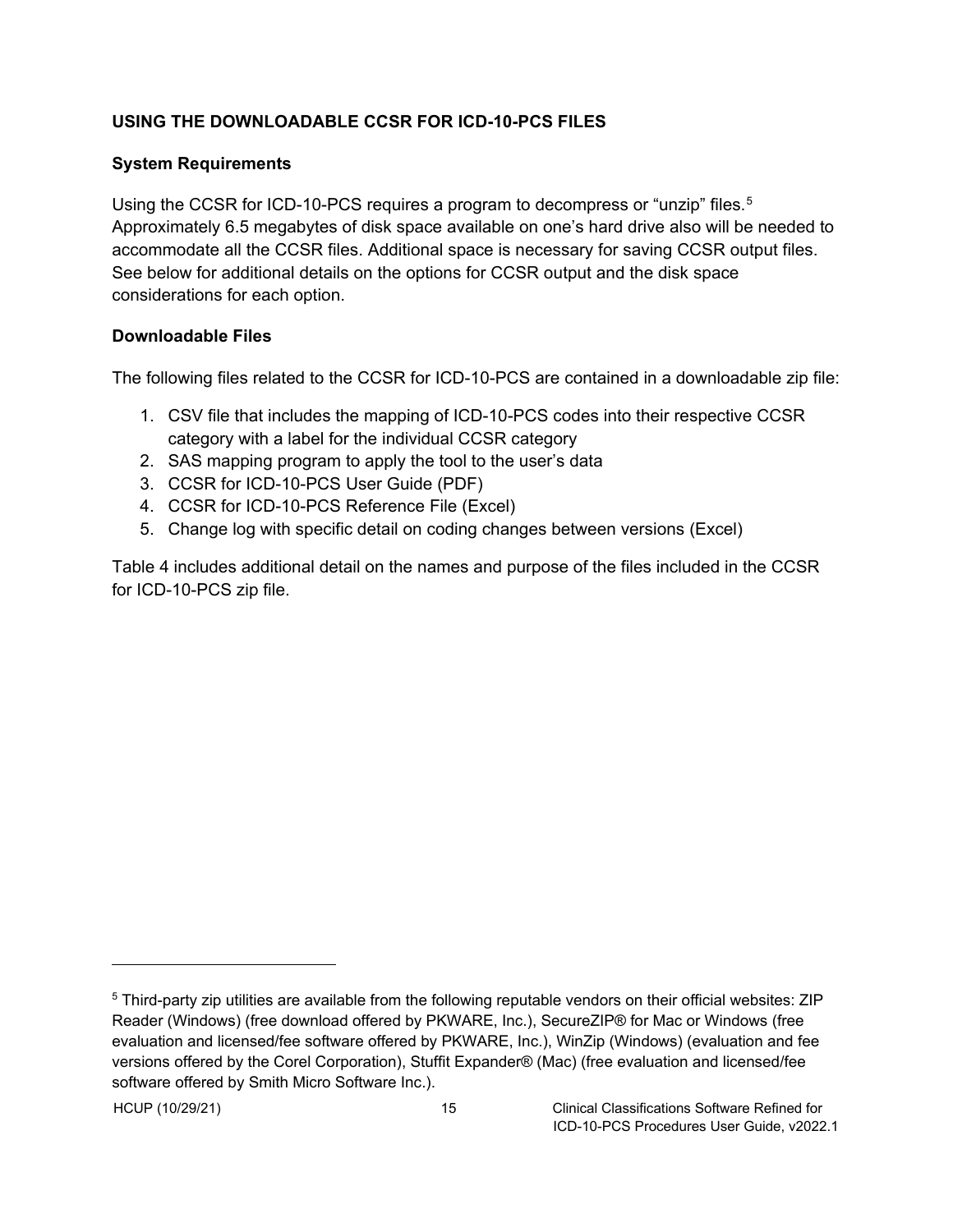<span id="page-19-0"></span>

|  |  |  |  | Table 4. Contents of the CCSR for ICD-10-PCS Zip File |  |
|--|--|--|--|-------------------------------------------------------|--|
|--|--|--|--|-------------------------------------------------------|--|

| <b>File Name</b>                                                                                                                                                                                                                                      | <b>Purpose</b>                                                                                                                                                                                                                                                                                                                                                                                                                                                                                                                                                                                                                                                                                                                                                                                                                                                                                                                                 |
|-------------------------------------------------------------------------------------------------------------------------------------------------------------------------------------------------------------------------------------------------------|------------------------------------------------------------------------------------------------------------------------------------------------------------------------------------------------------------------------------------------------------------------------------------------------------------------------------------------------------------------------------------------------------------------------------------------------------------------------------------------------------------------------------------------------------------------------------------------------------------------------------------------------------------------------------------------------------------------------------------------------------------------------------------------------------------------------------------------------------------------------------------------------------------------------------------------------|
| PRCCSR_vyyyy-r.csv<br>where yyyy represents fiscal year and r<br>represents a release number within fiscal<br>year. For example, the first mapping file<br>release to include codes valid through<br>fiscal year 2022 is named<br>PRCCSR_v2022-1.csv. | The CSV mapping file lists ICD-10-PCS procedure codes<br>along with a description for each ICD-10-PCS code, the<br>CCSR category assigned, and the full description<br>corresponding to each CCSR category. This is the file<br>that the SAS program uses as input to build the tool.<br>This file can be converted to Excel where a filter can be<br>applied to examine individual ICD-10-PCS procedure<br>codes or CCSR categories.                                                                                                                                                                                                                                                                                                                                                                                                                                                                                                          |
| PRCCSR_Mapping_Program_vyyyy-r.sas<br>where yyyy represents fiscal year and r<br>represents a release number within fiscal<br>year                                                                                                                    | SAS mapping program applies the CCSR to the user's<br>ICD-10-PCS-coded data. The mapping program includes<br>two options for the file structure of CCSR output.                                                                                                                                                                                                                                                                                                                                                                                                                                                                                                                                                                                                                                                                                                                                                                                |
| PRCCSR-User-Guide-vyyyy-r.pdf<br>where yyyy represents fiscal year and r<br>represents a release number within fiscal<br>year                                                                                                                         | This document (i.e., the User Guide for the CCSR in PDF<br>format).                                                                                                                                                                                                                                                                                                                                                                                                                                                                                                                                                                                                                                                                                                                                                                                                                                                                            |
| PRCCSR-Reference-File-vyyyy-r.xlsx<br>where yyyy represents fiscal year and r<br>represents a release number within fiscal<br>year                                                                                                                    | A reference file (Microsoft Excel) includes four tabs:<br>(1) The first tab is a table of contents with links to the<br>other tabs.<br>(2) The second tab includes a list of the ICD-10-PCS<br>clinical domains and the corresponding 3-character<br>CCSR abbreviation.<br>(3) The third tab includes a list of CCSR categories and<br>their corresponding CCSR abbreviation/number. In<br>addition, this tab includes a complete list of ICD-10-PCS<br>root operations, body parts, approaches, and<br>device/supplements included in each CCSR category.<br>(4) The fourth tab includes a list of the acronyms used<br>within the CCSR category descriptions along with their<br>accompanying definitions.<br>(5) The fifth tab lists all ICD-10-PCS procedure codes<br>with descriptions and the assigned CCSR category with a<br>description. A filter is applied to examine individual ICD-<br>10-PCS procedure codes or CCSR categories. |
| PRCCSR-ChangeLog-vyyyyr-vyyyyr.xlsx<br>where yyyy represents fiscal year and r<br>represents a release number within fiscal<br>year                                                                                                                   | A log of changes (Microsoft® Excel) between two versions<br>of the CCSR software tool including lists of changes in<br>categories and the mapping of ICD-10-PCS codes into<br>categories.                                                                                                                                                                                                                                                                                                                                                                                                                                                                                                                                                                                                                                                                                                                                                      |

Abbreviations: CCSR, Clinical Classifications Software Refined; CSV, comma separated values; ICD-10-PCS, International Classification of Diseases, Tenth Revision, Procedure Coding System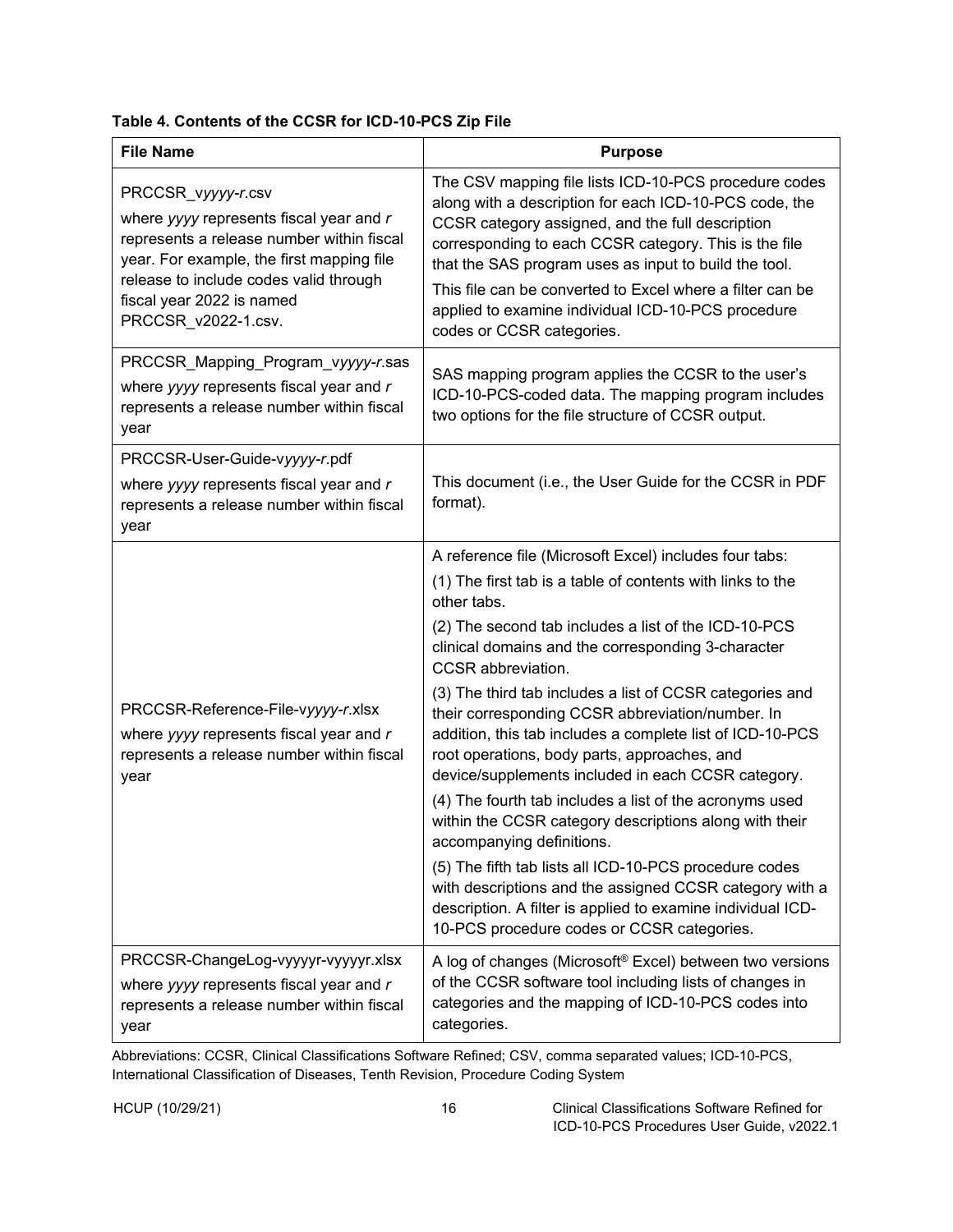### <span id="page-20-0"></span>**Data Elements Required for Input Dataset**

The input dataset **must** contain a data element that uniquely identifies the record and an array of ICD-10-PCS procedure codes. These data elements are required for the assignment of the CCSR for ICD-10-PCS (Table 5).

| <b>Data Element Names</b><br>in Program                       | How to Modify the<br>Data Element Name<br><b>Purpose</b><br>Used in the<br>Program                                                                            |                                                                                  |                                                                                 |  |
|---------------------------------------------------------------|---------------------------------------------------------------------------------------------------------------------------------------------------------------|----------------------------------------------------------------------------------|---------------------------------------------------------------------------------|--|
| Macro data element<br>&RECID                                  | The unique record<br>identifier on the input<br>SAS file that can be<br>used to link the<br><b>CCSR</b> output files<br>back to original input<br>SAS dataset | Specify the name of<br>the variable using<br>macro statement<br>%LET RECID=      | <b>KEY in the HCUP State</b><br>Databases                                       |  |
| PR1-PRn where n is the<br>dimension of the<br>procedure array | Array of ICD-10-PCS<br>procedures used to<br>assign procedure<br>classes                                                                                      | Specify prefix for PR<br>array using macro<br>statement %LET<br><b>PRPREFIX=</b> | 110 PR1-110PRn in all<br><b>HCUP</b> databases<br>starting in data year<br>2016 |  |

<span id="page-20-2"></span>**Table 5. Required Input Data Element**

Abbreviations: ICD-10-PCS, International Classification of Diseases, Tenth Revision, Procedure Coding System

### <span id="page-20-1"></span>**Representation of ICD-10-PCS Procedure Codes**

ICD-10-PCS procedure codes are represented by 7 alphanumeric codes. In the CSV mapping file, the ICD-10-PCS procedure codes are enclosed in quotation marks (and do not contain decimals). Table 3 provides examples for how the ICD-10-PCS codes are represented in the CSV mapping file. In the SAS mapping program that assigns the Procedures Classes, ICD-10- PCS codes in the input dataset are expected to be alphanumeric character strings of length 7.

<span id="page-20-3"></span>

|  | Table 6. Example of Representation of ICD-10-PCS Procedure Codes in the CCSR for ICD-10-PCS |  |  |  |
|--|---------------------------------------------------------------------------------------------|--|--|--|
|  |                                                                                             |  |  |  |

| <b>Procedure</b>                                                               | ICD-10-PCS<br><b>Procedure Code</b> | <b>Alphanumeric Code</b><br>(With Quotation Marks)<br>in the CSV File |
|--------------------------------------------------------------------------------|-------------------------------------|-----------------------------------------------------------------------|
| Delivery of products of conception,<br>external approach                       | 10E0XZZ                             | '10E0XZZ'                                                             |
| Insertion of infusion device into superior<br>vena cava, percutaneous approach | 02HV33Z                             | '02HV33Z'                                                             |
| Respiratory ventilation, 24-96 consecutive<br>hours                            | 5A1945Z                             | '5A1945Z'                                                             |

Abbreviations: CCSR, Clinical Classifications Software Refined; CSV, comma separated values; ICD-10-PCS, International Classification of Diseases, Tenth Revision, Procedure Coding System

HCUP (10/29/21) 17 Clinical Classifications Software Refined for ICD-10-PCS Procedures User Guide, v2022.1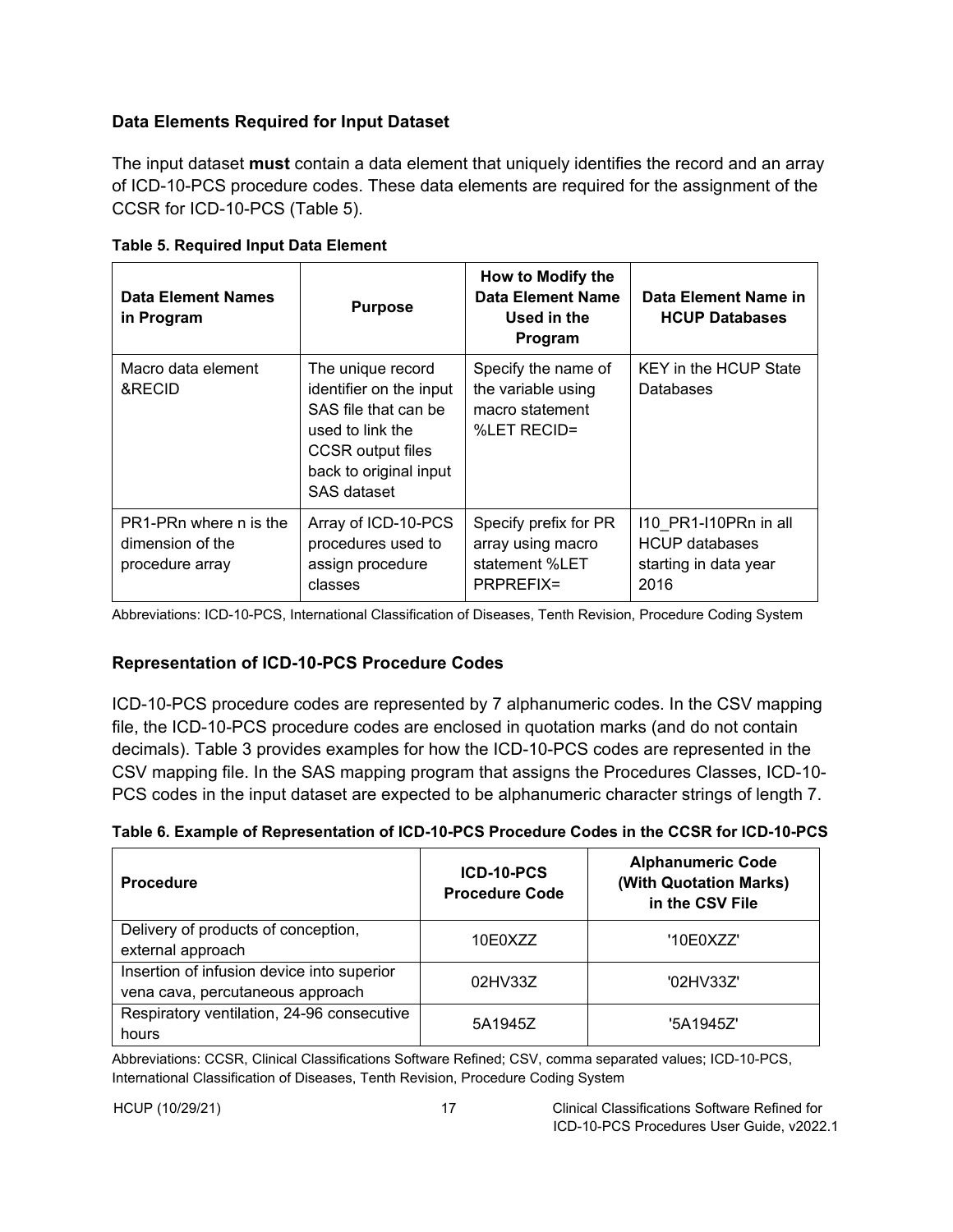### <span id="page-21-0"></span>**Flexible File Structure for Outputting the CCSR for ICD-10-PCS Procedures**

Within the SAS mapping program, users are given two options for the file structure of their output once the CCSR tool is applied to the data. The program assumes that the input file will have one record per inpatient stay with a unique record identifier and an array of ICD-10-PCS procedure codes. There is no restriction on the maximum length of the input procedure array. Users will need to modify the SAS macros in the mapping program to specify the file characteristics of their data and the desired output file structure.

### <span id="page-21-1"></span>Output Option 1, Vertical Output File

Users can specify the SAS mapping program to create a "vertical" file with one or more observations (i.e., rows) for each input record. The number of observations created from each input record depends on the number of ICD-10-PCS procedure codes on the input record. For example, if an input record has ten ICD-10-PCS codes, the vertical file for that record would have ten observations to display the CCSR records.

The vertical file contains four data elements (i.e., columns):

- The record identifier (data element specified by the RECID macro)
- A CCSR category (data element PRCCSR)
- The procedure position (data element PR Position) which indicates which ICD-10-PCS code on the record triggered the CCSR category assignment
- A CCSR version identifier (data element PRCCSR\_VERSION)

The vertical file option affords users more efficient storage—about 20 bytes per record. It also maintains information on the exact position of the ICD-10-PCS code that triggered the CCSR category. However, because this option outputs multiple observations corresponding to a single input record, its practical application may be challenging for users with limited statistical programming experience.

# <span id="page-21-2"></span>Output Option 2, Horizontal Array of all CCSR Categories

Users also can specify the SAS mapping program to create a horizontally structured CCSR output file. The output file will indicate which CCSR categories are triggered by the ICD-10-PCS. If this option is selected, the SAS program creates a file with only one observation (i.e., row) for each input record that includes the record identifier and a horizontal array of over 300 data elements corresponding to the CCSR categories. There is one data element for each CCSR category, with the data element name corresponding to the CCSR category along with a "PRCCSR\_" prefix, where PR stands for procedure. For example, the data element name for the CCSR category for Airway intubation is "PRCCSR\_RES007".

The horizontal file allows users to differentiate between the principal procedure, secondary procedures, or both types of procedures but does not retain the exact position of the ICD-10- PCS procedure on the record in the input data file. The SAS program assigns one of four values for each PRCCSR data element:

HCUP (10/29/21) 18 Clinical Classifications Software Refined for ICD-10-PCS Procedures User Guide, v2022.1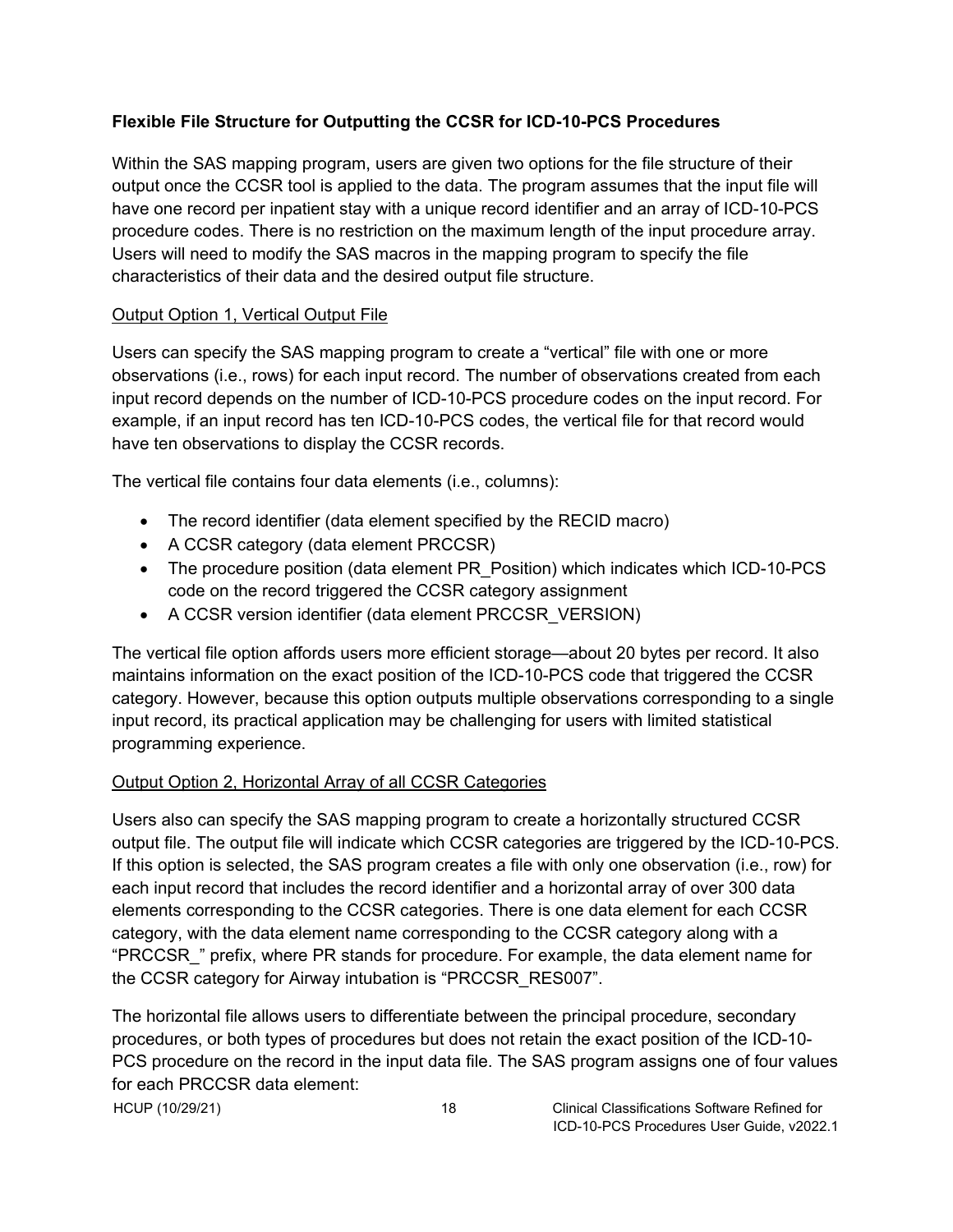- 0 The CCSR was not triggered by any ICD-10-PCS code on the input record.
- 1 The CCSR was triggered by only the principal procedure on the input record.
- 2 The CCSR was triggered by both the principal and any secondary procedure on the input record.
- 3 The CCSR was triggered by only secondary procedure code(s) on the input record.

The SAS program produces a SAS data set with the following data elements:

- The record identifier (data element specified by the RECID macro)
- Horizontal array of over 300 "PRCCSR\_AAAnnn" data elements, where AAA is the 3 letter clinical domain abbreviation and nnn is the 3-digit number identifying the CCSR category
- A CCSR version identifier (data element PRCCSR\_VERSION)

This option is conceptually straightforward for analyses because all CCSR categories triggered by procedures on a record are kept at the record level without further transformation. However, the horizontal structure includes a data element for every CCSR category, and as a result, it retains CCSR categories that are not triggered by a record. Each record of horizontal output takes up approximately 1.5 KB disk space, potentially presenting computational or data storage challenges for users with large datasets or limited disk space.

Users need to be careful when using the horizontal file structure to count the number of records in a CCSR category.

- To count records in which the principal/first-listed procedure is in a CCSR category, you need to look for values 1 and 2 in the PRCCSR\_AAAnnn variable of interest. Summing these values would not result in an accurate record count.
- To count records in which the any diagnosis is in a CCSR category, you need to look for non-zero values (1, 2, and 3) in the PRCCSR\_AAAnnn variable of interest. Again, summing these values would not result in an accurate record count.

One option is to create a corresponding array of data elements in which values greater than 0 are recorded to 1. Then the data elements can be used to produce a count of records by summing the data element values.

# <span id="page-22-0"></span>Example of Output from the Two Different Output Files

Table 7 displays a sample input record, where four ICD-10-PCS codes are stored in an array of data elements I10\_PR1-I10\_PR4 for a record with RECID equal to 0001. The following two tables display the different output file formats. Table 8 displays the vertical file output for this sample input record. Table 9 contains an example of the horizontal output file, using the same sample input record.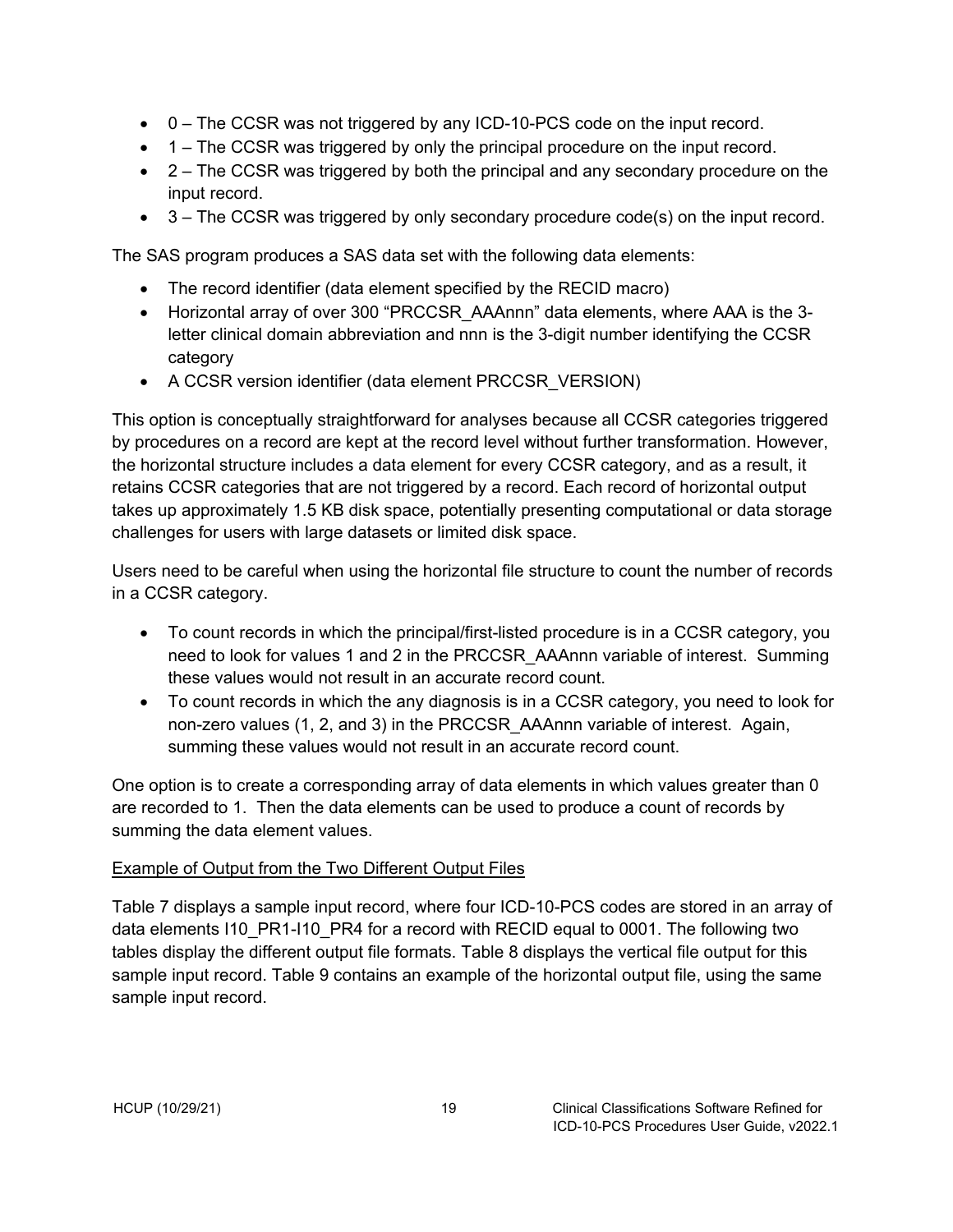#### <span id="page-23-0"></span>**Table 7. Sample of Input File Record**

| <b>RECID</b> | <b>110 PR1</b> | 110 PR2 | <b>110 PR3</b> | <b>110 PR4</b> |
|--------------|----------------|---------|----------------|----------------|
| 0001         | 5A1955Z        | 0W3P8ZZ | 0DC98ZZ        | 0BH18EZ        |

#### <span id="page-23-1"></span>**Table 8. Example of the Vertical Output File for the Sample Record**

| Row | <b>RECID</b> | <b>PRCCSR</b> | <b>PR_POSITION</b> | <b>PRCCSR_VERSION</b> |
|-----|--------------|---------------|--------------------|-----------------------|
|     | 0001         | <b>ESA003</b> |                    | V2022.1               |
|     | 0001         | <b>GNR005</b> |                    | V2022.1               |
| 3   | 0001         | GIS027        |                    | V2022.1               |
|     | 0001         | <b>RES007</b> |                    | V2022.1               |

Given that four ICD-10-PCS procedure codes were on the input record, there are four rows for RECID 0001 in the vertical output file in Table 8. The first row indicates that the first (or principal) procedure code (PR\_POSITION=1) for RECID 0001 is assigned CCSR category ESA003–Mechanical ventilation. The secondary procedure codes (PR\_POSITION=2, 3, and 4) are assigned to CCSR categories GNR005–Endoscopic control of bleeding, GIS027–Upper GI therapeutic procedures, NEC (endoscopic), and RES007–Airway intubation.

In the example of the horizontal output file (Table 9), there is one row for RECID 0001 with a corresponding array for all CCSR categories. Only the principal procedure on this record triggered assignment of CCSR category ESA003 resulting in data element PRCCSR\_ESA003 being assigned the value 1. PRCCSR\_GNR005, PRCSSR\_GIS027, and PRCCSR\_RES007 are triggered only by secondary procedure codes on this record and therefore assigned the value 3. Data element PRCCSR\_ADM001, PRCCSR\_MST013, and PRCCSR\_SKB002 (as well as other "PRCCSR\_" data elements not shown in Table 9) are assigned the value 0 because they are not triggered by any ICD-10-PCS procedure codes on the input record.

<span id="page-23-2"></span>

| Table 9. Example of the Horizontal Output File for the Sample Record |  |  |
|----------------------------------------------------------------------|--|--|
|----------------------------------------------------------------------|--|--|

|              | <b>IPRCCSR</b> |          | <b>PRCCSR</b>       | PRCCSR            | <b>PRCCSR</b> |          |               | <b>PRCCSR PRCCSR  </b> |              | <b>PRCCSR PRCCSR</b> |                |
|--------------|----------------|----------|---------------------|-------------------|---------------|----------|---------------|------------------------|--------------|----------------------|----------------|
| <b>RECID</b> | ADM001         | $\cdots$ | $ESAO03$ $ \cdots $ | GNR005 $ \cdots $ | <b>GIS027</b> | $\cdots$ | <b>MST013</b> | <b>SKB002</b>          | $  \cdots  $ | <b>RES007</b>        | <b>VERSION</b> |
| 0001         |                |          |                     |                   |               |          |               |                        |              |                      | V2022.         |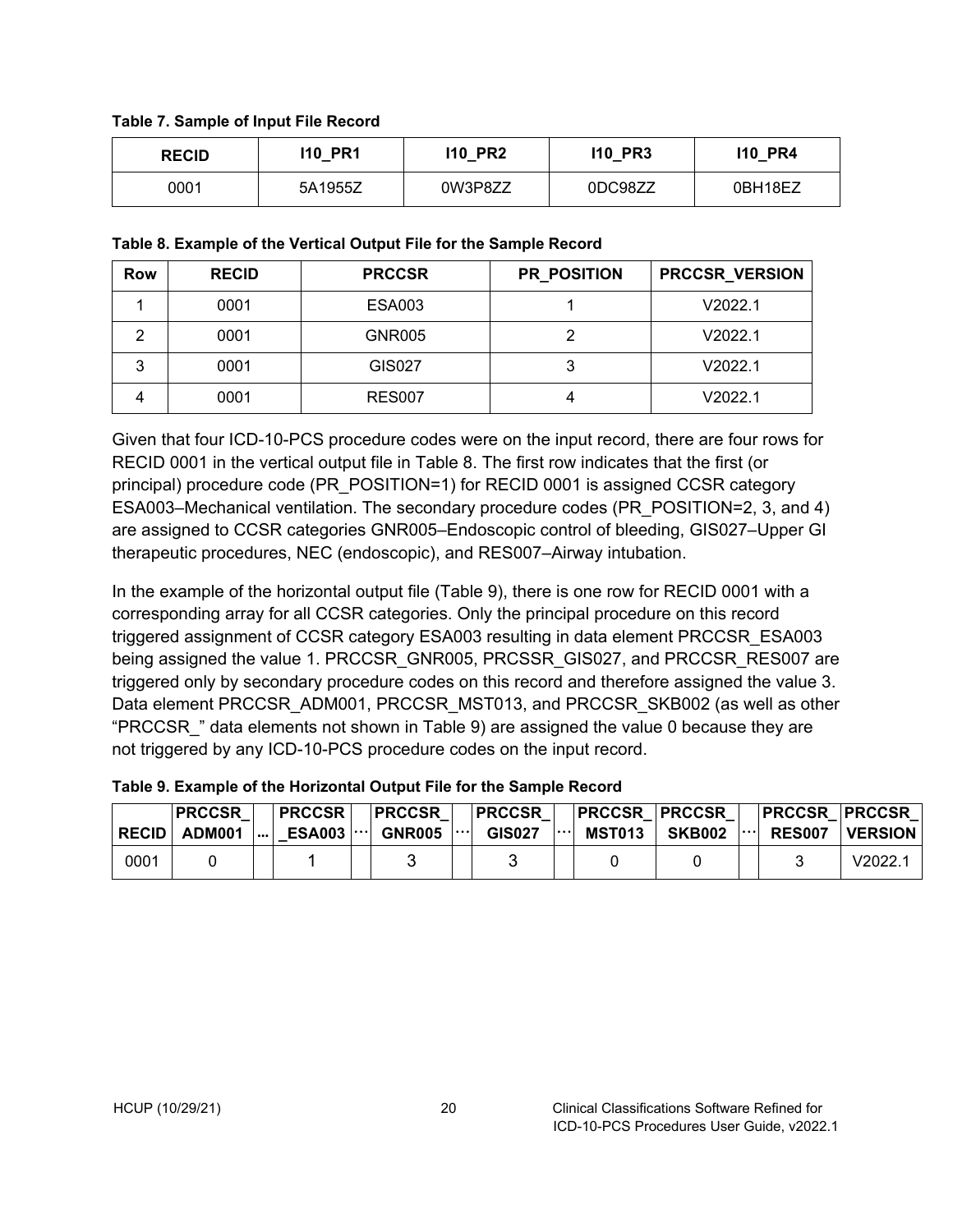# <span id="page-24-0"></span>**Running the SAS Mapping Program to Add CCSR Categories to Data**

To download, modify, and run the software to apply the CCSR for ICD-10-PCS to an input dataset, follow these steps:

- 1. Users should download and extract the contents of the zip file containing the CSSR for ICD-10-PCS procedure tool to a saved location on their computer. Files included in the zip file are described in Table 4 and referenced below.
- 2. Users must set up the SAS program (PRCCSR\_Mapping\_Program\_vyyyy-r.sas) to run on their data. They must specify or modify the following where appropriate:
	- a. Change the paths in the SAS program to point to the computer location(s) of
		- i. the CSV mapping file (PRCCSR\_v*yyyy-r*.csv)
		- ii. the input dataset
		- iii. the output dataset
	- b. Set the macro variables in the SAS program to match the data element names and file structure of the input dataset (see Table 10).

| <b>Description of Macro Variables and Directory</b><br><b>Paths</b>                                                                                                                                                                                                        | <b>SAS Program Syntax</b>         |  |  |  |  |  |  |
|----------------------------------------------------------------------------------------------------------------------------------------------------------------------------------------------------------------------------------------------------------------------------|-----------------------------------|--|--|--|--|--|--|
| <b>File Locations</b>                                                                                                                                                                                                                                                      |                                   |  |  |  |  |  |  |
| Specify the location of the CSV mapping file                                                                                                                                                                                                                               | FILENAME INRAW1                   |  |  |  |  |  |  |
| Specify the location of the input dataset                                                                                                                                                                                                                                  | LIBNAME IN1                       |  |  |  |  |  |  |
| Specify the location of the output dataset(s)                                                                                                                                                                                                                              | <b>LIBNAME OUT1</b>               |  |  |  |  |  |  |
|                                                                                                                                                                                                                                                                            | <b>Input File Characteristics</b> |  |  |  |  |  |  |
| Specify the unique record identifier on the input<br>SAS file that can be used to link the CCSR<br>output files back to original input SAS dataset.                                                                                                                        | %LET RECID=KEY;                   |  |  |  |  |  |  |
| Specify the prefix used to name the ICD-10-<br>PCS procedure data element array of the input<br>dataset. In this example, the procedure data<br>elements would be named I10_PR1, I10_PR2,<br>etc., similar to the naming of ICD-10-PCS data<br>elements in HCUP databases. | %LET PRPREFIX=I10_PR;             |  |  |  |  |  |  |
| Specify the maximum number of procedure<br>codes on any record in the input file. In this<br>example, the maximum number of procedure<br>codes on any record is 15. The value of<br>NUMPR must be numeric and greater than or<br>equal to 1.                               | %LET NUMPR=15;                    |  |  |  |  |  |  |

#### <span id="page-24-1"></span>**Table 10. Modifiable Macro Variables and Directory Paths by Type of Information**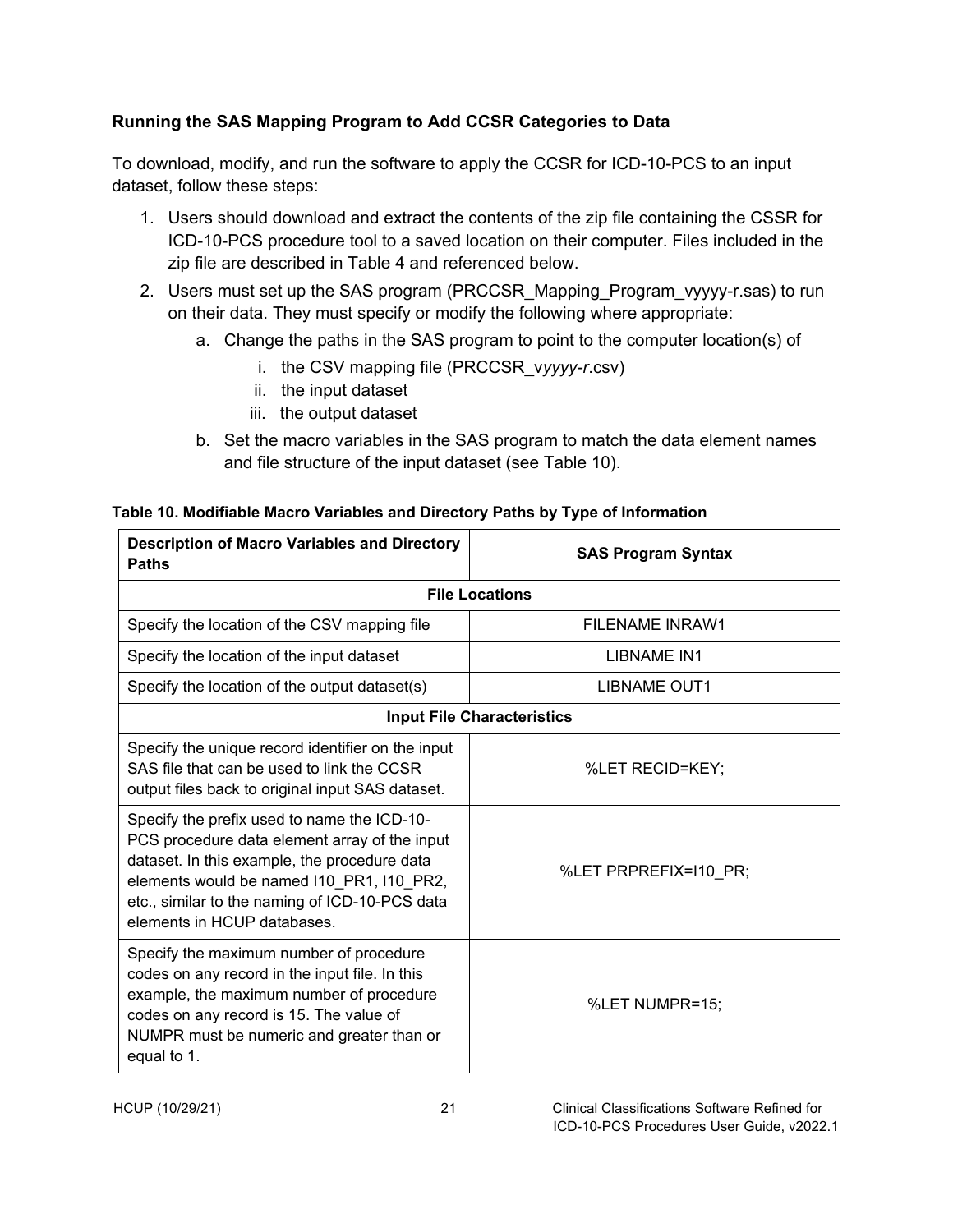| <b>Description of Macro Variables and Directory</b><br><b>Paths</b>                                                                                                                                                                                       | <b>SAS Program Syntax</b>            |
|-----------------------------------------------------------------------------------------------------------------------------------------------------------------------------------------------------------------------------------------------------------|--------------------------------------|
| Specify the name of the variable that contains a<br>count of the ICD-10-PCS codes reported on a<br>record. If no such variable exists in the input<br>data file, leave this blank. In this example, the<br>count variable is available and named I10_NPR. | %LET NPRVAR=110 NPR;                 |
| Specify the number of observations to use from<br>the input dataset. Use MAX to use all<br>observations and use a smaller value for testing<br>the program.                                                                                               | %LET OBS=MAX;                        |
|                                                                                                                                                                                                                                                           | <b>Output File Types</b>             |
| Choose whether to have the program to build<br>the vertical output file $(1 = yes, 0 = no)$ .                                                                                                                                                             | %LET VERT=1;                         |
| Choose whether to have the program to build<br>the horizontal output file (1=yes, 0=no).                                                                                                                                                                  | %LET HORZ=1;                         |
|                                                                                                                                                                                                                                                           | <b>Input and Output File Names</b>   |
| Specify the file member name of the input<br>dataset                                                                                                                                                                                                      | %LET CORE=INPUT_SAS_FILE;            |
| Specify a file member name for the vertical<br>output file                                                                                                                                                                                                | %LET VERTFILE=OUTPUT_VERT_FILE_NAME; |
| Specify a file member name for the horizontal<br>output file                                                                                                                                                                                              | %LET HORZFILE=OUTPUT HORZ FILE NAME; |

Abbreviation: CSV, comma separated values

# <span id="page-25-0"></span>**CCSR for ICD-10-PCS Data Elements in the Output Files**

After running of the SAS mapping program, up to two output datasets are generated. The vertical file contains the following data elements:

- Record identifier (data element specified by the RECID macro)
- CCSR category (data element PRCCSR)
- The position of the procedure (data element PR\_Position)
- The CCSR version number (data element PRCCSR\_VERSION).

In this file, there is one observation for all non-missing procedures on the input record.

The horizontal file contains the following data elements:

• Record identifier (data element specified by the RECID macro)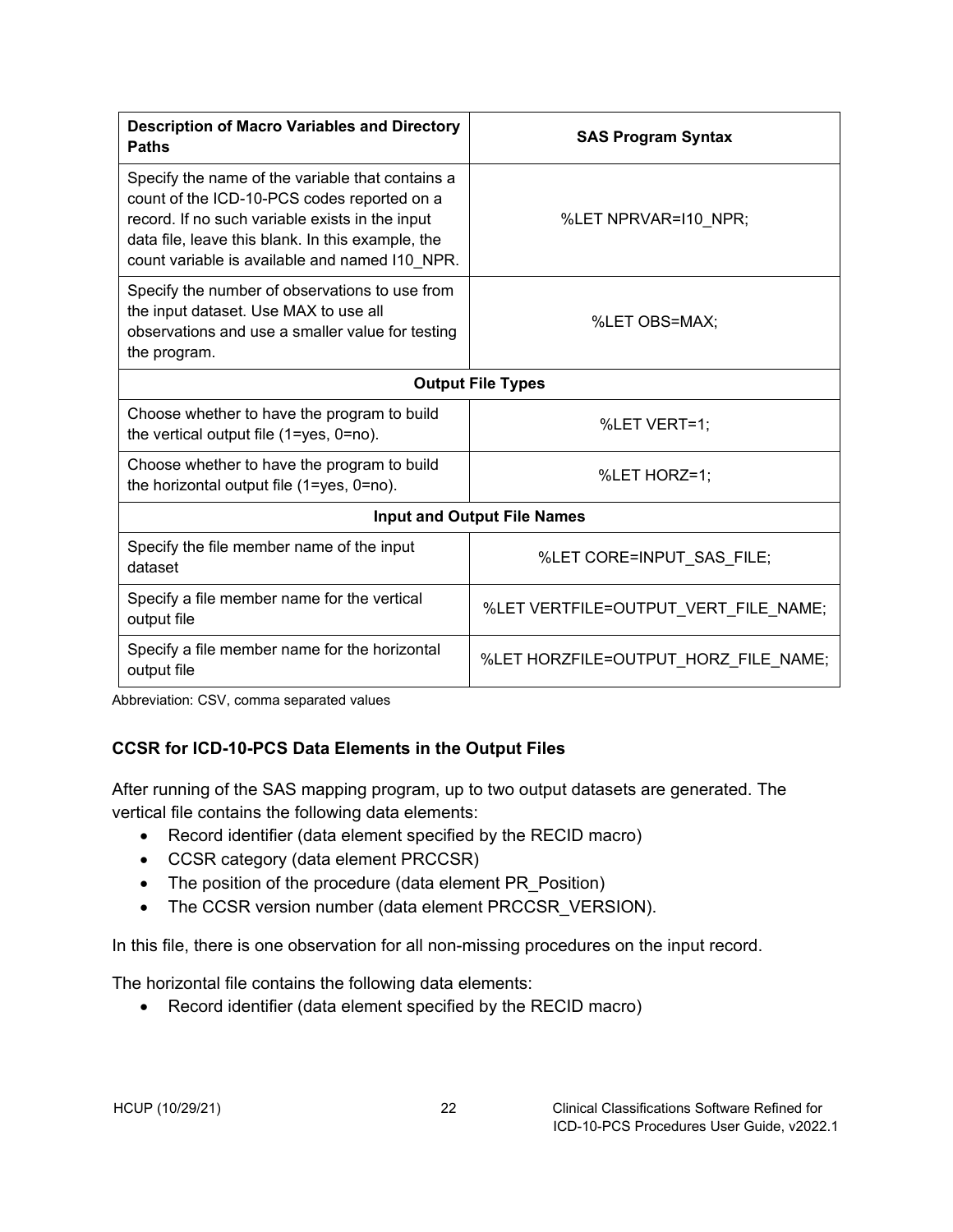- The data elements PRCCSR\_AAAnnn where "AAAnnn" are the values of CCSR categories. See the CCSR Reference File for specific names and descriptions of the CCSR categories.[6](#page-26-2)
- The CCSR version number (data element PRCCSR\_VERSION).

In this file, there is one observation for each input record. This file can be merged back to the original input dataset using the variable specified in RECID.

# <span id="page-26-0"></span>**Handling of Missing or Invalid Procedures by the SAS Mapping Program to Assign CCSR Categories**

If a record in the input file includes no procedures (i.e., the procedure array is filled with blank values), the output files will handle the record as follows:

- In the vertical output file, no record will be included in this file because there were no procedures on the record.
- In the horizontal output file, there will be a record with the record identifier (data element RECID) and the array of categorical data elements PRCCSR\_AAAnnn, but all of the categorical data elements will have the value 0 because no procedures triggered a CCSR category.

If a record in the input file includes a procedure that is not valid for the time period covered by the version of the software (v2022.1 covers ICD-10-PCS codes valid from October 1, 2015 to September 30, 2022), the output files will handle the record as follows:

- In the vertical output file, there will be a record with the record identifier (data element RECID) and the corresponding procedure CCSR (data element PRCCSR) will be set to "invlPR" to indicate an invalid procedure.
- <span id="page-26-1"></span>• In the horizontal output file, there will be a record with the record identifier (data element RECID) and the array of categorical data elements PRCCSR\_AAAnnn. The categorical data elements will only be set based on valid procedures.

<span id="page-26-2"></span><sup>&</sup>lt;sup>6</sup> See the CCSR Reference File for a complete list of categories in the CCSR. The CCSR Reference File is only available on the CCSR page of the HCUP-US website [\(www.hcup](https://www.hcup-us.ahrq.gov/toolssoftware/ccsr/ccs_refined.jsp)[us.ahrq.gov/toolssoftware/ccsr/ccs\\_refined.jsp\)](https://www.hcup-us.ahrq.gov/toolssoftware/ccsr/ccs_refined.jsp).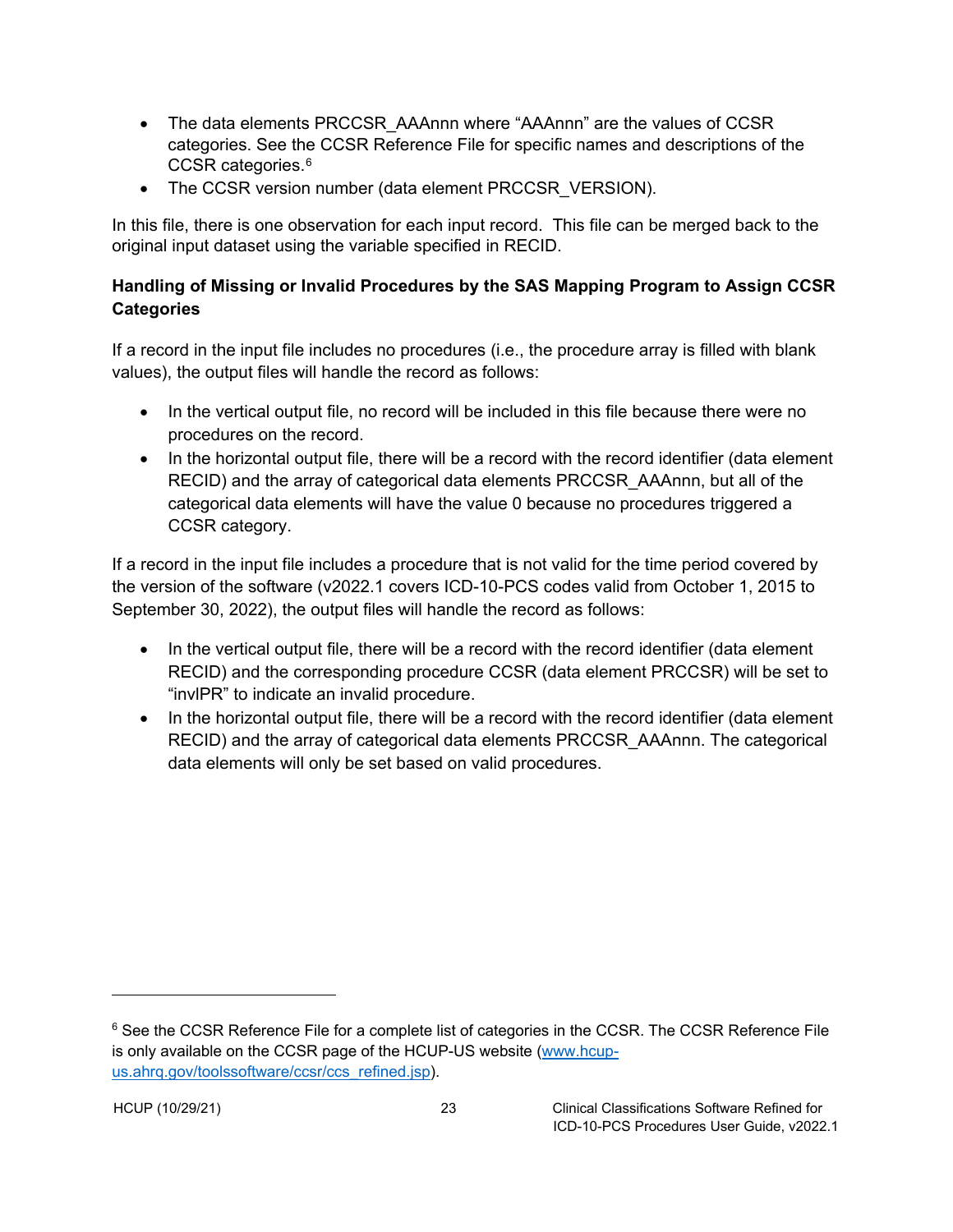### <span id="page-27-0"></span>**APPENDIX A: BACKGROUND ON THE DEVELOPMENT OF THE CCSR**

In October 2015, the United States transitioned to a modified version of the World Health Organization International Classification of Diseases, Tenth Revision, Procedure Coding System (ICD-10-PCS), replacing the ICD-9-CM procedure coding system with the ICD-10-PCS procedure coding system for inpatient stays. An overview of differences between ICD-10-PCS and ICD-9-CM is available on the HCUP User Support website at [www.hcup](https://hcup-us.ahrq.gov/datainnovations/icd10_resources.jsp)us.ahrg.gov/datainnovations/icd10\_resources.jsp.

### <span id="page-27-1"></span>**Impact on the Clinical Classifications Software**

In preparation for the October 2015 implementation of ICD-10-PCS, the Healthcare Cost and Utilization Project (HCUP) software tools were converted to the new coding system. The initial mapping was completed by linking ICD-10-PCS (Procedure Coding System) codes to the ICD-9-CM-based Clinical Classifications Software (CCS) Agency for Healthcare Research and Quality (AHRQ) classification assignments via the General Equivalence Mappings (GEMs) available from the Centers for Medicare & Medicaid Services (CMS) website (see [www.cms.gov/Medicare/Coding/ICD10/2016-ICD-10-PCS-and-GEMs](http://www.cms.gov/Medicare/Coding/ICD10/2016-ICD-10-PCS-and-GEMs) for more information on GEMS). The GEMs files were processed to create GEMs-driven maps between ICD-9-CM and ICD-10-PCS codes. Credentialed coders trained in both ICD-9-CM and ICD-10-PCS reviewed the maps to ensure the validity of the CCS. The goal of the team was to create a set of surgical coding definitions that matched the categories in the CCS for ICD-9-CM and would ease the transition of users from ICD-9-CM- to ICD-10-PCS-coded data. The CCS categories remained the same, although some categories received slight naming modifications to remain accurate descriptions for the codes included in ICD-10-PCS and seven categories were dropped as they could no longer be created under ICD-10-PCS. The resultant first iteration of the ICD-10-PCS classification was considered a beta version.

However, the development of the beta version of the CCS for ICD-10-PCS was completed before ICD-10-PCS-coded data became available. Once ICD-10-PCS coded data became available, the beta version of the CCS was evaluated through preliminary analyses on HCUP data, which revealed unexpected discontinuities between the ICD-9-CM and ICD-10-PCS versions of the CCS. These initial analyses encouraged AHRQ to reconsider the need for a refined ICD-10-PCS version of the CCS.

# <span id="page-27-2"></span>**Planning for the Refinement of the Clinical Classifications Software for ICD-10-PCS**

In June 2019, AHRQ initiated planning for a refined version of the CCS, the Clinical Classifications Software Refined (CCSR) for ICD-10-PCS, which would take advantage of the taxonomy and specificity built into ICD-10-PCS codes. The new goal was to optimize a categorization tool for use with the ICD-10-PCS coding system. To adequately map the codes to clinically and surgically meaningful categories, it was important to have expert input from a coding and a clinical/surgical perspective from a variety of specialties.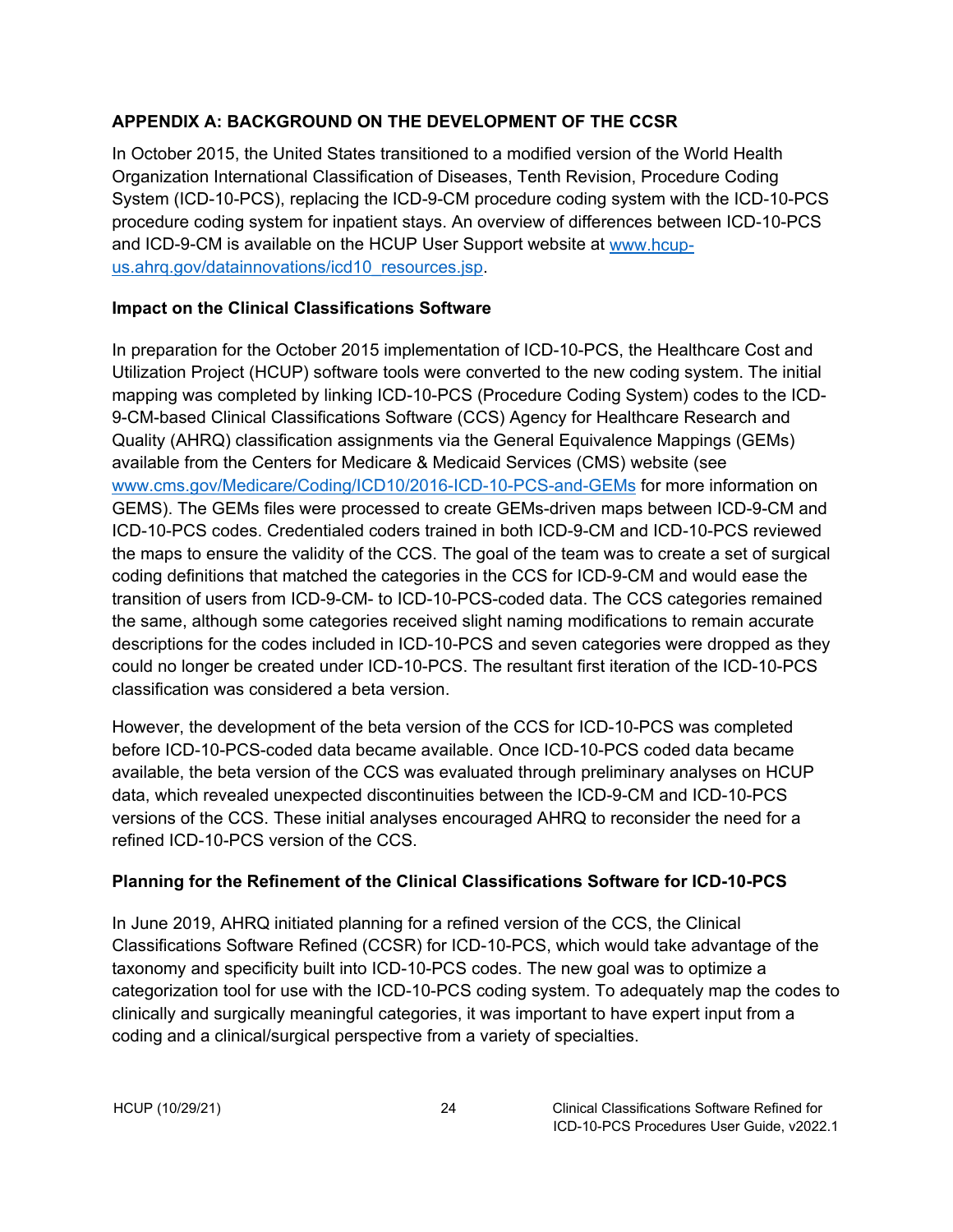The team first discussed and debated the intricacies and specificity of ICD-10-PCS coding, departures from the previous design features of ICD-9-CM procedure coding, shortcomings of the existing beta versions of the CCS tool, and potential revisions and modifications that could be implemented in a new procedure categorization tool. AHRQ staff reviewed the team's recommendations and made overarching decisions about the structure and design of the tool. The new CCSR tool was not restricted to include the same set of categories as the beta versions of the CCS tool, but rather the team was tasked with creating a set of categories that were identifiable in ICD-10-PCS codes and valuable for health services research. Some clinical/surgical concepts were retained in the new classification tool from the beta versions of the CCS for ICD-10-PCS with the, but the specific ICD-10-PCS codes included in the category may have been revised. The coding and clinical review teams were encouraged to create new categories or disaggregate existing categories when they identified opportunities to increase the value of the tool to health services researchers.

The refinement process had two phases. First, was the creation of clinical domains that included large groups of the ICD-10-PCS codes. Second, was the development of the detailed CCSR categories within each clinical domain.

### <span id="page-28-0"></span>**Step 1. Defining Clinical Domains**

The purpose of defining clinical domain was to divide over 80,000 ICD-10-PCS codes into large meaningful groups that align with overall concepts of body system or clinical areas. The clinical domains generally align with the sections in the ICD-10-PCS Code Book.[7](#page-28-1)

Based on the first character of the taxonomy, ICD-10-PCS codes fall into 10 sections. The majority (over 85 percent) are in the Medical and Surgical section. Within this section, clinical domains were usually assigned based on Body System (ICD-10-PCS Taxonomy 2nd Character) as shown in Table A.1.

<span id="page-28-1"></span><sup>7</sup> Casto AB (ed). ICD-10-PCS Code Book, 2016*.* Chicago, IL: American Health Information Management Association; 2016.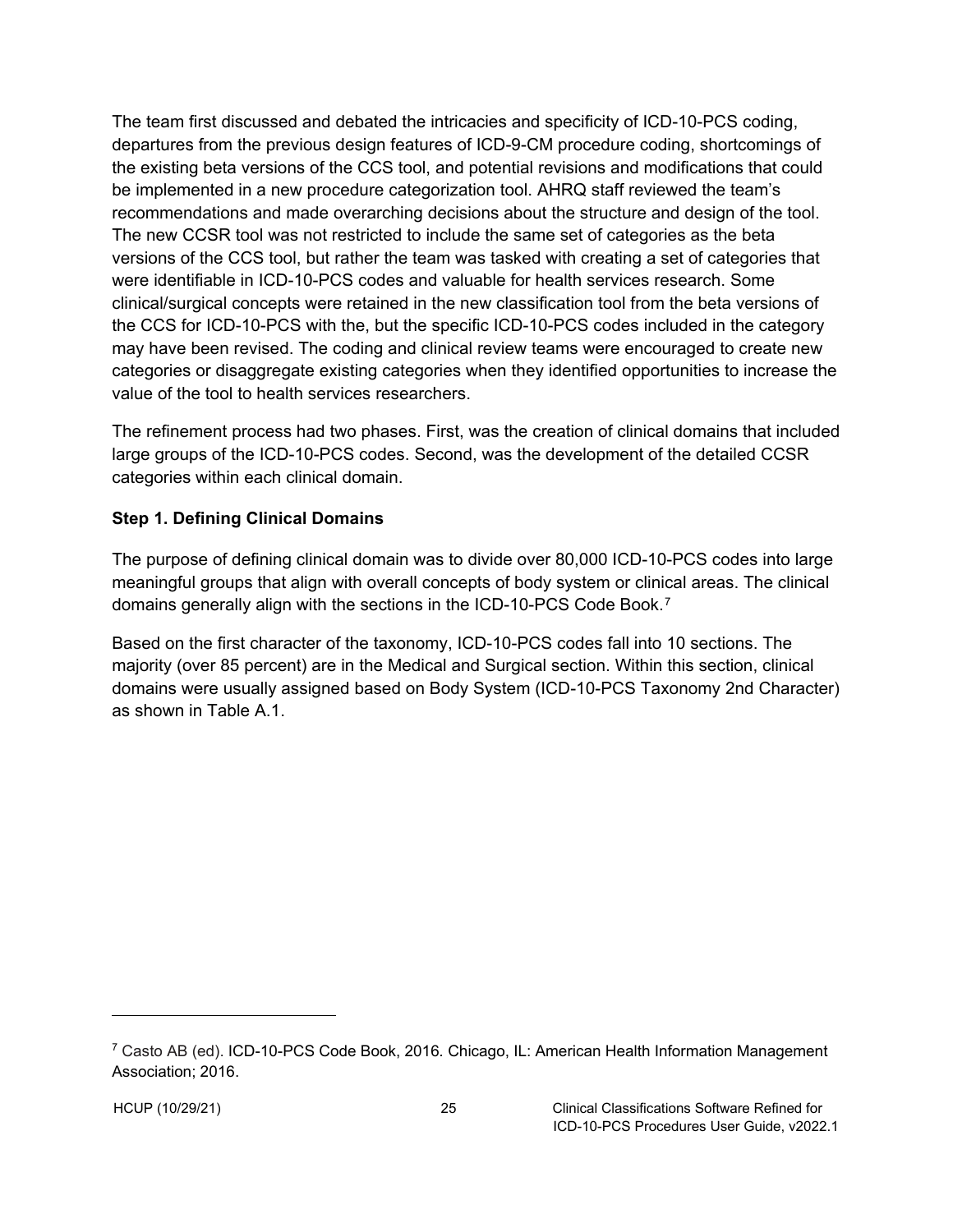<span id="page-29-0"></span>**Table A.1. Clinical Domain Assignment for the Medical and Surgical Section, Based on Body System**

| <b>Clinical Domain (CCSR Structure)</b>                        | Body System (ICD-10-PCS Taxonomy 2nd<br>Character)      |  |  |  |
|----------------------------------------------------------------|---------------------------------------------------------|--|--|--|
|                                                                | <b>Heart and Great Vessels</b>                          |  |  |  |
|                                                                | <b>Lower Arteries</b>                                   |  |  |  |
| <b>Cardiovascular Procedures</b>                               | <b>Lower Veins</b>                                      |  |  |  |
|                                                                | <b>Upper Arteries</b>                                   |  |  |  |
|                                                                | <b>Upper Veins</b>                                      |  |  |  |
| Central Nervous System Procedures                              | Central Nervous System and Cranial Nerves               |  |  |  |
|                                                                | Ear, Nose, Sinus                                        |  |  |  |
| Ear, Nose, and Throat Procedures                               | Mouth and Throat                                        |  |  |  |
|                                                                | Diagnostic Audiology                                    |  |  |  |
| <b>Endocrine Procedures</b>                                    | <b>Endocrine System</b>                                 |  |  |  |
| Eye Procedures                                                 | Eye                                                     |  |  |  |
| Female Reproductive System Procedures                          | Female Reproductive System                              |  |  |  |
| <b>Gastrointestinal System Procedures</b>                      | <b>Gastrointestinal System</b>                          |  |  |  |
| <b>Hepatobiliary and Pancreas Procedures</b>                   | <b>Hepatobiliary System and Pancreas</b>                |  |  |  |
| Lymphatic and Hemic System Procedures                          | Lymphatic and Hemic Systems<br>Male Reproductive System |  |  |  |
| Male Reproductive System Procedures                            |                                                         |  |  |  |
|                                                                | Anatomical Regions, Lower Extremities                   |  |  |  |
|                                                                | Anatomical Regions, Upper Extremities                   |  |  |  |
|                                                                | <b>Bursae and Ligaments</b>                             |  |  |  |
|                                                                | <b>Head and Facial Bones</b>                            |  |  |  |
|                                                                | Lower Bones                                             |  |  |  |
| Musculoskeletal, Subcutaneous Tissue, and Fascia<br>Procedures | Lower Joints                                            |  |  |  |
|                                                                | <b>Muscles</b>                                          |  |  |  |
|                                                                | Subcutaneous Tissue and Fascia                          |  |  |  |
|                                                                | Tendons                                                 |  |  |  |
|                                                                | <b>Upper Bones</b>                                      |  |  |  |
|                                                                | <b>Upper Joints</b>                                     |  |  |  |
| Peripheral Nervous System Procedures                           | Peripheral Nervous System                               |  |  |  |

HCUP (10/29/21) 26 Clinical Classifications Software Refined for ICD-10-PCS Procedures User Guide, v2022.1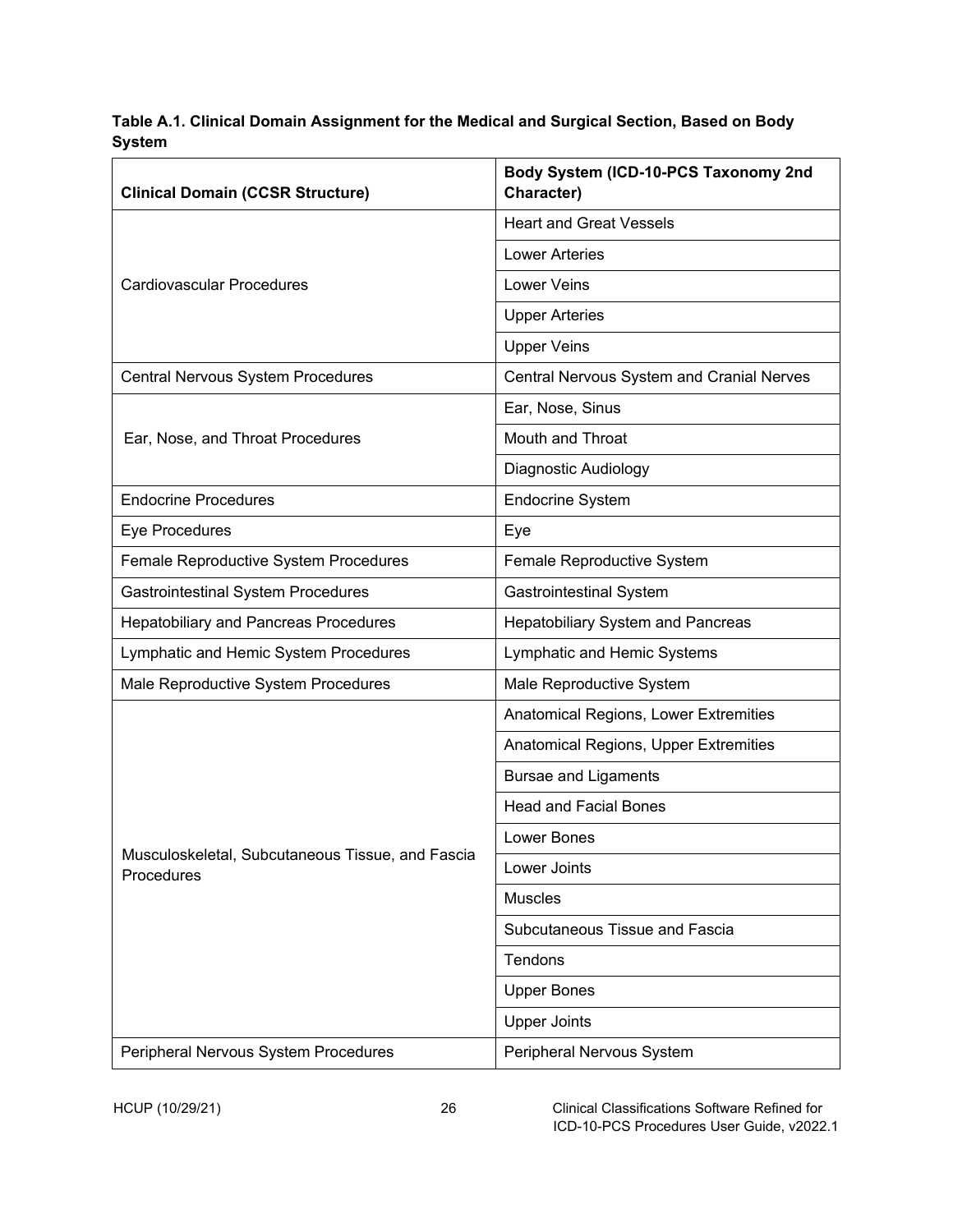| <b>Clinical Domain (CCSR Structure)</b> | Body System (ICD-10-PCS Taxonomy 2nd<br>Character) |
|-----------------------------------------|----------------------------------------------------|
| <b>Respiratory System Procedures</b>    | <b>Respiratory System</b>                          |
| <b>Skin and Breast Procedures</b>       | <b>Skin and Breast</b>                             |
| <b>Urinary System Procedures</b>        | Urinary System                                     |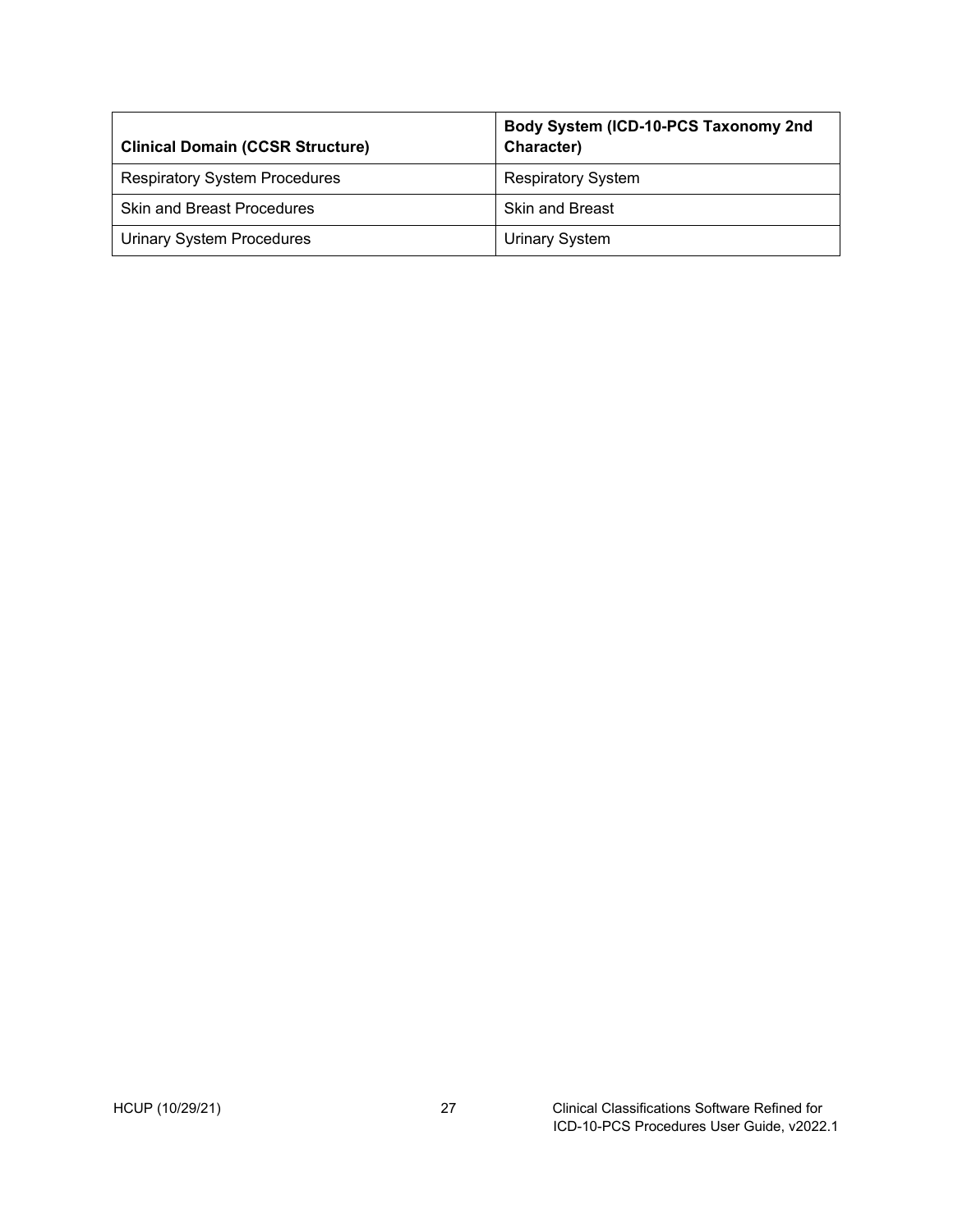Within the Medical and Surgical section, there are cases where the Body System corresponded to *Anatomical Regions, General*. In these cases, clinical domains were assigned based on Body Part (ICD-10-PCS taxonomy 4th character) as shown in Table A.2.

| <b>Clinical Domain (CCSR</b><br>Structure)           | <b>Body System (ICD-10-PCS</b><br><b>Taxonomy 2nd Character)</b> | <b>Body Part (ICD-10-PCS</b><br><b>Taxonomy 4th Character)</b> |
|------------------------------------------------------|------------------------------------------------------------------|----------------------------------------------------------------|
| <b>Cardiovascular Procedures</b>                     | Anatomical Regions, General                                      | <b>Pericardial Cavity</b>                                      |
|                                                      | Anatomical Regions, General                                      | Head                                                           |
|                                                      | Anatomical Regions, General                                      | Face                                                           |
| Ear, Nose, and Throat                                | Anatomical Regions, General                                      | <b>Upper Jaw</b>                                               |
| Procedures                                           | Anatomical Regions, General                                      | Lower Jaw                                                      |
|                                                      | Anatomical Regions, General                                      | <b>Neck</b>                                                    |
|                                                      | Anatomical Regions, General                                      | <b>Cranial Cavity</b>                                          |
|                                                      | Anatomical Regions, General                                      | Oral Cavity and Throat                                         |
| Female Reproductive<br><b>System Procedures</b>      | Anatomical Regions, General                                      | Perineum, Female                                               |
|                                                      | Anatomical Regions, General                                      | <b>Gastrointestinal Tract</b>                                  |
| <b>Gastrointestinal System</b><br>Procedures         | Anatomical Regions, General                                      | <b>Peritoneal Cavity</b>                                       |
|                                                      | Anatomical Regions, General                                      | Pelvic Cavity                                                  |
|                                                      | Anatomical Regions, General                                      | <b>Chest Wall</b>                                              |
|                                                      | Anatomical Regions, General                                      | Abdominal Wall                                                 |
| <b>General Region</b>                                | Anatomical Regions, General                                      | Mediastinum                                                    |
|                                                      | Anatomical Regions, General                                      | <b>Genitourinary Tract</b>                                     |
|                                                      | Anatomical Regions, General                                      | Retroperitoneum                                                |
| Male Reproductive System<br>Procedures               | Anatomical Regions, General                                      | Perineum, Male                                                 |
| Musculoskeletal,                                     | Anatomical Regions, General                                      | <b>Upper Back</b>                                              |
| Subcutaneous Tissue, and<br><b>Fascia Procedures</b> | Anatomical Regions, General                                      | Lower Back                                                     |
|                                                      | Anatomical Regions, General                                      | Pleural Cavity, Left                                           |
| <b>Respiratory System</b><br>Procedures              | Anatomical Regions, General                                      | Pleural Cavity, Right                                          |
|                                                      | Anatomical Regions, General                                      | <b>Respiratory Tract</b>                                       |

<span id="page-31-0"></span>**Table A.2. Clinical Domain Assignment for the Medical and Surgical Section, Based on Body Part**

г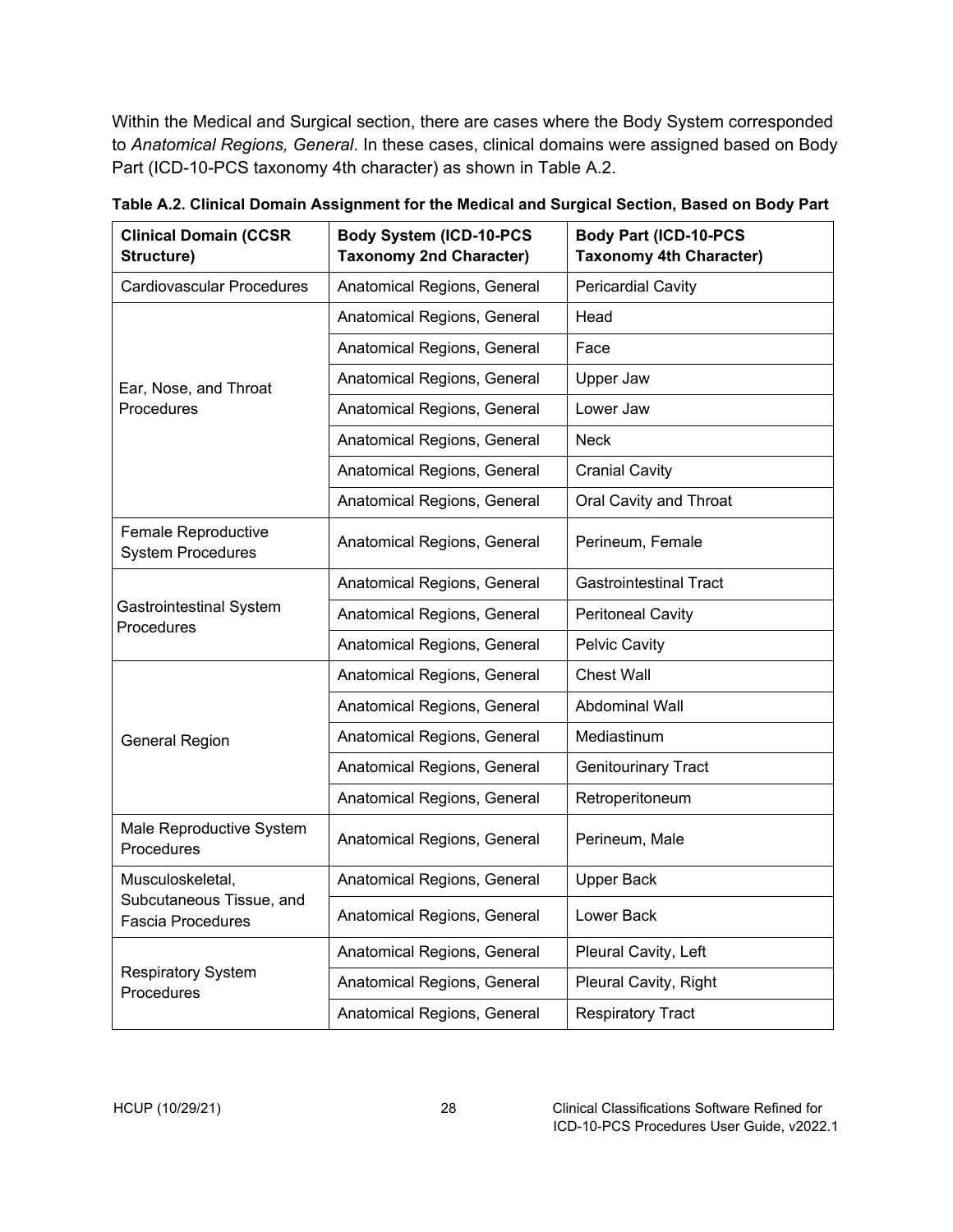For procedures codes that are not included in the Medical and Surgical section, the intent was to align with the ICD-10-PCS Code Book and create separate clinical domains for each section. These clinical domains are shown in Table A.3.

<span id="page-32-0"></span>

| Table A.3. Clinical Domain Assignment for Sections Other Than the Medical and Surgical Section, |  |
|-------------------------------------------------------------------------------------------------|--|
| <b>Based on Section</b>                                                                         |  |

| <b>Clinical Domain (CCSR Structure)</b>                                 | Section (ICD-10-PCS Taxonomy 1st<br>Character)           |
|-------------------------------------------------------------------------|----------------------------------------------------------|
| Administration of Therapeutic Substances                                | Administration                                           |
| <b>Chiropractic Treatment</b>                                           | Chiropractic                                             |
| Extracorporeal or Systemic Assistance and<br>Performance                | Extracorporeal or Systemic Assistance and<br>Performance |
| <b>Extracorporeal or Systemic Therapies</b>                             | <b>Extracorporeal or Systemic Therapies</b>              |
| Imaging                                                                 | Imaging                                                  |
| <b>Measurement and Monitoring</b>                                       | <b>Measurement and Monitoring</b>                        |
| <b>Mental Health Therapy</b>                                            | <b>Mental Health</b>                                     |
| <b>Nuclear Medicine</b>                                                 | <b>Nuclear Medicine</b>                                  |
| Osteopathic Treatment                                                   | Osteopathic                                              |
| <b>Other Procedures</b>                                                 | <b>Other Procedures</b>                                  |
| Dressings and Other Placements                                          | Placement                                                |
| <b>Pregnancy-Related Procedures</b>                                     | <b>Obstetrics</b>                                        |
| <b>Radiation Therapy</b>                                                | <b>Radiation Therapy</b>                                 |
| Rehabilitation, Evaluation, and Treatment                               | Rehabilitation                                           |
| Substance Use Disorder Treatment                                        | Substance Abuse Treatment                                |
| Distributed to the appropriate Medical and Surgical<br>clinical domains | New Technology                                           |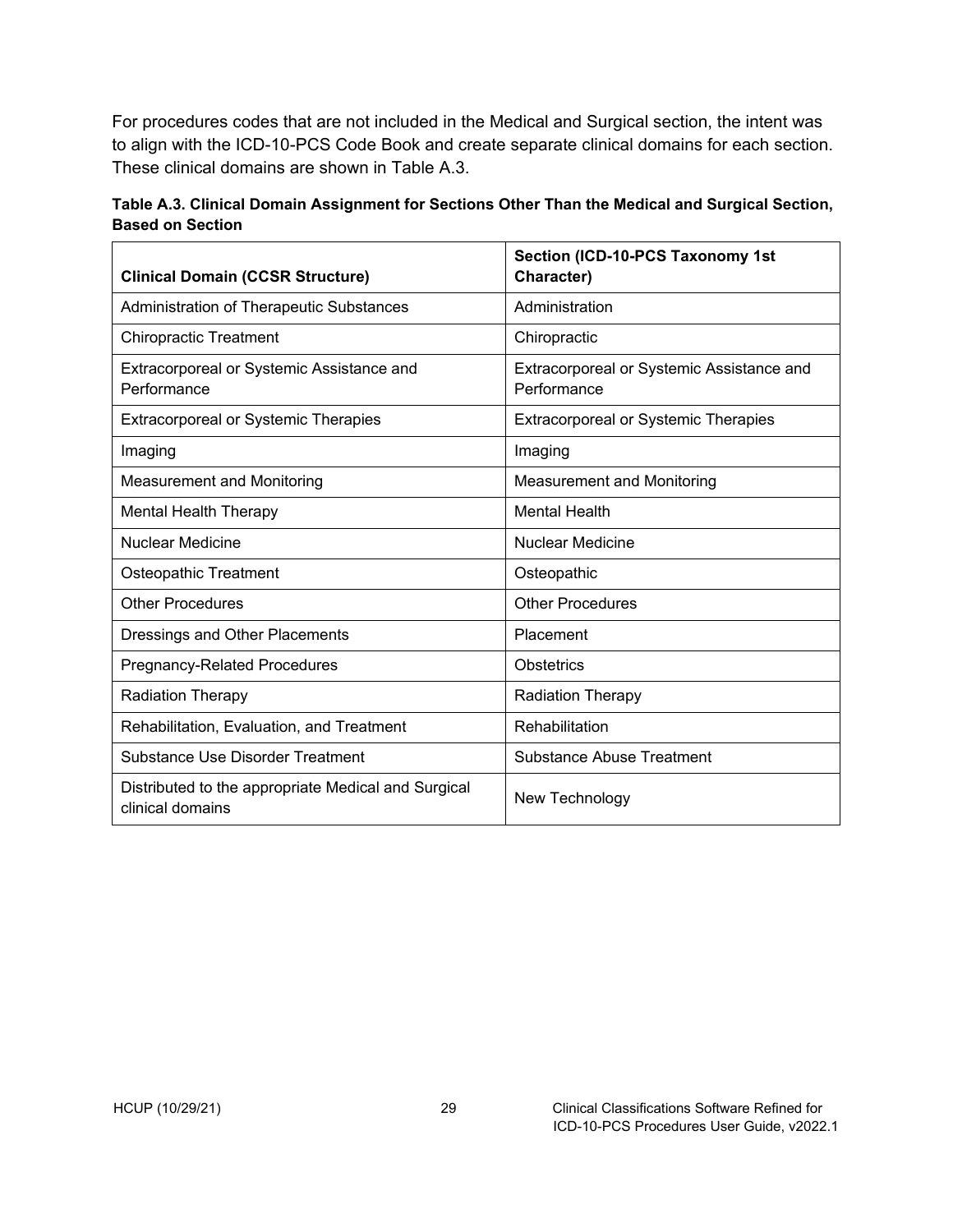#### <span id="page-33-0"></span>Clinical Domain-Specific Structure Notes

Several guidelines were defined in the development of the clinical domains and the underlying list of included ICD-10-PCS codes.

- 1. All ICD-10-PCS procedure codes in the Medical and Surgical section (1st character) with a Device or Substance (6th character) indicating *Radioactive Element* or *Radioactive Substance* or *Radioactive Element, Cesium-131 Collagen Impact* are assigned to the Radiation Therapy clinical domain. Similarly, ICD-10-PCS procedure codes with a Qualifier (7th character) indicating *Liquid Brachytherapy Radioisotope* are assigned to the Radiation Therapy clinical domain.
- 2. Several ICD-10-PCS procedure codes found within the Physical Rehabilitation and Diagnostic Audiology Section are assigned to the Ear, Nose, and Throat Procedures clinical domain.
	- a. ICD-10-PCS codes with a Body System (2nd character) *Diagnostic Audiology*.
	- b. ICD-10-PCS codes with a Root Operation (3rd character) *Hearing Treatment*, *Cochlear Implant Treatment*, *Vestibular Treatment*, and *Device Fitting (hearing devices)*.
- 3. Several ICD-10-PCS procedure codes with Root Operation (3rd character) *Vestibular Treatment* found within the Physical Rehabilitation and Diagnostic Audiology Section are assigned to the Eye Procedures clinical domain.
- 4. ICD-10-PCS procedure codes with Root Operation (3rd character) *Insertion* or *Removal*, Body Part (4th character) *Temporal Bone, Right*, *Temporal Bone, Left*, and *Skull*, and a Device (6th Character) *Hearing Device* are assigned to the Ear, Nose, and Throat Procedures clinical domain. Other ICD-10-PCS procedure codes with the same Body Parts are found within the Musculoskeletal, Subcutaneous Tissue, and Fascia Procedures clinical domain.
- 5. Some ICD-10-PCS procedure codes with a Body System (2nd character) of *Subcutaneous Tissue and Fascia* are assigned to CCSR categories in the Female Reproductive System Procedures and Cardiovascular Procedures clinical domains. Specifically, codes with a Root Operation (3rd character) of *Insertion*, *Introduction*, *Removal*, and *Revision* and a Device (6th character) of *Contraceptive Device were moved to FRS. Codes with* a Root Operation (3rd character) of *Insertion*, *Removal*, and *Revision* and a Device (6th character) of *Vascular Access Device were moved to Cardiovascular Procedures*. All other ICD-10-PCS codes in this Body System are in the Musculoskeletal, Subcutaneous Tissue, and Fascia Procedures clinical domain.
- 6. ICD-10-PCS procedure codes with a Body Part (4th character) of *Products of Conceptions* are assigned to the Pregnancy-Related Procedures clinical domain.
	- a. Exception is when the procedure code also has a Device (6th character) *Radioactive Substance*. These procedure codes are assigned to the Radiation Therapy clinical domain.

HCUP (10/29/21) 30 Clinical Classifications Software Refined for ICD-10-PCS Procedures User Guide, v2022.1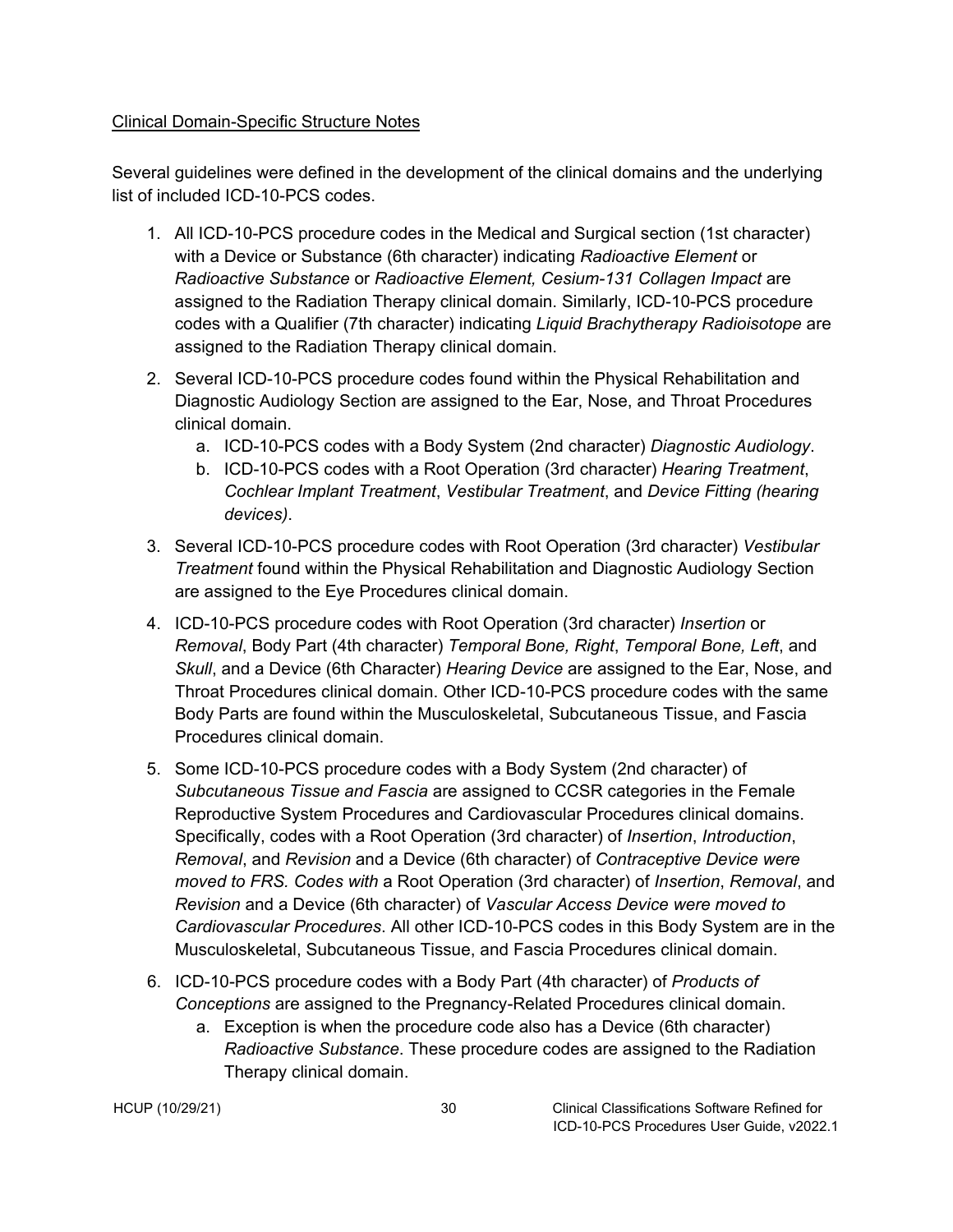- 7. There are several ICD-10-PCS procedure codes related to labor and delivery that are not found within the Pregnancy clinical domain.
	- a. Codes commonly used for obstetrical laceration repairs are included in clinical domains specific to the Body Part (4th character) because they can also represent therapeutic procedures other than obstetrical laceration repair. The CCSR labels include an indication of the OB laceration, including the degree.
	- b. Codes that may be used for the administration of anesthetics during labor are included in the Central Nervous System and Administration clinical domains.
	- c. Codes that may be used for the administration of a hormone to induce or hasten labor are included in the Administration clinical domain.
- 8. All codes with a Root Operation (3rd character) *Alteration* or *Control* are included in the General Region clinical domain.

### <span id="page-34-0"></span>**Step 2. Defining CCSR Categories Within Clinical Domains**

During the development of the CCSR categories, the team took advantage of the taxonomic structure of the ICD-10-PCS codes and used mapped taxonomy values to facilitate review and rule development. The codes included in each proposed category were reviewed thoroughly by expert clinical coders and a team of surgeons. Together, the team worked through the list of all ICD-10-PCS codes to define CCSR categories within each clinical domain. The grouping of codes was informed in part by annualized inpatient procedure volume derived from the HCUP State Inpatient Databases (SID). Many ICD-10-PCS codes are included in the Code Book for comprehensiveness but are rarely performed during an inpatient hospitalization. The development team aimed to develop categories that captured high-volume procedures and lowvolume, but high-impact, procedures (e.g., transplant) when deriving the CCSR categories.

Within each clinical domain, an AHIMA-certified ICD-10-CM/PCS trainer first suggested a set of relevant categories and assigned individual ICD-10-PCS codes to each category. Each assignment was reviewed by a second AHIMA-certified ICD-10-CM/PCS trainer who checked for completeness, appropriate categorization for each code, and recognition of both ICD-10- PCS Code Book directions and published coding guidelines. Following the initial code assignments for each clinical domain, a team of two surgeons reviewed all categories and code assignments within surgical specialties and refined the code assignments to improve their clinical relevance. A surgeon worked with medical clinicians on the CCSR categories for procedure codes that were not specific to surgical specialties such as imaging, nuclear medicine, or bedside procedures. When necessary, specialty physicians were identified and called on to add domain-specific expertise, such as procedures related to pregnancy.

Although the team was amenable to having ICD-10-PCS codes map to more than one CCSR category, this was not needed. Mutually exclusivity was feasible for two reasons that are related to ICD-10-PCS taxonomy: (1) lack of diagnostic information and (2) specificity of the code description in that they represent individual actions or procedures.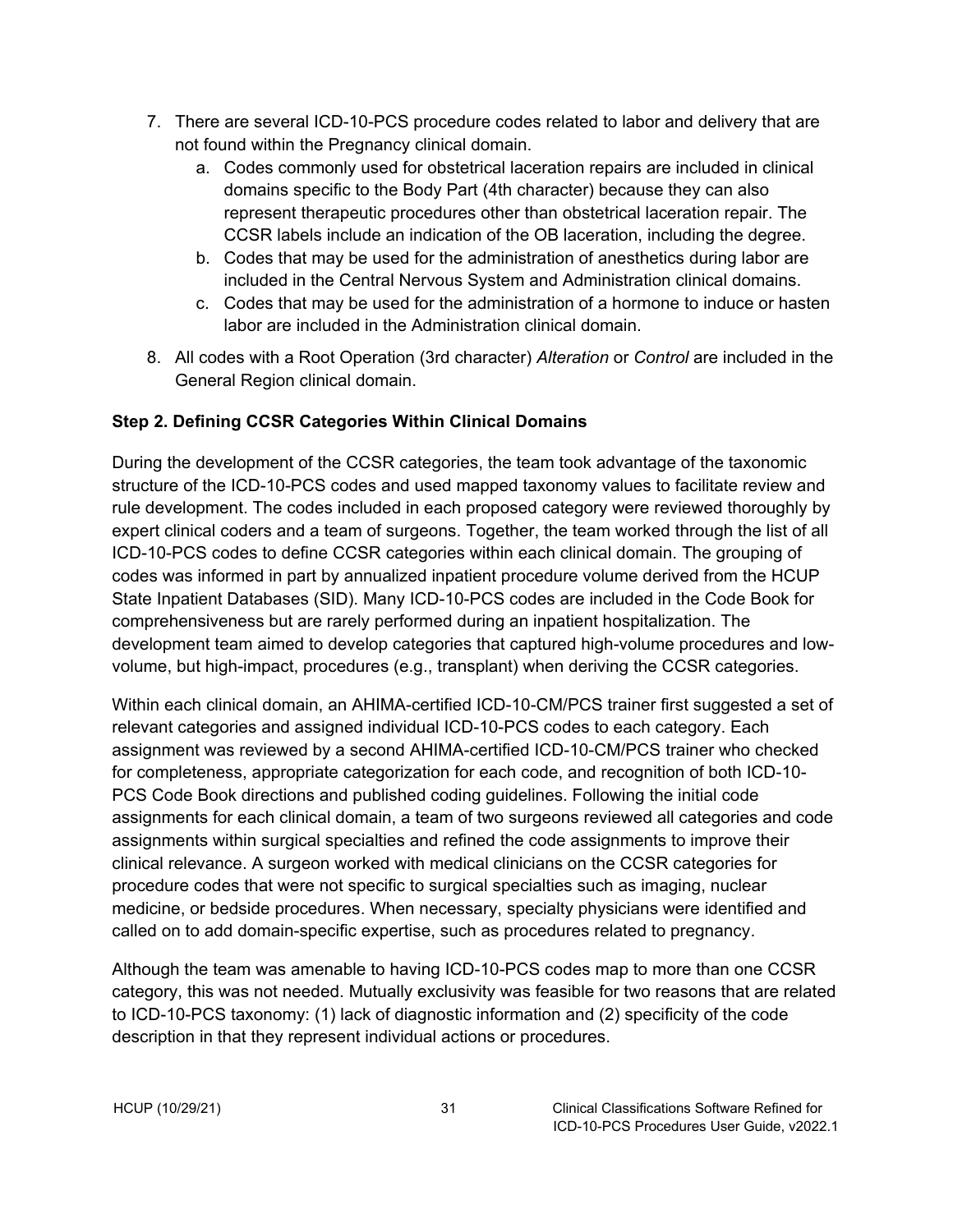After the clinical review team had defined the CCSR categories, another round of review was conducted to define CCSR category descriptions that would resonate with health services researchers and clinicians. The goal of CCSR category labels was to provide an approximate clinical description for the majority of the procedures captured by the category, even if it did not technically capture the concepts specific to all included codes. The PRCCSR Reference File provides additional information about each CCSR category, such as a complete set of PCS root operations, body parts, approaches, and devices/substances.

After the categories were defined, descriptive statistics were generated based on the HCUP SID. These descriptive tables included for each CCSR category the distribution of discharges by age, sex, principal diagnosis, and diagnosis-related group (DRG), in addition to information on length of stay and total charges. These tabulations were for informational purposes and assisted in further refinements.

At all steps, AHRQ provided oversight and additional guidance. The review process included multiple iterations of review and refinements. The team conducted various tests of the CCSR tool to identify potential improvements and modifications after its initial build with the aim of a more parsimonious set of categories. These tests resulted in creating new categories, renaming categories, combining or rolling up categories, and/or shifting categories from one clinical domain to another. Such changes were the result of extensive input across multiple organizations and clinical specialties that evaluated the CCSR category assignments for accuracy and clinical significance.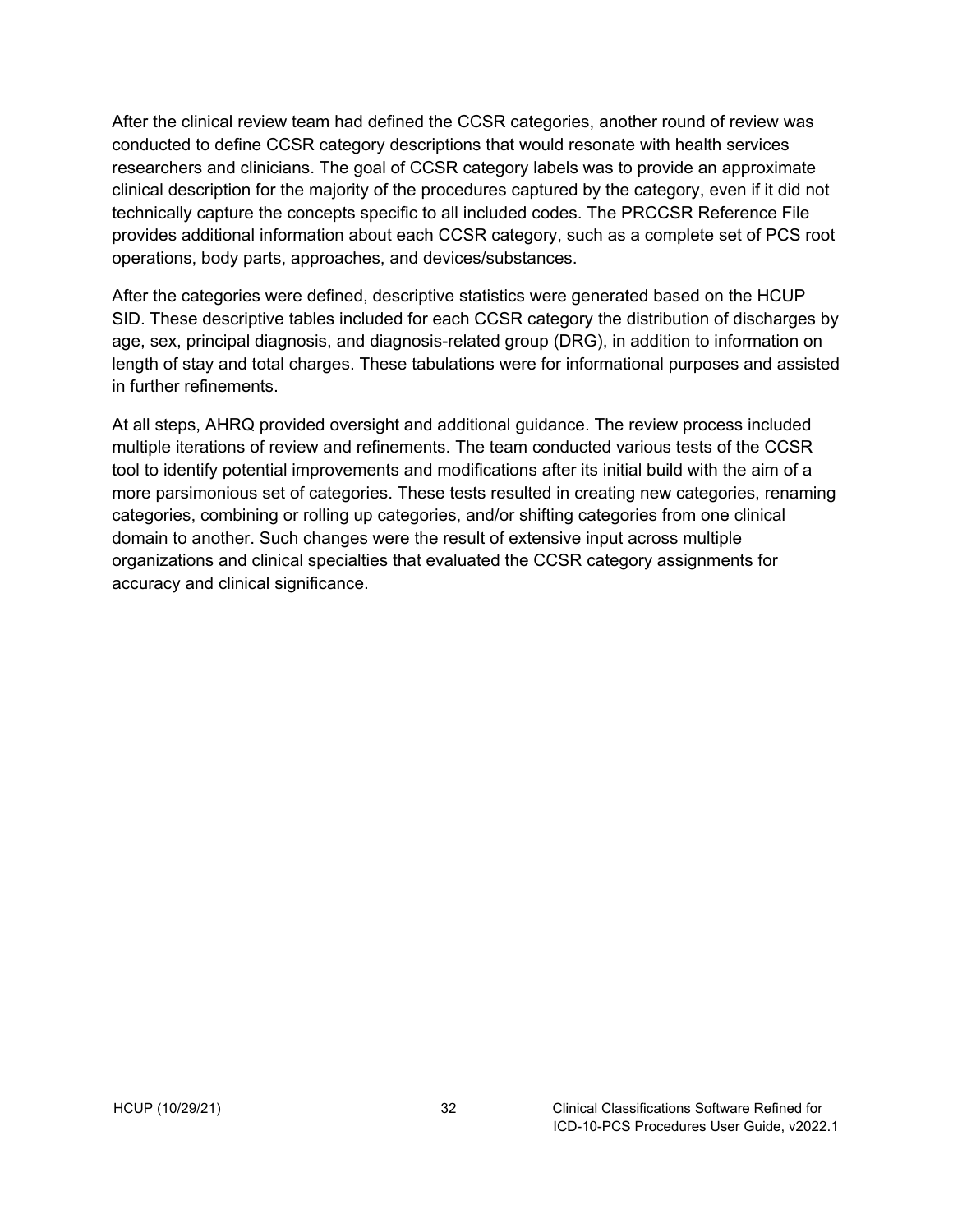# **APPENDIX B: DESCRIPTION OF ICD-10-PCS ROOT OPERATIONS IN THE MEDICAL AND SURGICAL SECTION**

Table B.1 provides definitions for the 31 ICD-10-PCS root operations found within the Medical and Surgical Section of the ICD-10- PCS Code Book along with medical explanations and example procedures.

<span id="page-36-1"></span><span id="page-36-0"></span>

| <b>Root Operation</b> | <b>ICD-10-PCS Definition</b>                  | <b>Medical Explanation</b>                    | <b>Example Procedures</b>               |
|-----------------------|-----------------------------------------------|-----------------------------------------------|-----------------------------------------|
| Alteration            | Modifying the anatomic structure of a         | Cosmetic surgery; where the principal         | Face lift, breast augmentation          |
|                       | body part without affecting the function of   | purpose is to improve appearance              |                                         |
|                       | the body part                                 |                                               |                                         |
| <b>Bypass</b>         | Altering the route of passage of the          | Rerouting contents of a body part to a        | Coronary artery bypass, colostomy       |
|                       | contents of a tubular body part               | downstream area of the normal route, to a     | formation                               |
|                       |                                               | similar route and body part, or to an         |                                         |
|                       |                                               | abnormal route and dissimilar body part.      |                                         |
|                       |                                               | Includes one or more anastomoses, with or     |                                         |
|                       |                                               | without the use of a device                   |                                         |
| Change                | Taking out of off a device from a body        | Device-related procedure; all procedure       | Urinary catheter change, gastrostomy    |
|                       | part and putting back an identical or         | codes with the root operation Change are      | tube change                             |
|                       | similar device in or on the same body part    | coded using the External approach             |                                         |
|                       | without cutting or puncturing the skin or     |                                               |                                         |
|                       | mucous membrane                               |                                               |                                         |
| Control               | Stopping or attempting to stop,               | The site of the bleeding is coded as an       | Control of post-prostatectomy           |
|                       | postprocedural bleeding or other acute        | anatomical region and not to a specific body  | hemorrhage, control of post-            |
|                       | bleeding                                      | part                                          | tonsillectomy hemorrhage                |
| Creation              | Making a new genital structure that does      | Used only for sex reassignment surgeries      | Creation of a vagina in a male,         |
|                       | not take over the function of a body part     |                                               | creation of penis in a female           |
| <b>Destruction</b>    | Physical eradication of all or a portion of a | None of the body part is physically taken out | Fulguration of rectal polyp, cautery of |
|                       | body part by the direct use of energy,        |                                               | skin lesion                             |
|                       | force, or destructive agent                   |                                               |                                         |
| Detachment            | Cutting off all or a portion of the upper or  | The body part value is the site of the        | Below knee amputation, disarticulation  |
|                       | lower extremities                             | detachment, with a qualifier if applicable to | of shoulder                             |
|                       |                                               | further specify the level where the extremity |                                         |
|                       |                                               | was detached                                  |                                         |

|  | Table B.1. Definition and Medical Explanation for ICD-10-PCS Root Operations in the Medical and Surgical Section |  |
|--|------------------------------------------------------------------------------------------------------------------|--|
|--|------------------------------------------------------------------------------------------------------------------|--|

HCUP (10/29/21) 33 Clinical Classifications Software Refined for ICD-10-PCS Procedures User Guide, v2022.1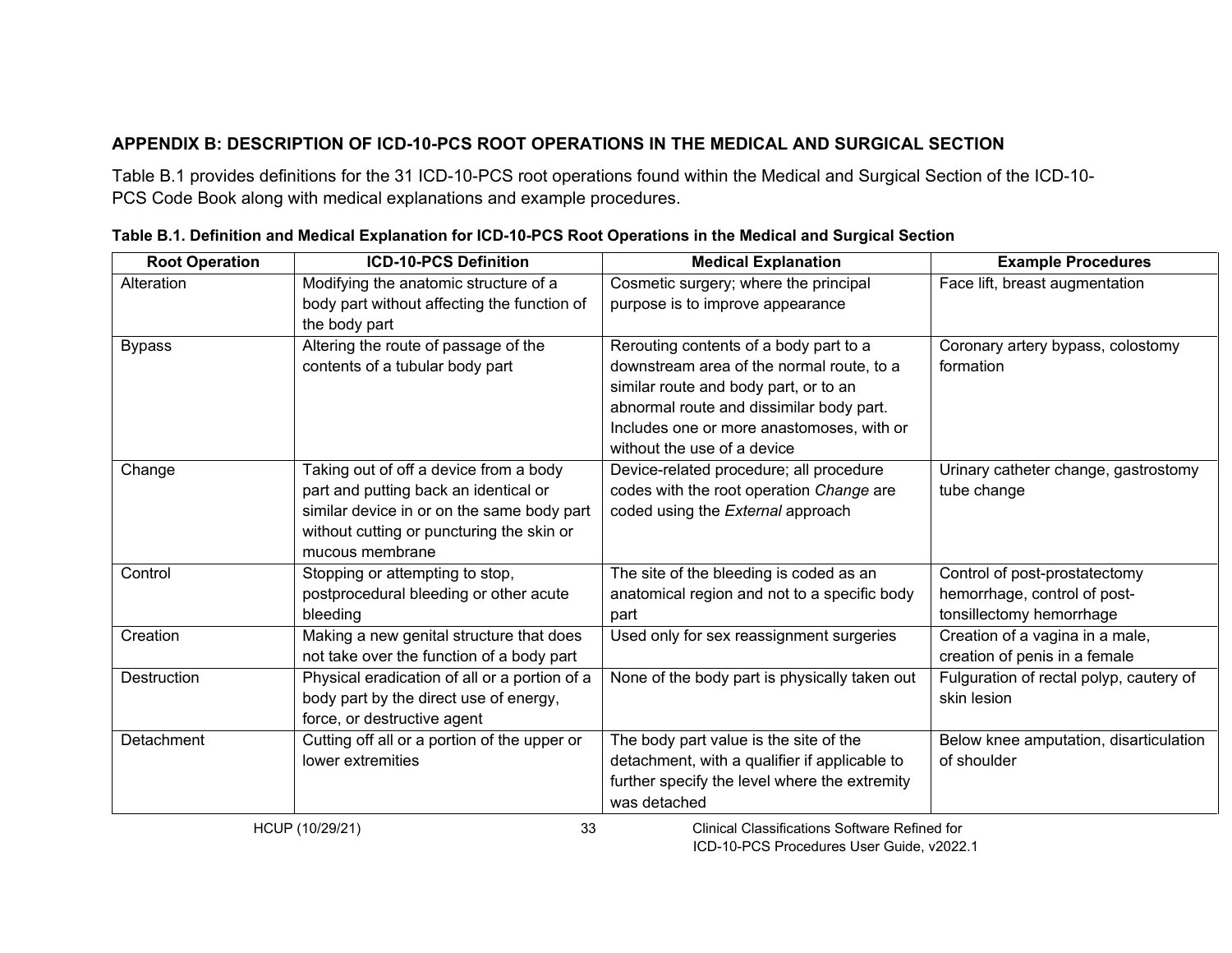| <b>Root Operation</b> | <b>ICD-10-PCS Definition</b>                                                                                | <b>Medical Explanation</b>                                                                                                                                                                                                                                                                                                                                                                                                          | <b>Example Procedures</b>                                                 |
|-----------------------|-------------------------------------------------------------------------------------------------------------|-------------------------------------------------------------------------------------------------------------------------------------------------------------------------------------------------------------------------------------------------------------------------------------------------------------------------------------------------------------------------------------------------------------------------------------|---------------------------------------------------------------------------|
| <b>Dilation</b>       | Expanding an orifice or lumen of a tubular                                                                  | The orifice can be a natural orifice or an                                                                                                                                                                                                                                                                                                                                                                                          | Percutaneous transluminal                                                 |
|                       | body part                                                                                                   | artificially created orifice. Accomplished by                                                                                                                                                                                                                                                                                                                                                                                       | angioplasty, pyloromyotomy                                                |
|                       |                                                                                                             | stretching a tubular body part using                                                                                                                                                                                                                                                                                                                                                                                                |                                                                           |
|                       |                                                                                                             | intraluminal pressure or by cutting part of the                                                                                                                                                                                                                                                                                                                                                                                     |                                                                           |
|                       |                                                                                                             | orifice or wall of the tubular body part.                                                                                                                                                                                                                                                                                                                                                                                           |                                                                           |
| <b>Division</b>       | Cutting into a body part, without draining                                                                  | All or a portion of the body part is separated                                                                                                                                                                                                                                                                                                                                                                                      | Spinal cordotomy, osteotomy                                               |
|                       | fluids and/or gases from the body part, in<br>order to separate or transect a body part                     | into two or more portions                                                                                                                                                                                                                                                                                                                                                                                                           |                                                                           |
| Drainage<br>Excision  | Taking or letting out fluids and/or gases<br>from a body part<br>Cutting out or off, without replacement, a | The suffix "centesis" pertains to a procedure<br>that percutaneously drains fluid from a body<br>cavity, joint or vertebral disc.<br>The Qualifier (7th character) "X" indicating<br>Diagnostic, is used to identify drainage<br>procedures that are biopsies. Endoscopy<br>procedures occur when the biopsy has an<br>approach of via natural or artificial opening<br>endoscopic.<br>The Qualifier (7th character) "X" indicating | Thoracentesis, incision and drainage<br>Partial nephrectomy, liver biopsy |
|                       | portion of a body part                                                                                      | Diagnostic, is used to identify excision<br>procedures that are biopsies.                                                                                                                                                                                                                                                                                                                                                           |                                                                           |
| Extirpation           | Taking or cutting out solid matter from a<br>body part                                                      | The solid matter may be an abnormal<br>byproduct of a biological function or a foreign<br>body; it may be imbedded in a body part or in                                                                                                                                                                                                                                                                                             | Thrombectomy, choledocholithotomy                                         |
|                       |                                                                                                             | the lumen of a tubular body part. The solid                                                                                                                                                                                                                                                                                                                                                                                         |                                                                           |
|                       |                                                                                                             | matter may or may not have been previously                                                                                                                                                                                                                                                                                                                                                                                          |                                                                           |
|                       |                                                                                                             | broken into pieces.                                                                                                                                                                                                                                                                                                                                                                                                                 |                                                                           |
| Extraction            | Pulling or stripping out or off all or a                                                                    | The Qualifier (7th character) "X" indicating                                                                                                                                                                                                                                                                                                                                                                                        | Dilation and curettage, vein stripping                                    |
|                       | portion of a body part by the use of force                                                                  | Diagnostic, is used to identify extraction                                                                                                                                                                                                                                                                                                                                                                                          |                                                                           |
|                       |                                                                                                             | procedures that are biopsies.                                                                                                                                                                                                                                                                                                                                                                                                       |                                                                           |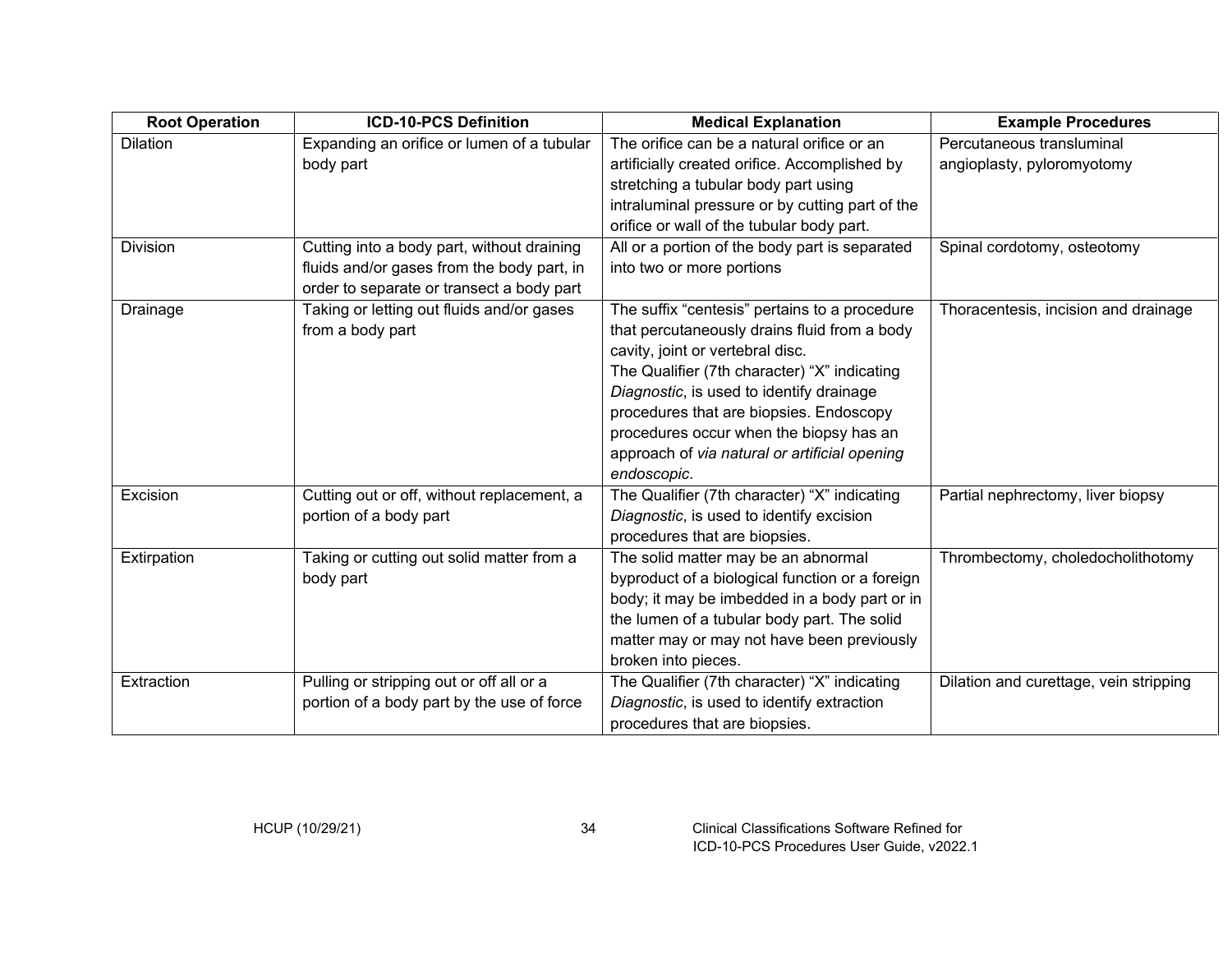| <b>Root Operation</b> | <b>ICD-10-PCS Definition</b>                | <b>Medical Explanation</b>                      | <b>Example Procedures</b>             |
|-----------------------|---------------------------------------------|-------------------------------------------------|---------------------------------------|
| Fragmentation         | Breaking solid matter in a body part into   | Physical force (e.g., manual, ultrasonic)       | Extracorporeal shockwave lithotripsy, |
|                       | pieces                                      | applied directly or indirectly is used to break | transurethral lithotripsy             |
|                       |                                             | the solid matter into pieces. The solid matter  |                                       |
|                       |                                             | may be an abnormal byproduct of a               |                                       |
|                       |                                             | biological function or a foreign body. The      |                                       |
|                       |                                             | pieces of solid matter are not taken out.       |                                       |
| Fusion                | Joining together portions of an articular   | The body part is joined together by fixation    | Spinal fusion, ankle arthrodesis      |
|                       | body part rendering the articular body part | device, bone graft, or other means              |                                       |
|                       | immobile                                    |                                                 |                                       |
| Insertion             | Putting in a nonbiological appliance that   | Device-related procedure                        | Insertion of radioactive implant,     |
|                       | monitors, assists, performs, or prevents a  |                                                 | insertion of central venous catheter  |
|                       | physiological function but does not         |                                                 |                                       |
|                       | physically take the place of a body part    |                                                 |                                       |
| Inspection            | Visually and/or manually exploring a body   | Visual exploration may be performed with or     | Diagnostic arthroscopy, exploratory   |
|                       | part                                        | without optical instrumentation. Manual         | laparotomy                            |
|                       |                                             | exploration may be performed directly or        |                                       |
|                       |                                             | through intervening body layers.                |                                       |
| Map                   | Locating the route of passage of electrical | Appliable only to the cardiac conduction        | Cardiac mapping, cortical mapping     |
|                       | impulses and/or locating functional areas   | mechanism and the central nervous system        |                                       |
|                       | in a body part                              |                                                 |                                       |
| Occlusion             | Completely closing an orifice or the lumen  | The orifice can be a natural orifice or an      | Fallopian tube ligation, ligation of  |
|                       | of a tabular body part                      | artificially created orifice                    | inferior vena cava                    |
| Reattachment          | Putting back in or on all or a portion of a | Vascular circulation and nervous pathways       | Reattachment of hand, reattachment of |
|                       | separated body part to its normal location  | may or may not be reestablished                 | avulsed kidney                        |
|                       | or other suitable location                  |                                                 |                                       |
| Release               | Freeing a body part from an abnormal        | Some of the restraining tissue may be taken     | Adhesiolysis, carpal tunnel release   |
|                       | physical constraint by cutting or by the    | out but none of the body part is taken out      |                                       |
|                       | use of force                                |                                                 |                                       |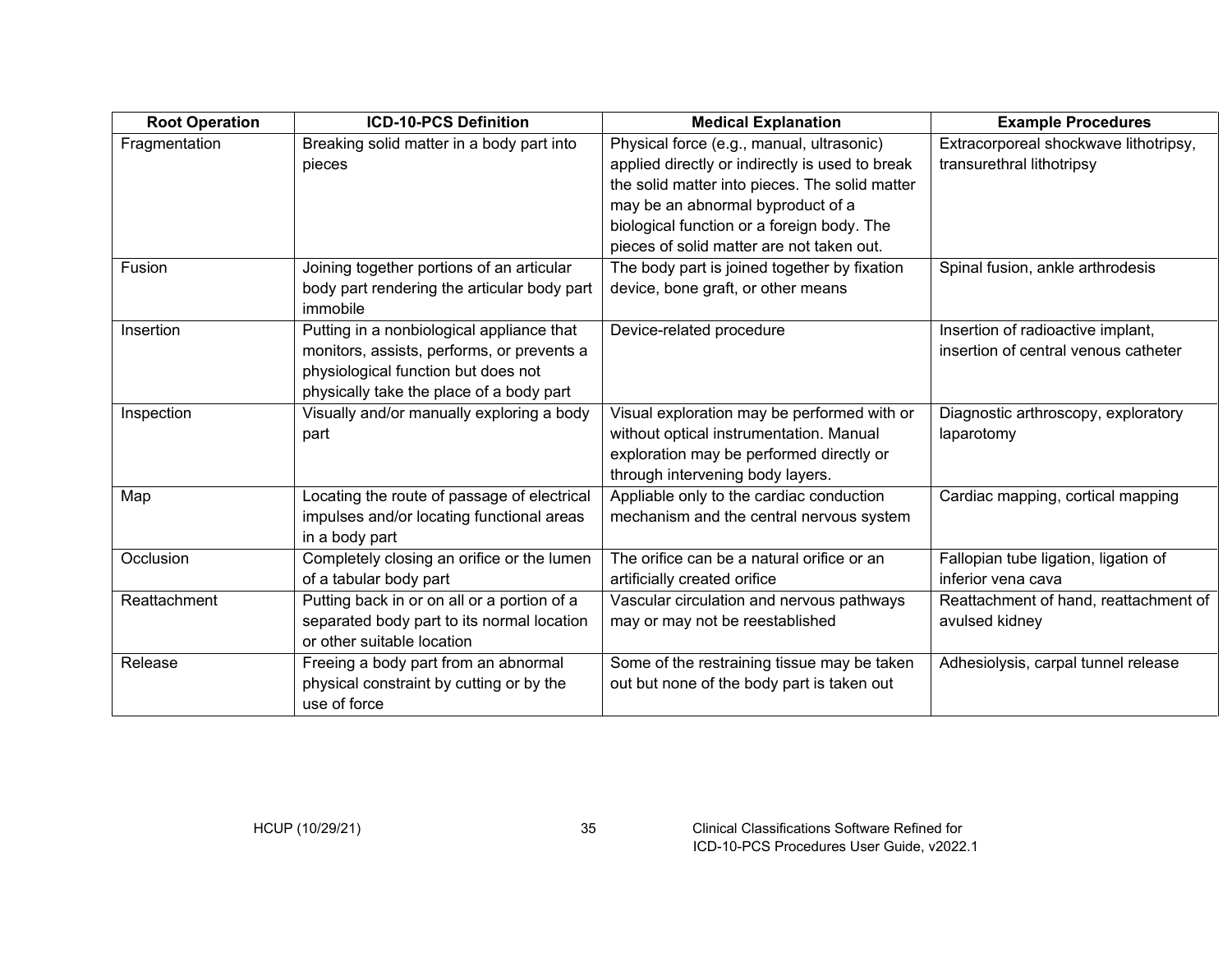| <b>Root Operation</b> | <b>ICD-10-PCS Definition</b>                  | <b>Medical Explanation</b>                      | <b>Example Procedures</b>               |
|-----------------------|-----------------------------------------------|-------------------------------------------------|-----------------------------------------|
| Removal               | Taking out or off a device from a body        | Device-related procedure; if a device is taken  | Drainage tube removal, cardiac          |
|                       | part                                          | out and a similar device put in without cutting | pacemaker removal                       |
|                       |                                               | or puncturing the skin or mucous membrane,      |                                         |
|                       |                                               | the procedure is coded to the root operation    |                                         |
|                       |                                               | Change. Otherwise, the procedure for taking     |                                         |
|                       |                                               | out a device is coded to the root operation     |                                         |
|                       |                                               | Removal.                                        |                                         |
| Repair                | Restoring, to the extent possible, a body     | Used only when the method to accomplish         | Colostomy takedown, suture of           |
|                       | part to its normal anatomic structure and     | the repair is not one of the other root         | laceration                              |
|                       | function                                      | operations                                      |                                         |
| Replacement           | Putting in or on biological or synthetic      | The body part may have been taken out or        | Total hip replacement, bone graft, free |
|                       | material that physically takes the place      | replaced, or may be taken out, physically       | skin graft                              |
|                       | and/or function of all or a portion of a      | eradicated, or rendered nonfunctional during    |                                         |
|                       | body part                                     | the Replacement procedure. A Removal            |                                         |
|                       |                                               | procedure is coded for taking out the device    |                                         |
|                       |                                               | used in a previous replacement procedure.       |                                         |
| Reposition            | Moving to its normal location, or other       | The body part is moved to a new location        | Reposition of undescended testicle,     |
|                       | suitable location, all or a portion of a body | from an abnormal location or from a normal      | fracture reduction                      |
|                       | part                                          | location where it is not functioning correctly. |                                         |
|                       |                                               | The body part may or may not be cut out or      |                                         |
|                       |                                               | off to be moved to the new location.            |                                         |
| Resection             | Cutting out of off, without replacement, all  |                                                 | Total nephrectomy, total lobectomy of   |
|                       | of a body part                                |                                                 | lung                                    |
| Restriction           | Partially closing an orifice or the lumen of  | The orifice can be a natural orifice or an      | Esophagogastric fundoplication,         |
|                       | a tubular body part                           | artificially created orifice                    | cervical cerclage                       |
| Revision              | Correcting, to the extent possible, a         | Device-related procedure; revision can          | Adjustment of position of pacemaker     |
|                       | portion of a malfunctioning device or the     | include correcting a malfunctioning or          | lead, recementing of hip prosthesis     |
|                       | position of a displaced device                | displaced device by taking out or putting in    |                                         |
|                       |                                               | components of the device such as a screw or     |                                         |
|                       |                                               | pin                                             |                                         |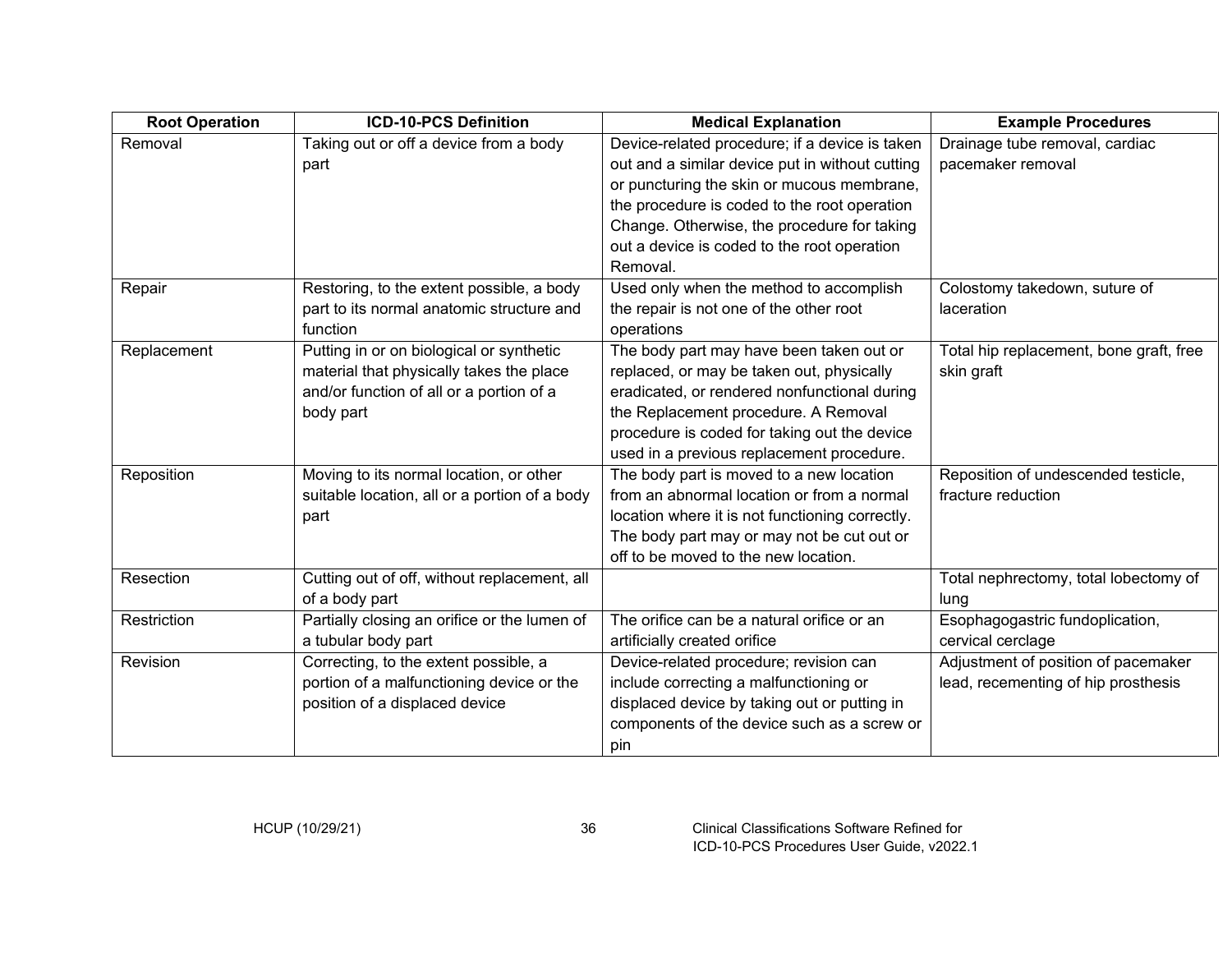| <b>Root Operation</b> | <b>ICD-10-PCS Definition</b>                  | <b>Medical Explanation</b>                                                                                             | <b>Example Procedures</b>              |
|-----------------------|-----------------------------------------------|------------------------------------------------------------------------------------------------------------------------|----------------------------------------|
| Supplement            | Putting in or on biological or synthetic      | The biological material is non-living or is                                                                            | Herniorrhaphy using mesh, free nerve   |
|                       | material that physically reinforces and/or    | living and from the same individual. The body                                                                          | graft, mitral valve ring annuloplasty, |
|                       | augments the function of a portion of a       | part may have been previously replaced, and                                                                            | put a new acetabular liner in a        |
|                       | body part                                     | the Supplement procedure is performed to                                                                               | previous hip replacement               |
|                       |                                               | physically reinforce and/or augment the                                                                                |                                        |
|                       |                                               | function of the replaced body part.                                                                                    |                                        |
| Transfer              | Moving, without taking out, all or a portion  | The body part transferred remains connected                                                                            | Tendon transfer, skin pedicle flap     |
|                       | of a body part to another location to take    | to its vascular and nervous supply                                                                                     | transfer                               |
|                       | over the function of all or a portion of a    |                                                                                                                        |                                        |
|                       | body part                                     |                                                                                                                        |                                        |
| Transplantation       | Putting in or on all or a portion of a living | The native body part may or may not be                                                                                 | Kidney transplant, heart transplant    |
|                       | body part taken from another individual or    | taken out, and the transplanted body part                                                                              |                                        |
|                       | animal to physically take the place and/or    | may take over all or a portion of its function                                                                         |                                        |
|                       | function of all or a portion of a similar     |                                                                                                                        |                                        |
|                       | body part                                     |                                                                                                                        |                                        |
|                       |                                               | Cornera Hills (OH, Original District De Obelliance and Original United ON 10 OMDOO: Insultations for Original Descendi |                                        |

Source: Utter GH, Cox GL, Owens PL, Romano PS. Challenges and Opportunities with ICD-10-CM/PCS: Implications for Surgical Research Involving Administrative Data. J Am Coll Surg. 2013; 217(3):516-526.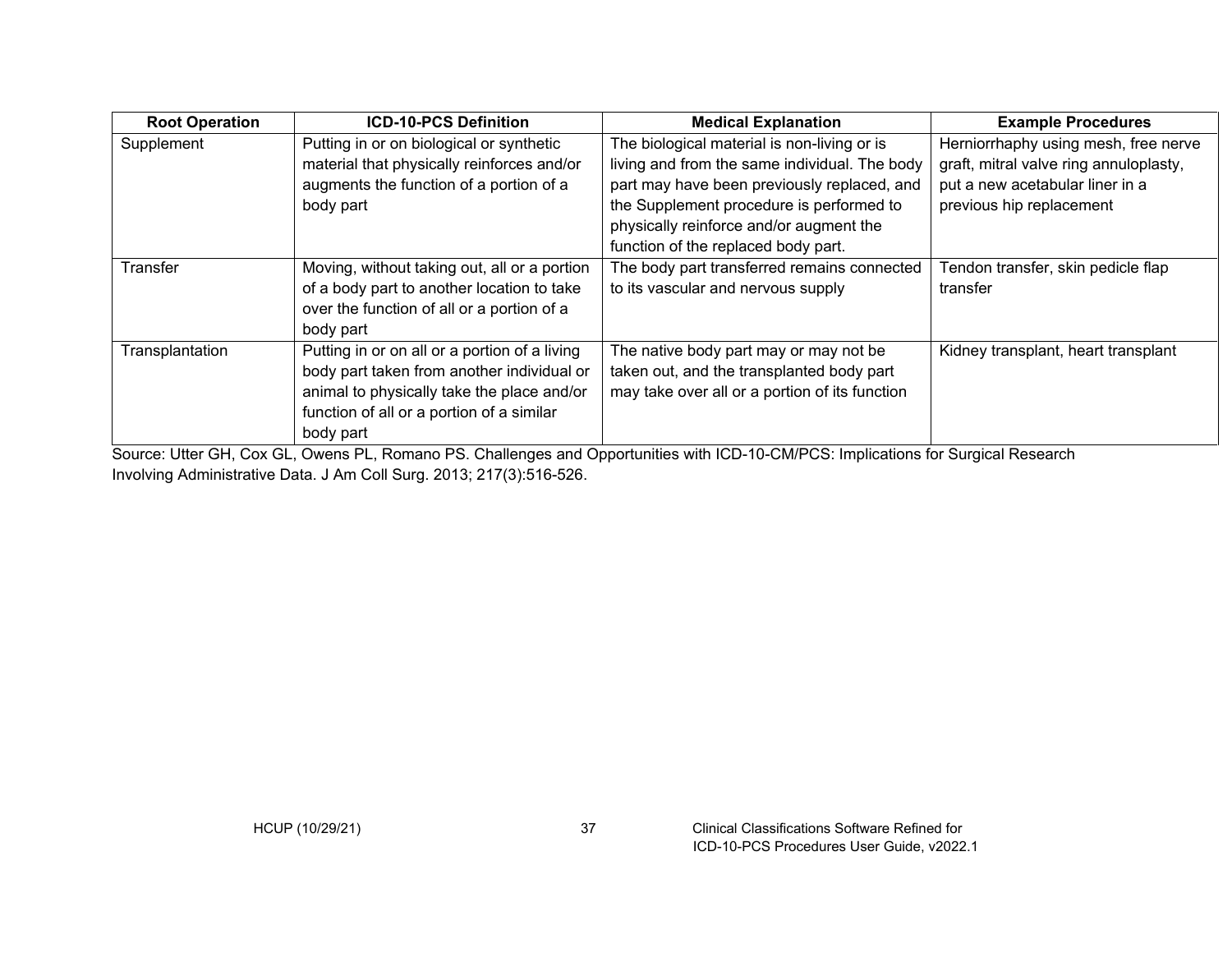### <span id="page-41-0"></span>**APPENDIX C: ACRONYMS USED IN CCSR FOR ICD-10-PCS CATEGORY DESCRIPTIONS**

In some cases, a CCSR category description will include an acronym representing a specific procedure, body system, or clinical concept without an accompanying description. Table C.1 provides a complete list of all acronyms used within the category descriptions for the CCSR for ICD-10-PCS.

| Acronym     | <b>Definition</b>                              |  |
|-------------|------------------------------------------------|--|
| <b>CABG</b> | Coronary artery bypass graft                   |  |
| <b>CNS</b>  | Central nervous system                         |  |
| COVID-19    | Coronavirus Disease 2019                       |  |
| EEG         | Electroencephalogram                           |  |
| <b>ENT</b>  | Ear, nose, and throat                          |  |
| <b>ERCP</b> | Endoscopic retrograde cholangiopancreatography |  |
| GI          | Gastrointestinal                               |  |
| <b>ICP</b>  | Intracranial pressure                          |  |
| <b>NEC</b>  | Not elsewhere classified                       |  |
| PCI         | Percutaneous coronary intervention             |  |
| Rh          | Rhesus factor                                  |  |

<span id="page-41-1"></span>

| Table C.1. Acronyms Used in the CCSR for ICD-10-PCS Category Descriptions |  |  |
|---------------------------------------------------------------------------|--|--|
|                                                                           |  |  |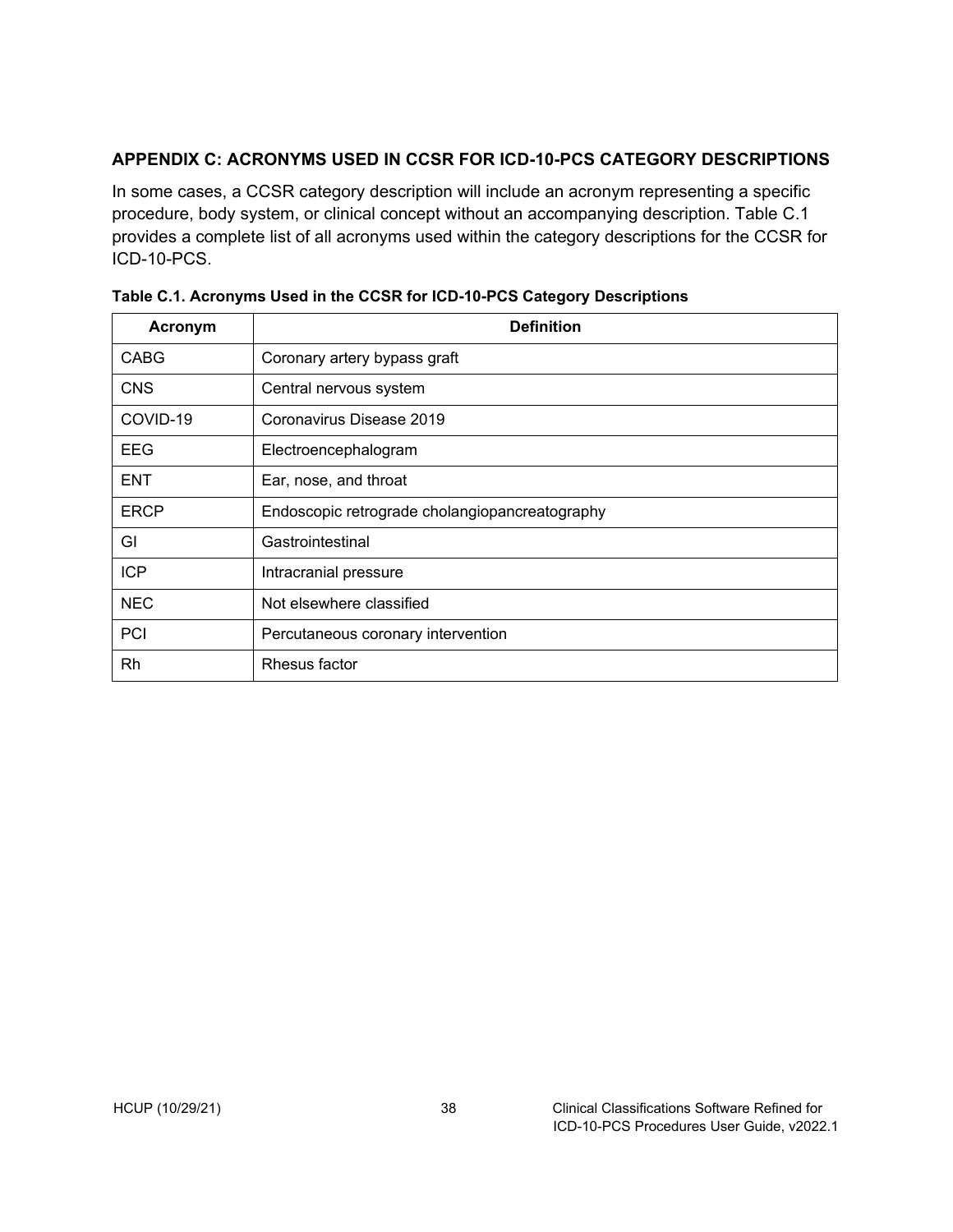### <span id="page-42-0"></span>**APPENDIX D. RECOMMENDATIONS FOR REPORTING ON PROCEDURES USING THE CCSR FOR ICD-10-PCS**

The ICD-10-PCS coding system was designed for reporting inpatient hospital procedures. The Uniform Hospital Discharge Data Set (UHDDS) defines the principal procedure reported on an inpatient discharge record as the procedure that was performed for definitive treatment (rather than one performed for diagnostic or exploratory purposes) or was necessary to take care of a complication.[8](#page-42-1) The ICD-10-PCS Coding Guidelines provides additional information about the sequencing of procedures.<sup>[9](#page-42-2)</sup> Specifically the coding rule notes:

- Sequence procedure performed for definitive treatment most related to principal diagnosis as principal procedure.
- If there is both therapeutic and diagnostic treatment for the principal diagnosis, the therapeutic procedure takes precedence.
- If only a diagnostic procedure was performed for treatment of the principal diagnosis and a therapeutic procedure was performed for a secondary diagnosis, the diagnostic procedure is coded as principal because it was most related to the principal diagnosis.
- If no procedure is related to the principal diagnosis and a therapeutic procedure was performed for a secondary diagnosis, then the therapeutic procedure is reported as principal procedure.

The concept of principal *procedure* (performed for definitive treatment most related to principal diagnosis) differs from the concept of principal *diagnosis* (condition established after study to be chiefly responsible for occasioning the admission of the patient to the hospital). $^{\mathsf{10}}$  $^{\mathsf{10}}$  $^{\mathsf{10}}$  Consider a patient with a principal diagnosis of osteoarthritis; the patient may go specifically to the hospital for a knee arthroplasty to treat the condition. In contrast, consider in-hospital births (principal diagnosis of liveborn). A common principal procedure for liveborns is vaccination. The vaccination is principal treatment performed on the newborns but was not the specific reason for the admission to the hospital.

Clinical coding experts (American Health Information Management Association (AHIMA) certified ICD-10-CM/PCS trainers) at the Ohio State University provided the following insight on the choices the medical coders need to make when reporting the principal procedure code on medical forms:

<span id="page-42-1"></span><sup>8</sup> Core Health Data Elements: Report of the National Committee on Vital and Health Statistics. Core Data Elements. [https://aspe.hhs.gov/report/core-health-data-elements-report-national-committee-vital-and](https://aspe.hhs.gov/report/core-health-data-elements-report-national-committee-vital-and-health-statistics)[health-statistics.](https://aspe.hhs.gov/report/core-health-data-elements-report-national-committee-vital-and-health-statistics) (Accessed 3/9/2021)

<span id="page-42-2"></span><sup>9</sup> ICD-10-PCS Official Guidelines for Coding and Reporting, 2022. Section F Selection of Principal Procedure. [https://www.cms.gov/files/document/2022-official-icd-10-pcs-coding-guidelines.pdf.](https://www.cms.gov/files/document/2022-official-icd-10-pcs-coding-guidelines.pdf) (Accessed 09/28/2021)

<span id="page-42-3"></span><sup>10</sup> Core Health Data Elements: Report of the National Committee on Vital and Health Statistics. Core Data Elements. [https://aspe.hhs.gov/report/core-health-data-elements-report-national-committee-vital-and](https://aspe.hhs.gov/report/core-health-data-elements-report-national-committee-vital-and-health-statistics)[health-statistics.](https://aspe.hhs.gov/report/core-health-data-elements-report-national-committee-vital-and-health-statistics) (Accessed 3/9/2021)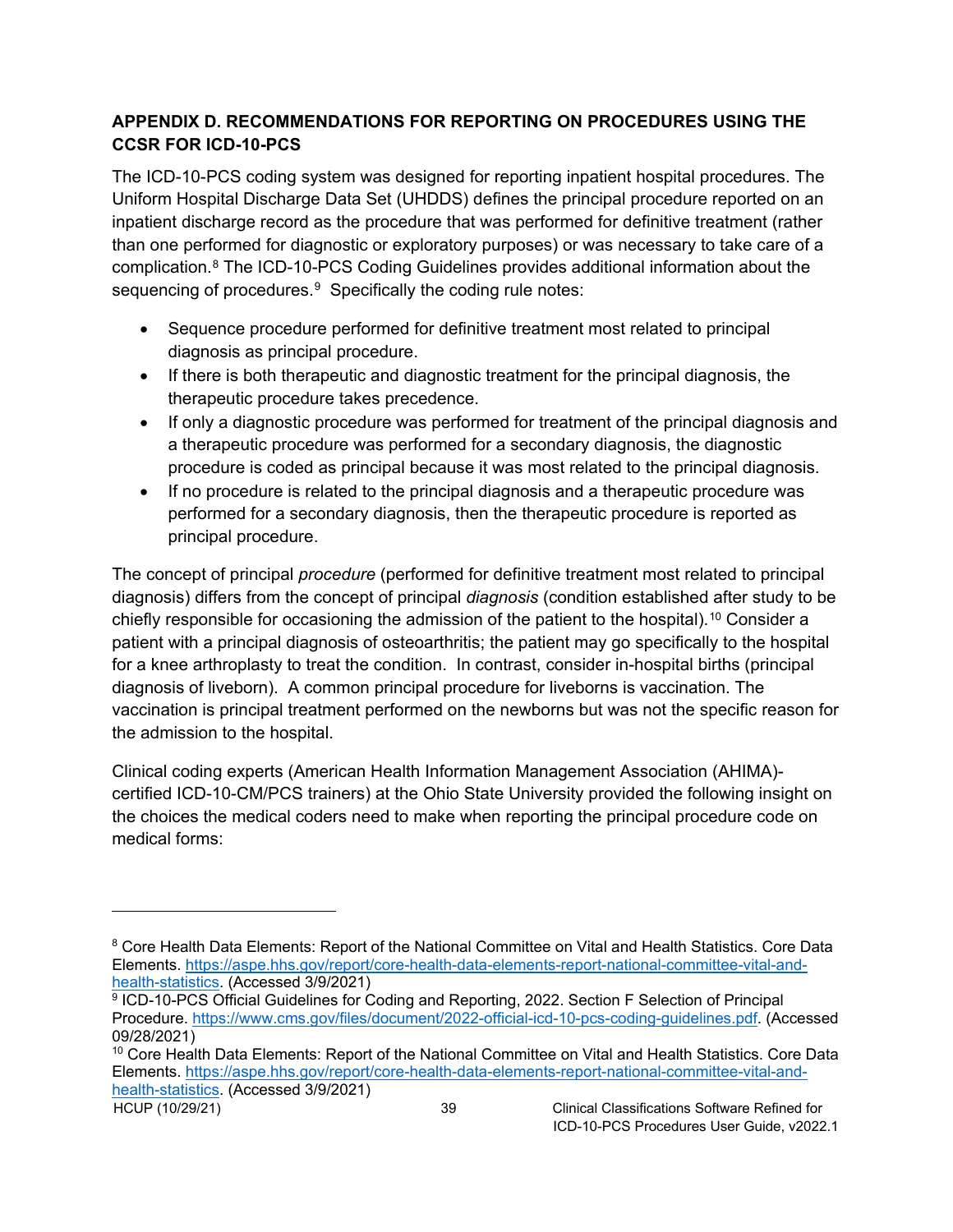- The forms used to submit information were not designed to handle the fact that in ICD-10-PCS more than one ICD-10-PCS procedure code may be needed to report a surgery.
- The only change in the forms from ICD-9-CM to ICD-10-PCS was to expand the field from 4 characters to 7 characters.
- There are no current rules for which ICD-10-PCS procedure code to place in the principal position if more than one ICD-10-PCS code is needed to define the surgery most related to the principal diagnosis.<sup>[11](#page-43-2)</sup>

# <span id="page-43-0"></span>**Limitation of the CCSR when a Surgery Needs to be Reported Using More than One ICD-10-PCS Code**

The CCSR for ICD-10-PCS maps each individual code into a CCSR category and does not consider combinations of codes. The development team aimed to create CCSR categories that captured high-volume procedures and high-impact low-volume procedures (e.g., transplant) when deriving the CCSR categories. The individual codes within each CCSR are clinically similar. In some cases, this means that the individual codes needed to define a surgery are, in fact, included in the same CCSR category. Table D.1 provides coding examples of four surgeries; three of the four have all codes mapped to the same CCSR.

| <b>Surgery</b>                                          | <b>Combination ICD-10-PCS Codes</b>                                                                                 | <b>CCSR Category</b>                                        |
|---------------------------------------------------------|---------------------------------------------------------------------------------------------------------------------|-------------------------------------------------------------|
| Coronary Bypass                                         | 021109W: Bypass Coronary Artery, Two<br>Arteries from Aorta with Autologous Venous<br>Tissue, Open Approach         | CAR003: Coronary artery<br>bypass grafts (CABG)             |
|                                                         | 02100Z9: Bypass Coronary Artery, One Artery<br>from Left Internal Mammary, Open Approach                            | CAR003: Coronary artery<br>bypass grafts (CABG)             |
| Tonsillectomy<br>and<br>Adenoidectomy                   | <b>OCTPXZZ: Resection of Tonsils, External</b><br>Approach                                                          | ENT007: Tonsillectomy and<br>adenoidectomy                  |
|                                                         | 0CTQXZZ: Resection of Adenoids, External<br>Approach                                                                | ENT007: Tonsillectomy and<br>adenoidectomy                  |
| Percutaneous<br>Transluminal<br>Coronary<br>Angioplasty | 02C03ZZ: Extirpation of Matter from Coronary<br>Artery, One Artery, Percutaneous Approach                           | <b>CAR003: Percutaneous</b><br>coronary interventions (PCI) |
|                                                         | 027034Z: Dilation of Coronary Artery, One<br>Artery with Drug-eluting Intraluminal Device,<br>Percutaneous Approach | CAR003: Percutaneous<br>coronary interventions (PCI)        |

<span id="page-43-1"></span>

| Table D.1. ICD-10-PCS Coding and CCSR Categories Examples for Four Surgeriesª |  |  |
|-------------------------------------------------------------------------------|--|--|
|                                                                               |  |  |

<span id="page-43-2"></span><sup>&</sup>lt;sup>11</sup> There is antidotal information that grouping software may give preference to therapeutic procedures codes and shift order of the codes around for an enhanced DRG assignment.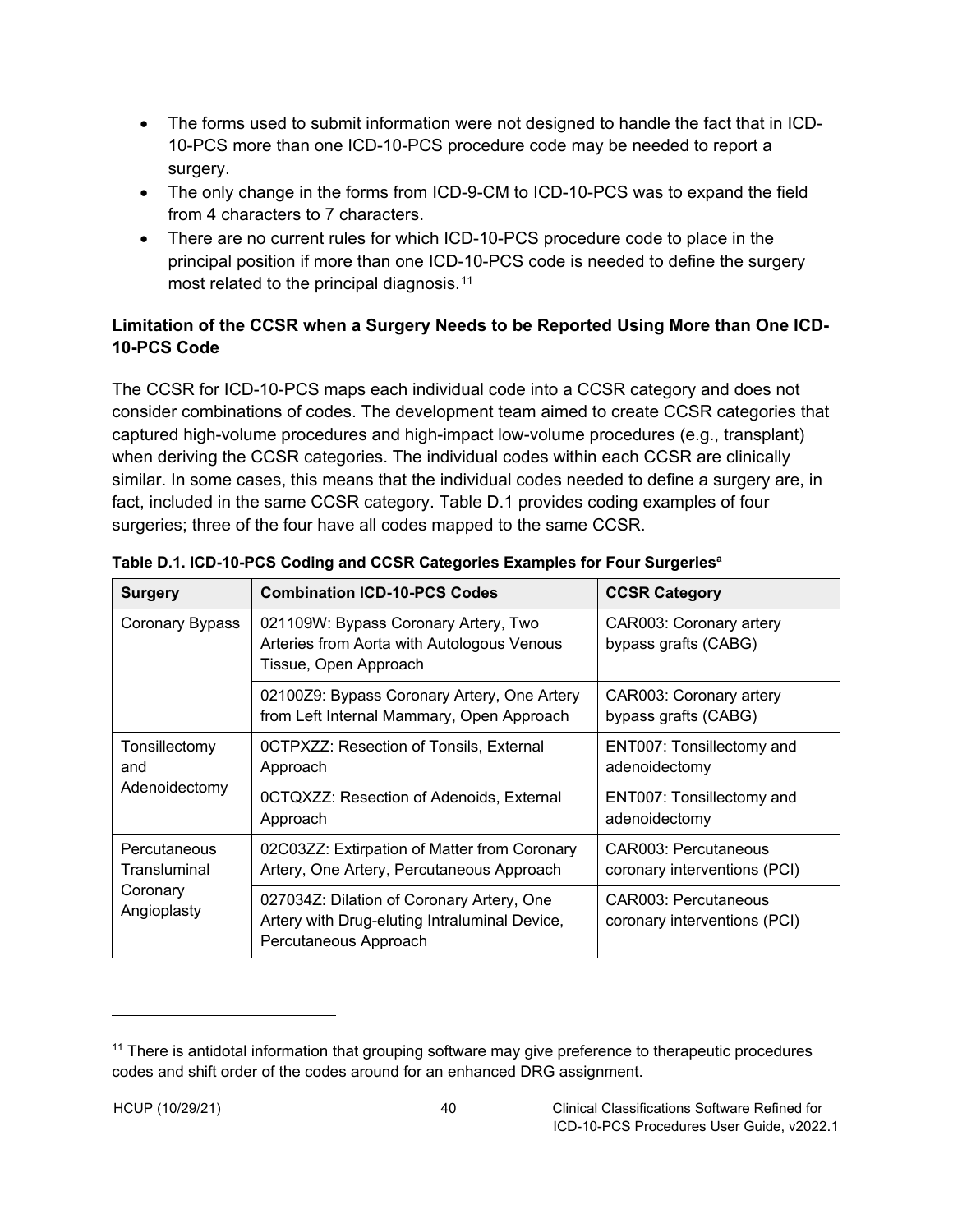| <b>Surgery</b>                                             | <b>Combination ICD-10-PCS Codes</b>                                                                           | <b>CCSR Category</b>                                 |  |
|------------------------------------------------------------|---------------------------------------------------------------------------------------------------------------|------------------------------------------------------|--|
| (PTCA) with<br>atherectomy                                 | 02713EZ: Dilation of Coronary Artery, Two<br>Arteries with Two Intraluminal Devices,<br>Percutaneous Approach | CAR003: Percutaneous<br>coronary interventions (PCI) |  |
| Norwood<br>Procedure for<br>hypoplastic heart<br>syndromeb | 021K0ZW: Bypass Right Ventricle to Aorta,<br>Open Approach                                                    | CAR013: Heart and great vessel<br>bypass procedures  |  |
|                                                            | 02UX0KZ: Supplement Thoracic Aorta,<br>Ascending/Arch with Nonautologous Tissue<br>Substitute, Open Approach  | CAR012: Vessel repair and<br>replacement             |  |
|                                                            | 021Q0JB: Bypass Right Pulmonary Artery from<br>Subclavian with Synthetic Substitute, Open<br>Approach         | CAR013: Heart and great vessel<br>bypass procedures  |  |
|                                                            | 02LR0ZT: Occlusion of Ductus Arteriosis, Open<br>Approach                                                     | CAR010: Ligation and<br>embolization of vessels      |  |
|                                                            | 02160Z7: Bypass Right Atrium to Left Atrium,<br>Open Approach                                                 | CAR013: Heart and great vessel<br>bypass procedures  |  |

<sup>a</sup> These are examples of ICD-10-PCS codes that can be used to define these surgeries but should not be considered the only (or best) combination of codes to define these surgeries.

 $b$  This is a rare surgery performed on babies. Only one record with this coding was found in the 2018 National Inpatient Sample (NIS) and the first-listed ICD-10-PCS code was mapped to CAR013: Heart and great vessel bypass procedures.

### <span id="page-44-0"></span>**Reporting Procedure Volume Using the CCSR for ICD-10-PCS**

It is advisable to report on procedure volume using the CCSR for ICD-10-PCS instead of individual ICD-10-PCS codes to facilitate reporting by clinical/surgical concepts relevant for inpatient care, with the following considerations:

- Use the count based on either the principal or the all-listed CCSR for ICD-10-PCS based on your analytic purpose. It is important to understand that which you are reporting and be sure the interpretation reflects what is reported.
	- $\circ$  If reporting volume by the principal procedure CCSR, the count reflects procedures performed for definitive treatment most related to the principal diagnosis.
	- $\circ$  If reporting volume by all-listed procedure CCSRs, the count reflects stays for which the procedure may have been for the treatment of the principal diagnosis or a secondary condition.
		- When using the all-listed CCSR, it is important to unduplicate the record counts (i.e., if two ICD-10-PCS codes on the same inpatient record map to the same CCSR category, then the record only should be counted once).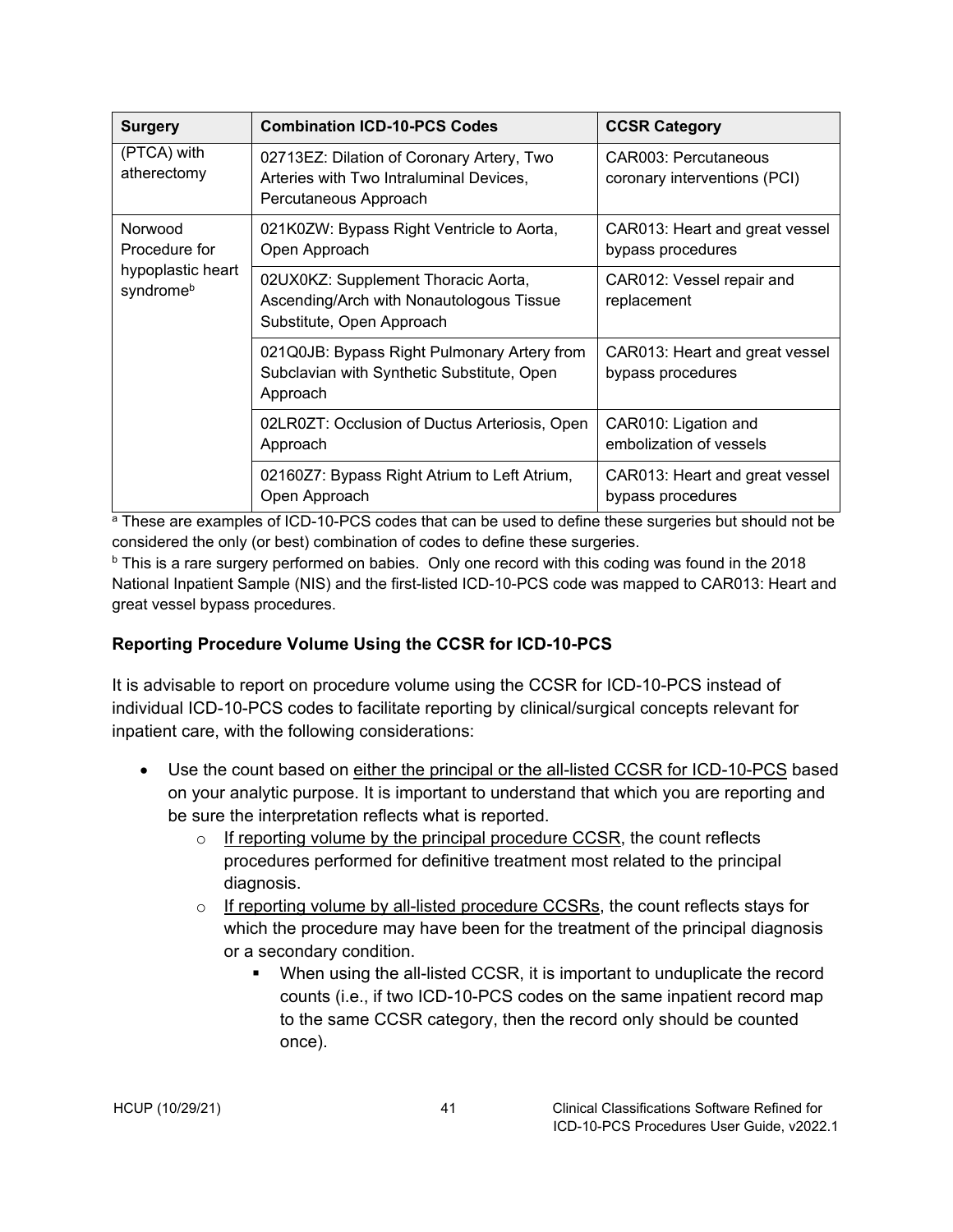Table D.2 provides an example of how procedure volume can vary by procedure position of the CCSR. Three example CCSR categories are listed – Cesarean Section (C-Section), Lumbar Puncture, and Cardiac and Coronary Fluoroscopy.

| <b>Location of</b><br><b>CCSR Category</b>                        | <b>Cesarean Section</b><br>(CCSR PGN003) | <b>Lumbar Puncture</b><br>(CCSR CNS002) | <b>Cardiac and Coronary</b><br><b>Fluoroscopy</b><br>(CCSR IMG001) |
|-------------------------------------------------------------------|------------------------------------------|-----------------------------------------|--------------------------------------------------------------------|
| Principal<br>procedure                                            | 1,150,205                                | 197,870                                 | 73,620                                                             |
| Any-listed procedure                                              | 1,167,660                                | 300,735                                 | 1,069,170                                                          |
| Percent of records<br>captured by the principal<br>procedure CCSR | 98.5%                                    | 65.8%                                   | 6.9%                                                               |

<span id="page-45-1"></span>**Table D.**2**. Variation in the Number of Inpatient Stays in the U.S. by CCSR Category Position**

Source: Agency for Healthcare Research and Quality (AHRQ), Healthcare Cost and Utilization Project (HCUP), National Inpatient Sample (NIS), 2018

There can be significant difference in the number of inpatient stays when counting discharges within a CCSR by principal procedure versus any-listed procedure:

- With C-Section, 98.5 percent of U.S. discharges have the CCSR reported as a principal procedure, which makes sense given that this procedure would be associated with the reason for admission on a delivery record.
- For Cardiac and Coronary Fluoroscopies, only 6.9 percent of U.S. discharges have the CCSR reported as a principal procedure, which also makes sense because while this procedure may occur as part of treatment, it is not necessarily associated with the reason for admission.

### <span id="page-45-0"></span>**Reporting Utilization Statistics and Outcomes Using the CCSR for ICD-10-PCS**

When reporting utilization statistics (e.g., length of stay, total hospital charges, total hospital costs) or outcomes (e.g., in-hospital mortality rates, or hospital readmissions), it is advisable to report by the principal procedure CCSR category because that reflects the treatment most related to the principal diagnosis. The statistic would be representative of an average stay in which a patient has come to the hospital in need of the specific surgery.

Because some CCSR categories include a combination of major operating room (OR) procedures and minor non-OR procedures, consider limiting the ICD-10-PCS codes within the CCSR to OR procedures. Operating room procedures can be identified by using the HCUP software tool [Procedures Classes Refined for ICD-10-PCS](https://www.hcup-us.ahrq.gov/toolssoftware/procedureicd10/procedure_icd10.jsp) values 3 and 4 for major diagnostic and therapeutic procedures, respectively.